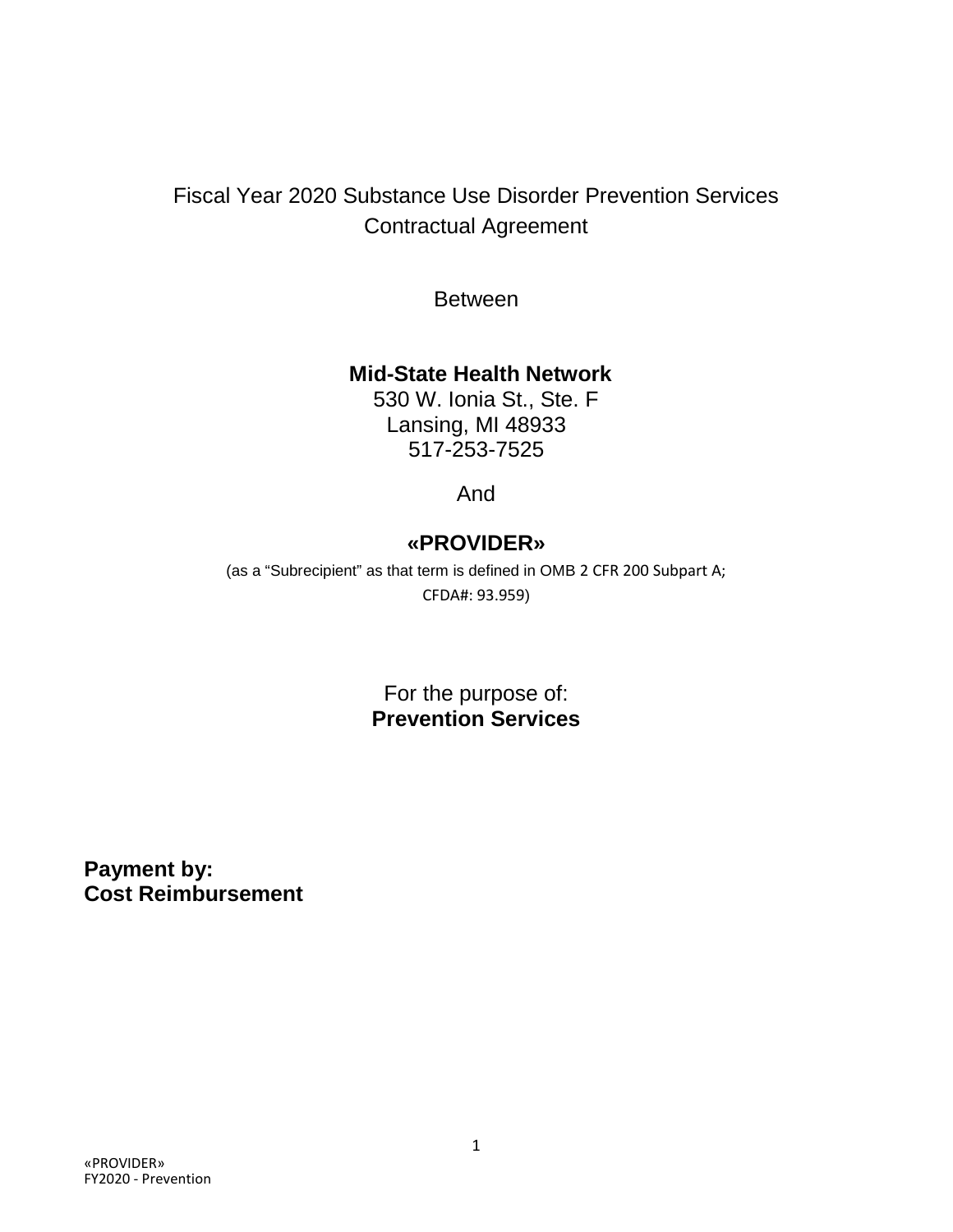## **TABLE OF CONTENTS**

| <b>Section</b>                                                           | Page $#$ |
|--------------------------------------------------------------------------|----------|
|                                                                          |          |
|                                                                          |          |
|                                                                          |          |
|                                                                          |          |
|                                                                          |          |
|                                                                          |          |
|                                                                          |          |
|                                                                          |          |
|                                                                          |          |
|                                                                          |          |
| ATTACHMENT D: DISCLOSURE OF OWNERSHIP & CONTROLLING INTEREST STATEMENT33 |          |
| ATTACHMENT E: REPORTING REQUIREMENTS FOR MSHN SUD PROVIDERS FY 202043    |          |
|                                                                          |          |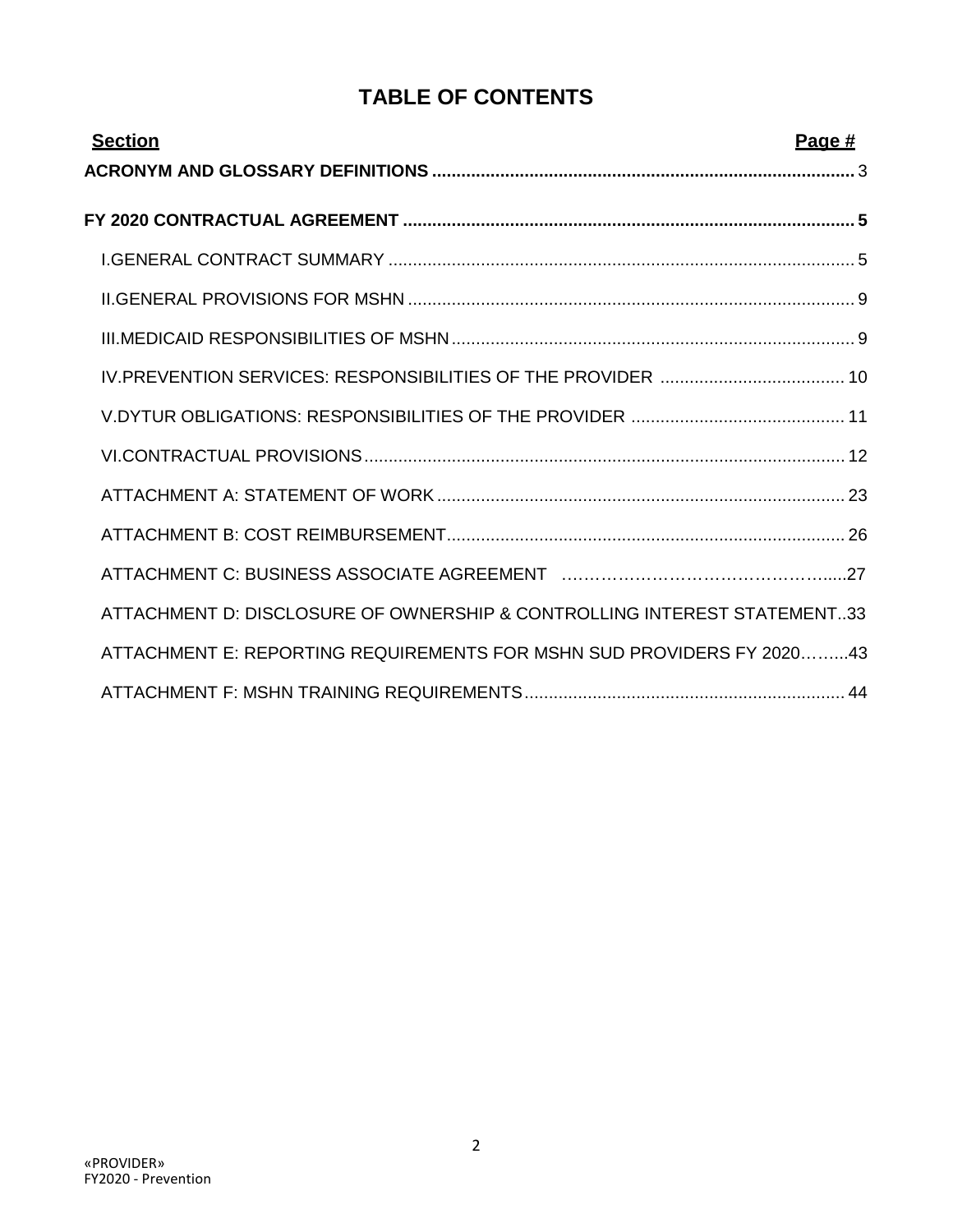## **ACRONYM AND GLOSSARY DEFINITIONS**

**CMHSP** stands for Community Mental Health Service Program. MSHN has 12 CMHSP partners each of which has a role in being a potential door for clients to access SUD services.

**Cost-Reimbursement** means allowable and reasonable costs incurred by a contractor in the performance of a contract are reimbursed in accordance with the terms of the contract.

**Covered PROVIDER or PROVIDER** means a licensed substance use disorder facility or other health professional, a licensed hospital, or any other health care entity having an Agreement with MSHN to provide Covered Services to consumers enrolled in MSHN.

**DYTUR** means Designated Youth Tobacco Use Representative.

**Excluded individuals or entities** are individuals or entities that have been excluded from participating, but not reinstated, in Medicare, Medicaid, or any other Federal health care programs. Bases for exclusion include convictions for program-related fraud and patient abuse, licensing board actions and default on Health education Assistance Loans.

**FSR** means Financial Status Report

**MDHHS** refers to the Michigan Department of Health and Human Services (MDHHS).

**MSHN – Mid State Health Network** – Prepaid Inpatient Health Plan (PIHP) responsible for twenty-one counties in the MSHN region as of January 1, 2014.

**[MSHN-SUDSP Manual](http://www.midstatehealthnetwork.org/provider-network/docs/FY18%20SUDSP%20Manual%20Final.pdf) which is incorporated into this agreement by reference and made a part hereof,**  means policies and procedures established by MSHN and titled "**Mid-State Health Network Substance Use Disorder Services Provider Manual (MSHN-SUDSP Manual),** which governs the provision of services covered by this plan by the PROVIDER to the covered consumer.

**MPDS** – Michigan Prevention Data System – is the State's web-based data system that captures all direct funded prevention services and specific recovery-based services and community out-reach services.

**OROSC** means Office of Recovery Oriented Systems of Care; State office formerly known as Bureau of Substance Abuse and Addiction Services (BSAAS).

**Peer Support/Recovery Supports** are programs designed to support and promote recovery and prevent relapse through supportive services that result in the knowledge and skills necessary for an individual's recovery. Peer Recovery programs are designed and delivered primarily by individuals in recovery and offer social, emotional, and/or educational supportive services to help prevent relapse and promote recovery.

**Recovery** means a process of change through which individuals improve their health and wellness, live selfdirected lives, and strive to reach their full potential. SAMHSA states Recovery is built on access to evidencebased clinical treatment and recovery support services for all populations.

**RISC** means Recovery and Integrated Services Collaborative, a regional effort to embed recovery-oriented systems of care (principles and practices) throughout the service provider network. Collaborative efforts of substance use and mental health providers and comprised of prevention providers, treatment providers, community members, and individuals in recovery.

**ROSC** refers to Recovery Oriented System of Care which describes a paradigm shift from an acute model of treatment to a care model that views SUD as a chronic illness. A ROSC is a coordinated network of communitybased services and supports that is person-centered and builds over a period of months and/or years on the strengths and resilience of individuals, families, and communities to achieve abstinence and improved health, wellness, and quality of life for those with or at risk of alcohol and drug problems.

**SPF** means Strategic Prevention Framework.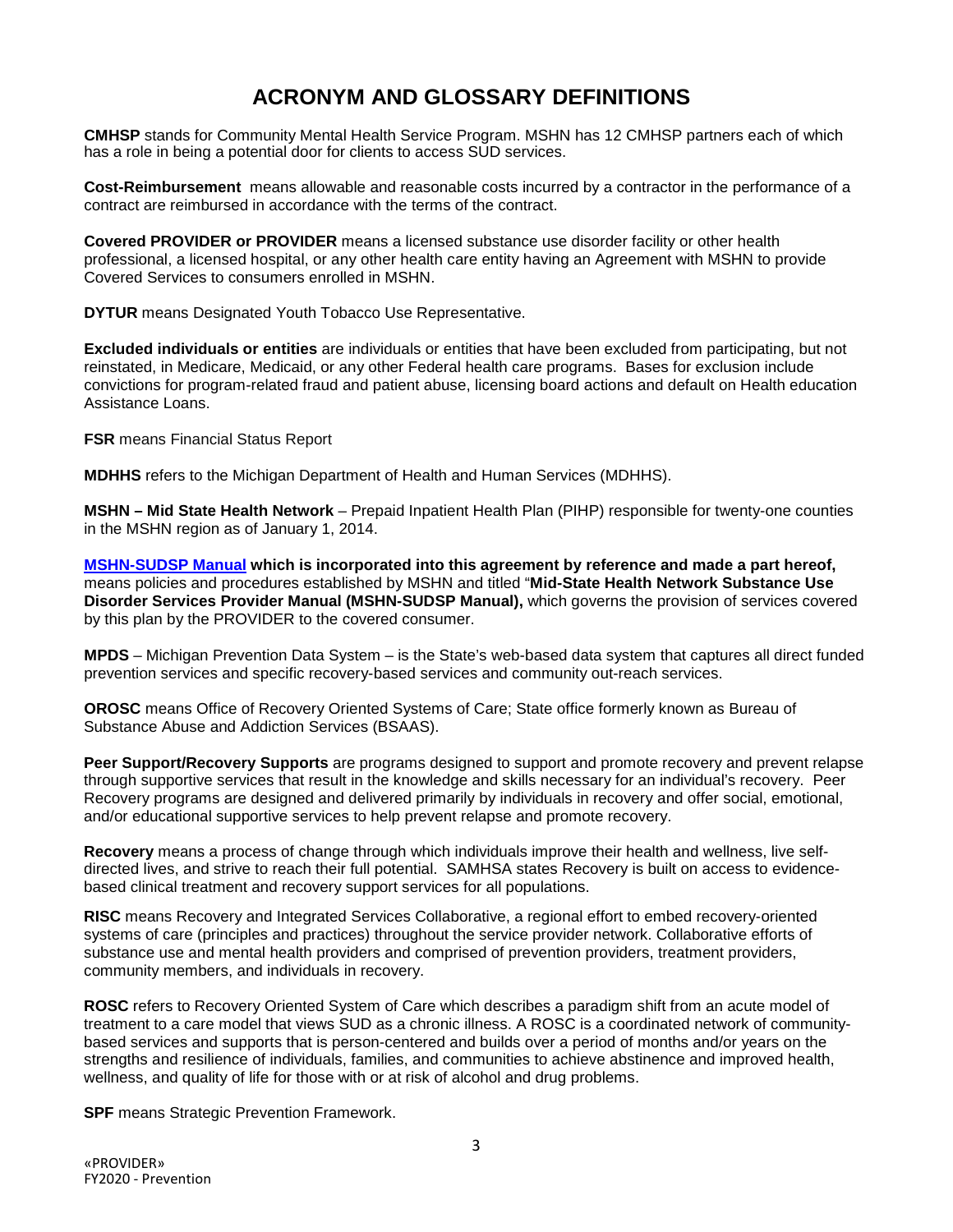**Subrecipient** means an entity that expends awards received from a pass-through entity to carry out a project. As defined by Office of Management and Budget (OMB) 2 Code of Federal Regulations (CFR) 200 Subpart A, a subrecipient relationship exists when funding from a pass-through entity is provided to perform a portion of the scope of work or objectives of the pass-through entity's award agreement with the awarding agency. A passthrough entity is an entity that provides an award to a subrecipient to carry out a project. For purposes of this agreement, "subrecipient" refers to the PROVIDER named on this agreement, where as "pass-through entity" refers to MSHN. See OMB 2 CFR 200 Subpart A for further information.

**SUDPDS** means Substance Use Disorder Prevention Data System (also referred to as **MPDS**; see above)

**USDHHS** means the United States Department of Health and Human Services.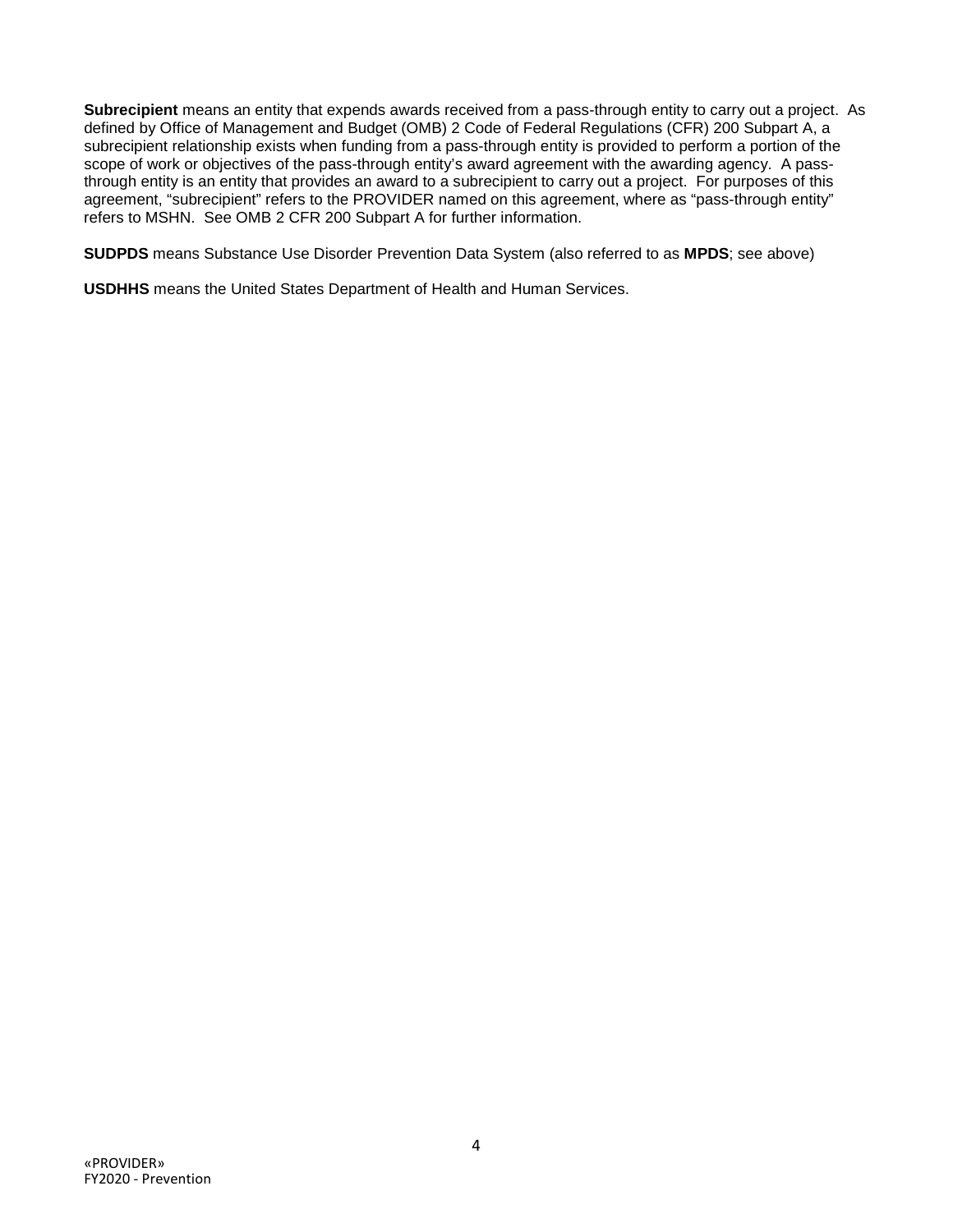## **FY 2020 CONTRACTUAL AGREEMENT**

This Agreement is entered into by Mid-State Health Network (hereinafter referred to as ["MSHN"](http://www.midstatehealthnetwork.org/)) and «PROVIDER», as the subrecipient as defined in OMB 2 CFR 200 Subpart A, (hereinafter referred to as "PROVIDER") and is effective from October 1, 2019, through September 30, 2020.

### **I. GENERAL CONTRACT SUMMARY**

MSHN and PROVIDER wish to enter into an Agreement whereby the PROVIDER will render prevention services to consumers for whom MSHN arranges such services. The relationship between MSHN and PROVIDER is that of independent contractor and not of employer and employee or principal and agent. Neither party shall give any contrary indication or representation to any covered consumer, to any other consumer or entity, or to the public at large.

Therefore, in consideration of the Agreements set forth below, and intending to be legally bound, MSHN and PROVIDER hereby agree as follows:

- a) **Statement of Work:** PROVIDER agrees to undertake, perform, and complete the services described in Attachment A that is hereby made a part of this Agreement. Additionally, PROVIDER agrees to follow all MDHHS and OROSC technical advisories and policies that are relevant to identified services for which they are contracted**.**
- b) **Method of Payments and Performance Indicators:** The payment procedures and performance indicators shall be followed as described in Attachment B that is hereby made a part of this Agreement by reference.
- c) **[MSHN-SUDSP Manual](http://www.midstatehealthnetwork.org/provider-network/docs/FY18%20SUDSP%20Manual%20Final.pdf)** is hereby incorporated into this agreement by reference and made a part hereof. Contractual and data reporting requirements, located in the MSHN-SUDSP Manual, are also made part hereof and incorporated by reference. PROVIDER will provide the information required using the forms and formats required by MSHN as of the effective date of this Agreement. MSHN will not change reporting forms or formats unless extreme circumstances exist or the State or Federal government require a change, in which case MSHN will notify PROVIDER, allowing as much notice as is possible. MSHN reserves the right to modify, add to or delete from the MSHN-SUDSP Manual at any time for any reasons, and that reasonable notice, as circumstances permit, will be provided with as much advance notice as possible to the effective dates of changes.
- d) **Additional Attachments:** PROVIDER is required to comply with language in all attachments, incorporated by reference and made a part hereof, to this contract as they apply. Attachment A Statement of Work Attachment B Cost Reimbursement Attachment C Business Associate Agreement Attachment D Disclosure of Ownership & Controlling Interest Statement Attachment E Reporting Requirements for MSHN SUD Providers FY 2020 Attachment F MSHN Training Requirements

#### e) **Billing Provisions**

1. **Invoicing:** PROVIDER shall follow the provision as identified in IV.E Financial Status Report Requirements as the process for invoicing MSHN.

For cost reimbursement contracts, the PROVIDER may receive 1/12th of the budgeted amount as an advance pursuant to MSHN's cash advance policy. Subsequent months will be reimbursed based on actual costs, submitted via a Financial Status Report (FSR). The advance must be re-paid to MSHN if the program is terminated.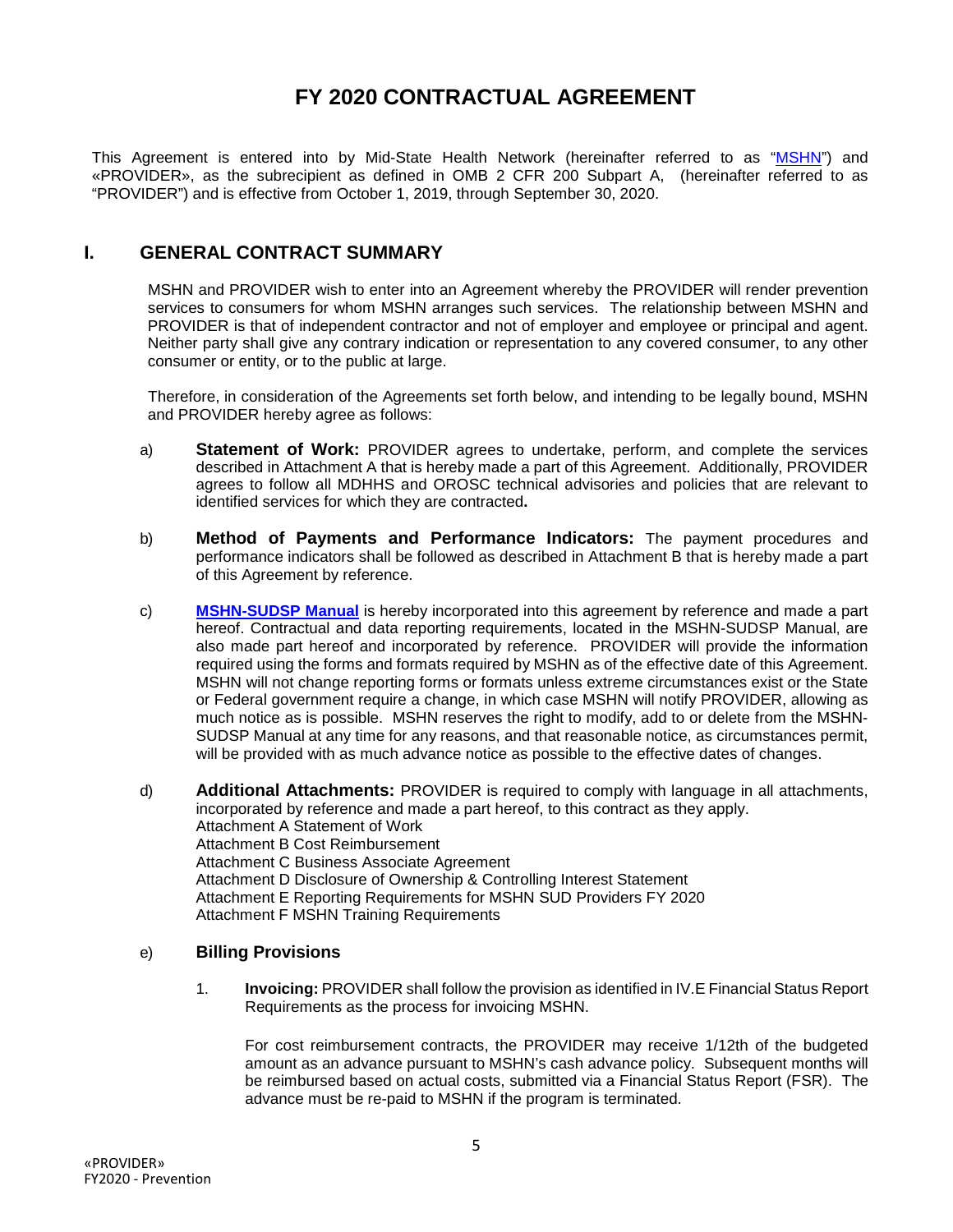2. **PROVIDER Appeal Process**: If MSHN should deny PROVIDER any additional compensation to which PROVIDER believes it is entitled, PROVIDER shall notify MSHN in writing within thirty (30) days of the date of notification of denial, stating the grounds upon which it bases its claim for such additional compensation. Should MSHN fail to pay or adequately provide for such additional payment to PROVIDER within the thirty (30) days following receipt of notification from PROVIDER, PROVIDER shall have the right and process of appeal as set forth in the Grievance and Appeals Process defined in the MSHN-SUDSP Manual.

#### f) **Other Provisions**

- 1. **Quality Assurance:** PROVIDER shall cooperate with MSHN and participate in and comply with all peer review program, utilization review, quality assurance and/or total quality management programs, audit systems, site visits, grievance procedures, satisfaction surveys and other procedures as established from time to time by MSHN, or as required by regulatory or accreditation agencies. PROVIDER shall be bound by and comply with all final determinations rendered by each such peer review or grievance process. PROVIDER acknowledges and agrees that MSHN may also obtain site review findings and reports regarding the Provider from other PIHPs or CMHSPs, and MSHN may utilize such information in the exercise of its rights under this Agreement. MSHN retains the right to seek additional information or take further actions following the Provider site review, including without limitation conducting follow up site reviews.
- 2. **Rendering Provider Credentialing and Recredentialing:** PROVIDER agrees to meet MSHN and MDHHS credentialing and recredentialing requirements, required criminal background checks, and accepts and shall abide by all credentialing policies and procedures.

The PROVIDER shall ensure, through credentialing, that the PROVIDERS's staff professionals and the PROVIDER's subcontractors and their staff professionals have obtained and maintain all approvals, certifications and licenses required by Federal, State and local laws, ordinances, rules and regulations to practice their professions in the State of Michigan and to perform Medicaid supports/services hereunder. PROVIDER shall ensure credentialing and re-credentialing processes do not discriminate against:

- a. A health care professional solely on the basis of license, registration or certification;
- b. A health care professional who serves high-risk populations or who specializes in the treatment of conditions that require costly treatment

PROVIDER shall not assign a consumer to any practitioner who has not fully complied with credentialing process as outlined in the MDHHS Credentialing and Re-credentialing Process (Attachment P7.1.1), the MDHHS-BHDDA Substance Abuse Disorder Policy Manual – Credentialing and Staff Qualification Requirements (Attachment P.II.B.A of the MDHHS/PIHP Contract), and MSHN Credentialing and Recredentialing policies and procedures. Rendering providers must meet qualifications outlined in MDHHS Michigan PIHP/CMHSP Provider Qualifications per Medicaid Services & HCPCS/CPT Codes.

PROVIDER staff cannot provide services if they are not certified or do not have a registered development plan with MCBAP. Staff in this situation must complete a *Temporary Privileging Form*. The privileging form must be completed and submitted to MSHN along with a completed development plan before staff can render services. This form must be signed by the requesting staff person and program director. If a request is received by a PROVIDER outside the MSHN twenty-one county region, MSHN will accept the PROVIDER's Home PIHP's privileging form. If the PROVIDER's Home PIHP does not require one, then MSHN's must be submitted. PROVIDER must notify MSHN once the staff member has achieved certification and/or had their plan registered with MCBAP.

MSHN retains the right to approve, suspend or terminate providers from participation in the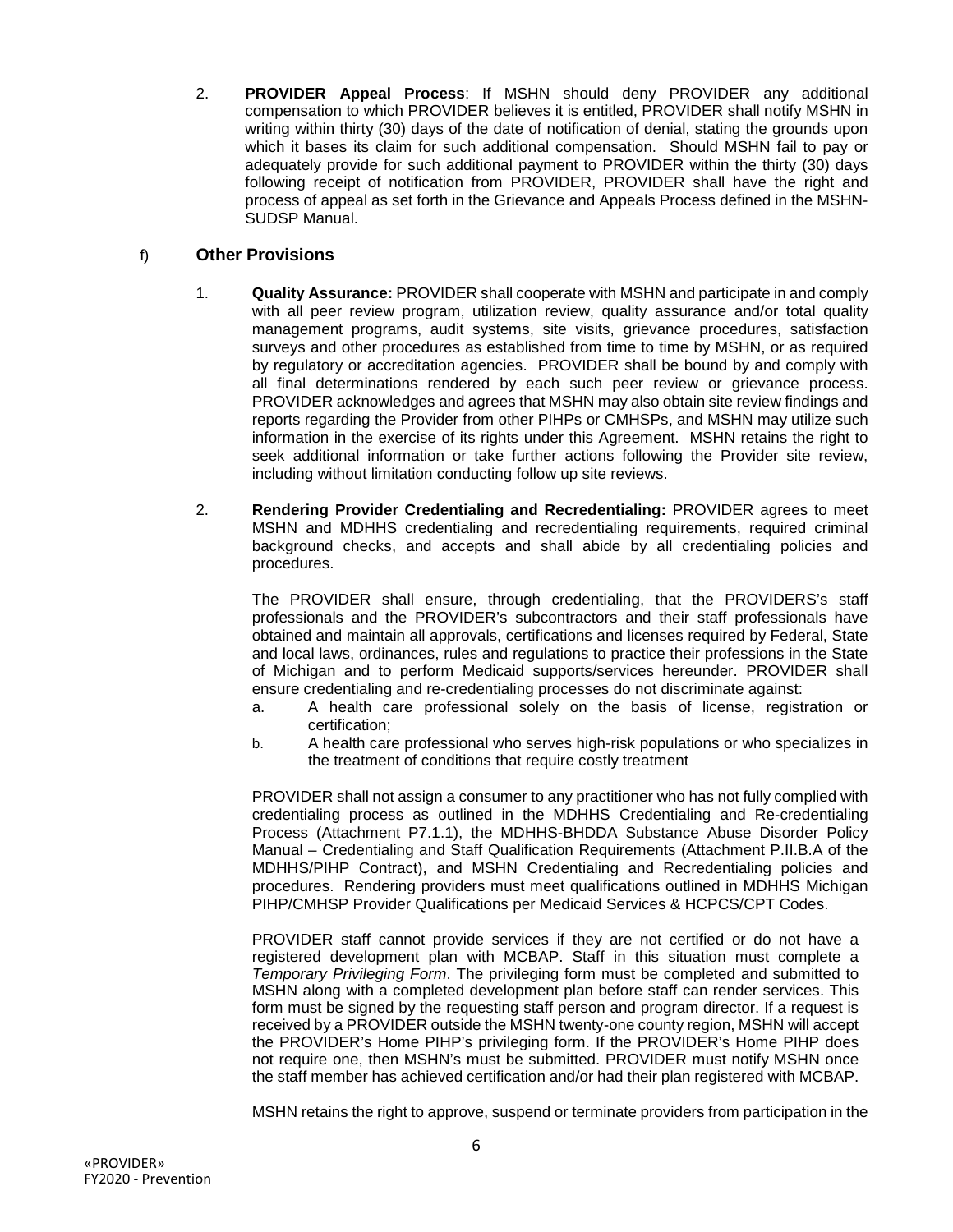Medicaid-funded services (e.g., exclusions from Medicare/Medicaid; specific regional performance issues and/or criminal convictions under sections 1128(a) and 1128(b)(1)(2) or (3).

PROVIDER acknowledges and agrees MSHN or any representative agent shall have the right to review and inspect records related to credentialing activities maintained by PROVIDER relative to its staff and contracted personnel/agencies. To the extent permitted by law, PROVIDER shall make such records available to MSHN or any representative agent and any governmental agency without charge to MSHN.

- 3. **Covered Services:** PROVIDER represents and warrants to MSHN that Covered Services shall be provided to all consumers in an appropriate, timely, and cost effective manner. Further, PROVIDER represents and warrants to MSHN that PROVIDER shall furnish such services according to applicable medical, mental health and substance use disorder practices, national standards and applicable laws and regulations.
- 4. **PROVIDER Training:** PROVIDER agrees to obtain, at its own expense, ongoing training, and supervision according to applicable medical, mental health and substance use disorder practices and the licensing, credentialing or other qualifications policies, procedures or regulations of the State of Michigan and/or MSHN as outlined in Attachment F MSHN Training Requirements. PROVIDER shall furnish a written summary of such training and supervision efforts to MSHN upon request.
- 5. **Financial Review:** The PROVIDER must submit no later than six (6) months following the close of the provider's fiscal year an independent financial audit conducted by a Certified Public Accounting (CPA) firm. MSHN may waive the CPA firm audit if providers are not currently operating under a Corrective Action Plan (CAP) and their total MSHN payments for the fiscal year in question are less than \$100,000.
- 6. **IRS Form 990:** PROVIDER that is non-profit tax-exempt organization and required to file IRS form 990 shall submit, upon request of MSHN, a copy of the most recent informational return to MSHN immediately following filing of same. For-profit organizations are required to submit, upon request of MSHN, a copy of their most recent corporate tax return to MSHN following filing of same.
- 7. **Accounting and Internal Controls:** PROVIDER shall ensure its accounting procedures and internal financial controls conform to generally accepted accounting principles in order that the costs allowed by this Agreement can be readily ascertained and expenditures verified there from. The parties understand and acknowledge that their accounting and financial reporting under this Agreement must be in compliance with MDHHS accounting and reporting requirements OMB 2 CFR 200. PROVIDER shall submit, upon request from MSHN, complete and accurate equipment inventory listing itemizing any equipment purchases made through federal or state funds.
- 8. **Agency Credentialing Requirements**: PROVIDER agrees to meet criteria for acceptance in the MSHN PROVIDER network including compliance with all applicable Federal and State laws, rules and regulations. PROVIDER shall obtain and maintain during the term of this Agreement all licenses, certifications, registrations, accreditations, authorizations, and approvals required by Federal, State and local laws, ordinances, rules and regulations for the Provider to operate and/or to provide Medicaid programs and supports/services within the State of Michigan. PROVIDER must notify MSHN in the event any license, certification, registration, accreditation, authorization, or approval expires, lapses, or is not renewed. MSHN must recredential PROVIDER biennially. PROVIDER shall provide MSHN with relevant documentation, upon request by MSHN, to support recredentialing reviews.
	- a. **Licensure**: PROVIDER shall maintain all necessary licenses, registrations or certifications as required by the Administrative Rules for Substance Abuse Service Programs in Michigan.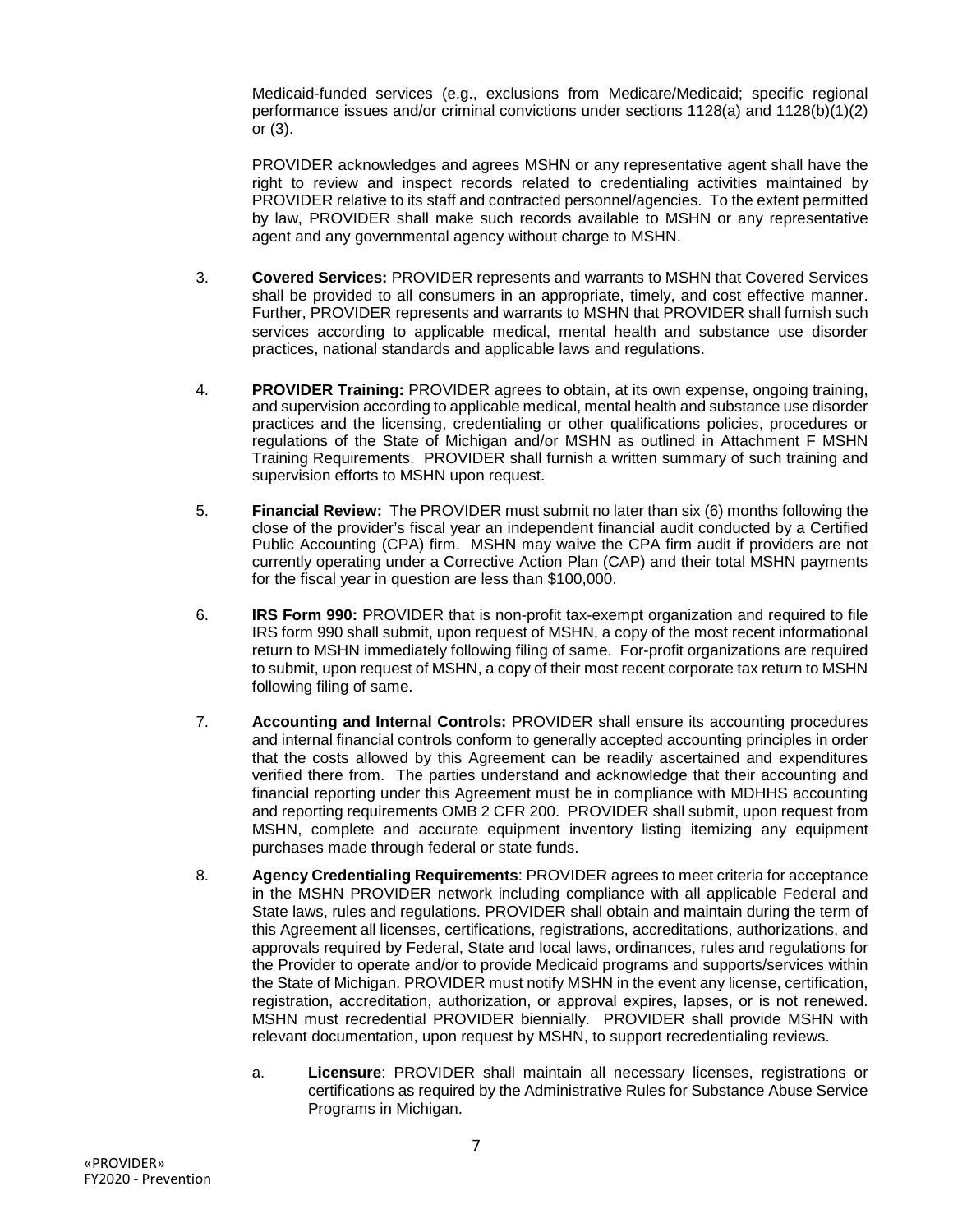- b. PROVIDER hereby acknowledges and agrees that MSHN or its designee may share its credentialing information, site review findings and written report with other PIHPs or CMHSPs, upon request and as determined by MSHN, and any written response from the Provider. Notwithstanding anything to the contrary contained in this Agreement, PROVIDER agrees that MSHN may also obtain credentialing information, site review findings and reports regarding the Provider from other PIHPs or CMHSPs, and MSHN may utilize such information in the exercise of its rights under this Agreement.
- 9. **Compliance with the MDHHS/PIHP Contract:** It is expressly understood and agreed by the parties hereto that this Agreement is subject to the terms and conditions of the MDHHS/PIHP Contract. The Provider shall comply with any applicable terms or conditions of such contract. The MDHHS Contract is incorporated by reference to this Contract, and by such incorporation, is made part of this Contract. Amendments to the MDHHS Contract are also terms of this Contract. The provisions of this Agreement shall be applicable unless a conflict exists between this Agreement and the provisions of the MDHHS/PIHP Contract. In the event that any provision of this Agreement is in conflict with the terms and conditions of the MDHHS/PIHP Contract, the provisions of said MDHHS/PIHP Contract shall prevail. However, a conflict shall not be deemed to exist where this Agreement:
	- a. contains non-conflicting additional provisions and additional terms and conditions not set forth in the MDHHS Contracts;
	- b. restates provisions of the MDHHS/PIHP Contract to afford the Payor the same or substantially the same rights and privileges as the MDHHS; or,
	- c. requires the Provider to perform duties and/or services in less time than required of the Payor in the MDHHS/PIHP Contract.

In addition, the terms and provisions of this contract may be amended, by mutual agreement of the Payor and Provider, from time to time to ensure compliance with any Medicaid contract entered into by the Payor with the Michigan Department of Health and Human Services.

- 10. The Provider's CEO shall inform, in writing, the Payor's CEO of any notice to, inquiry from, or investigation by any Federal, State, or local human services, fiscal, regulatory, investigatory, prosecutory, judicial, or law enforcement agency or protection and/or advocacy organization regarding the rights, safety, or care of a recipient of Medicaid services under this Agreement. The Provider also shall inform, in writing, the Payor's CEO immediately of any subsequent findings, recommendations, and results of such notices, inquiries, or investigations.
- 11. **Program Compliance:** PROVIDER shall implement and maintain a compliance and program integrity plan that is designed to guard against fraud and abuse in accordance with federal and state law, including but not limited to 42 CFR 438.608 and as included in the MDHHS/PIHP Master Agreement.
	- a. The Compliance Plan must include, at a minimum, all of the following elements:
		- Written policies, procedures and standards of conduct that articulate the organization's commitment to comply with all applicable federal and state standards, including but not limited to the False Claims Act (31 USC 3729- 3733, the elimination of fraud and abuse in Medicaid provisions of the Deficit Reduction Act of 2005; and the Michigan Medicaid False Claims Act (PA 72 of 1977, as amended by PA 337 of 2005) and the Michigan Whistleblowers Protection Act (PA 469 of 1980).
		- ii. Clearly defined practices that provide for prevention, detection, investigation, and remediation of any compliance related matters.
		- iii. The designation of a compliance officer and a compliance committee that are accountable to senior management;
		- iv. Effective training and education for the compliance officer and the organization's employees;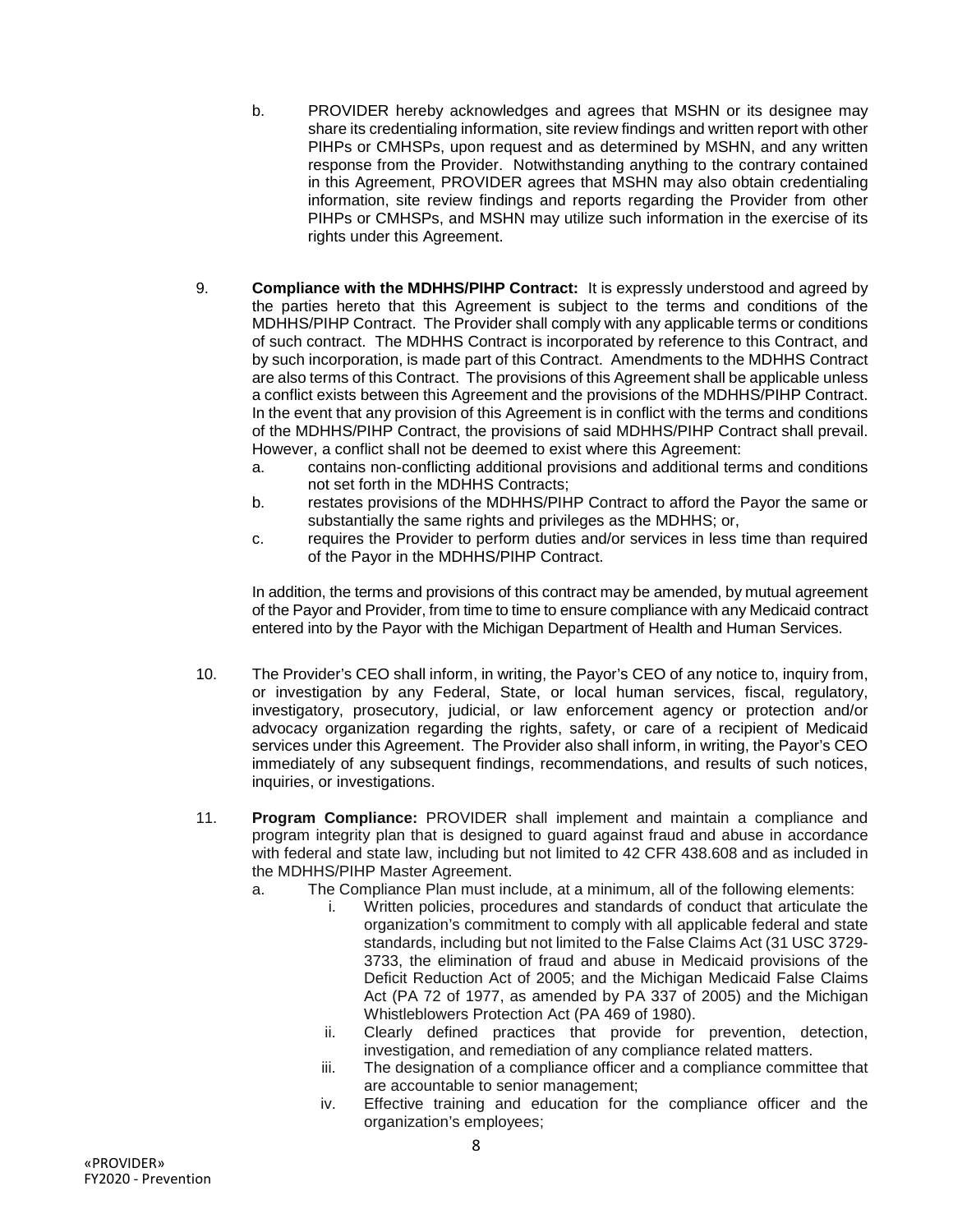- v. Effective lines of communication between the compliance officer and the organization's employees;
- vi. Enforcement of standards through well publicized disciplinary guidelines;
- vii. Provision for internal monitoring and reporting;
- viii. Provision for prompt response to detected offenses, and for development of corrective action initiatives.
- b. PROVIDER will submit information on program integrity activities, when requested, to comply with requirements of the Office of Inspector General (Section 33.0: Program Integrity of the MDHHS/PIHP Master Contract). This may include, but not limited to:
	- i. Identification and investigation of fraud, waste and abuse
	- ii. Audits performed
	- iii. Overpayments collected<br>iv. Corrective Action Plans li
	- Corrective Action Plans Implemented
	- v. Provider Dis-Enrollments
	- vi. Contract Terminations
- c. Upon request, PROVIDER will furnish a copy of the compliance plan to MSHN
- d. PROVIDER agree to report immediately to the MSHN Compliance Officer any suspicion or knowledge of fraud or abuse, including if possible, the nature of the complaint, the name of the individuals or entity involved in the suspected fraud and abuse, including name, address, phone number, Medicaid identification number and/or any other identifying information. The PROVIDER agrees not to investigate or resolve the alleged fraud and/or abuse, until guidance has been given by the PIHP, and to fully cooperate with any investigation by MSHN, its payers and/or the MDHHS or Office of the Attorney General and with any subsequent legal action that may arise from such investigation.
- e. PROVIDER who is contracting with MSHN as licensed independent practitioner or individual ancillary service PROVIDER agree to comply with all applicable federal and state standards, including but not limited to the False Claims Act (31 USC 3729-3733, the elimination of fraud and abuse in Medicaid provisions of the Deficit Reduction Act of 2005; and the Michigan Medicaid False Claims Act (PA 72 of 1977, as amended by PA 337 of 2005). The PROVIDER agrees to utilize internal monitoring mechanisms to ensure only valid service claims, free of fraud and abuse, are submitted to MSHN for payment. PROVIDER agrees to immediately report to MSHN any invalid claims for correction and to cooperate with MSHN regarding reclamation of any payments made based upon invalid claims. PROVIDER agrees to implement internal process changes to mitigate the risk of future claims payment issues.
- f. PROVIDER agrees to immediately notify MSHN's Compliance Officer with respect to any inquiry, investigation, sanction or otherwise from the Office of Inspector General (OIG).

#### **II. General Provisions for MSHN**

- a) **Payment Timelines:** Cost Reimbursement: MSHN shall make payment to provider within thirty (30) days of MSHN's receipt of the PROVIDER's FSR.
- b) **Advertising:** MSHN will include PROVIDER name, address, and areas of specialization in any directories that it may produce and publish for use by consumers who may directly avail themselves of substance use disorder services that are Covered Services. PROVIDER may include, in its advertising, that it is an authorized PROVIDER of Covered Services for MSHN subject to the provisions of section VI.A.1 of this agreement. PROVIDER may not finance any advertising using MSHN funding.
- c) **Media Campaign:** PROVIDER shall not finance any media campaign using block grant funding without prior approval. Advertising about the availability of services within MSHN region is not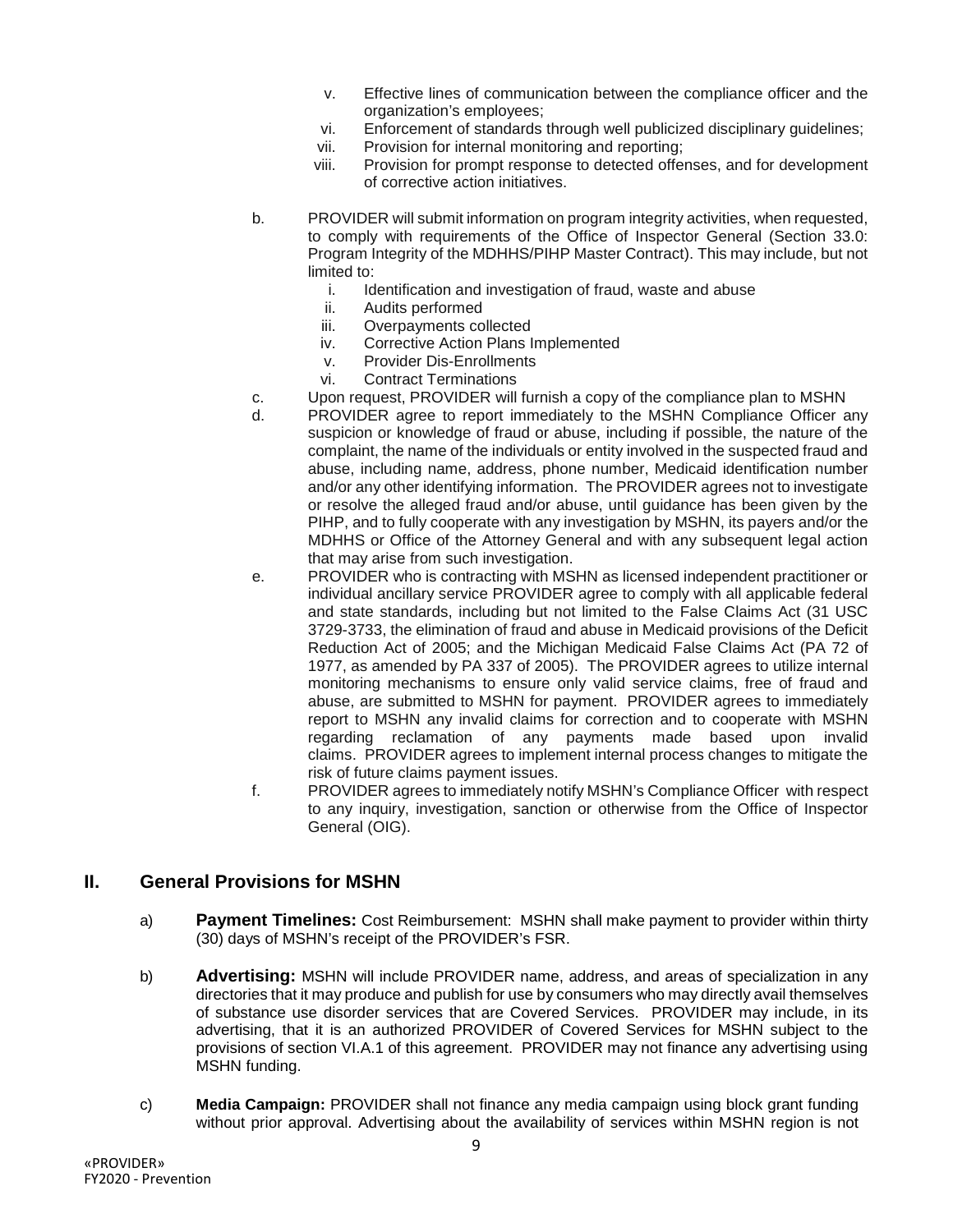considered a media campaign.

### **III. Medicaid Responsibilities of MSHN**

#### a) **MSHN shall furnish all of the following to PROVIDER:**

- 1. **Access Center Phone Number:** An access center telephone number will be available twenty-fours (24) hour per day, seven (7) days per week for network referrals.
- 2. **30-day Notice:** Thirty-day notice of change in benefits, Covered Services, and all operational policies and procedures with which PROVIDER shall comply as a condition of participation under this Agreement, unless circumstances warrant otherwise.

### **IV. Prevention Services**

#### a) **Responsibilities of the PROVIDER:**

- 1. PROVIDER staff receiving funding from MSHN must be MCBAP certified as a CPS or a CPC or have a registered development plan through MCBAP. With prior approval from MSHN, specifically focused staff may also conduct programming, if staff only provides a specific curriculum that they have been trained. A certificate of training completion must be submitted. PROVIDER Agency must have a Substance Use Disorder CAIT License through LARA.
- b) **Service Delivery Pursuant to Plan:** PROVIDER shall deliver prevention services pursuant to the plan submitted and based on the Prevention Action Plan of MSHN. PROVIDER should whenever possible, collaborate with local SUD Prevention Coalition in developing their services. PROVIDER must get prior approval from MSHN Prevention Staff to make changes to their annual plan.
- c) **Prevention Activity Records:** PROVIDER shall electronically submit a monthly record of prevention activity utilizing the statewide prevention data system known as MPDS. The PROVIDER should have all monthly activities entered by the tenth  $(10<sup>th</sup>)$  day of the following month. PROVIDER is responsible for reading the MPDS manual and input activities according to details outlined in the manual. Provider must indicate actual staff providing services in the system. All direct services paid in full or part with funding received from MSHN, must be entered into the Michigan Prevention Data System. Note: PROVIDER monthly prevention billings will not be processed until all monthly data has been entered into the MPDS, unless prior approval was granted by MSHN Prevention Specialist
- d) **Financial Status Reports Requirements:** PROVIDER shall submit a monthly Financial Status Report (FSR) by the 10<sup>th</sup> day of each month after the month in which the service was rendered. All reimbursement requests for the fiscal year must be submitted no later than forty-five (45) days following the close of the fiscal year. Any reimbursement requests not submitted by the deadline may not be reimbursed by MSHN.
	- 1. MSHN shall not make any payment for services rendered, which are not consistent with the MSHN approved Prevention Action Plan unless prior approval is received in writing by MSHN prevention staff.
	- 2. PROVIDER and MSHN may amend this plan during the contract Agreement. The Prevention Plan shall be consistent with published MSHN requirements and with MDHHS requirements.
	- 3. PROVIDER will adhere to the capped funding levels described in Attachment B.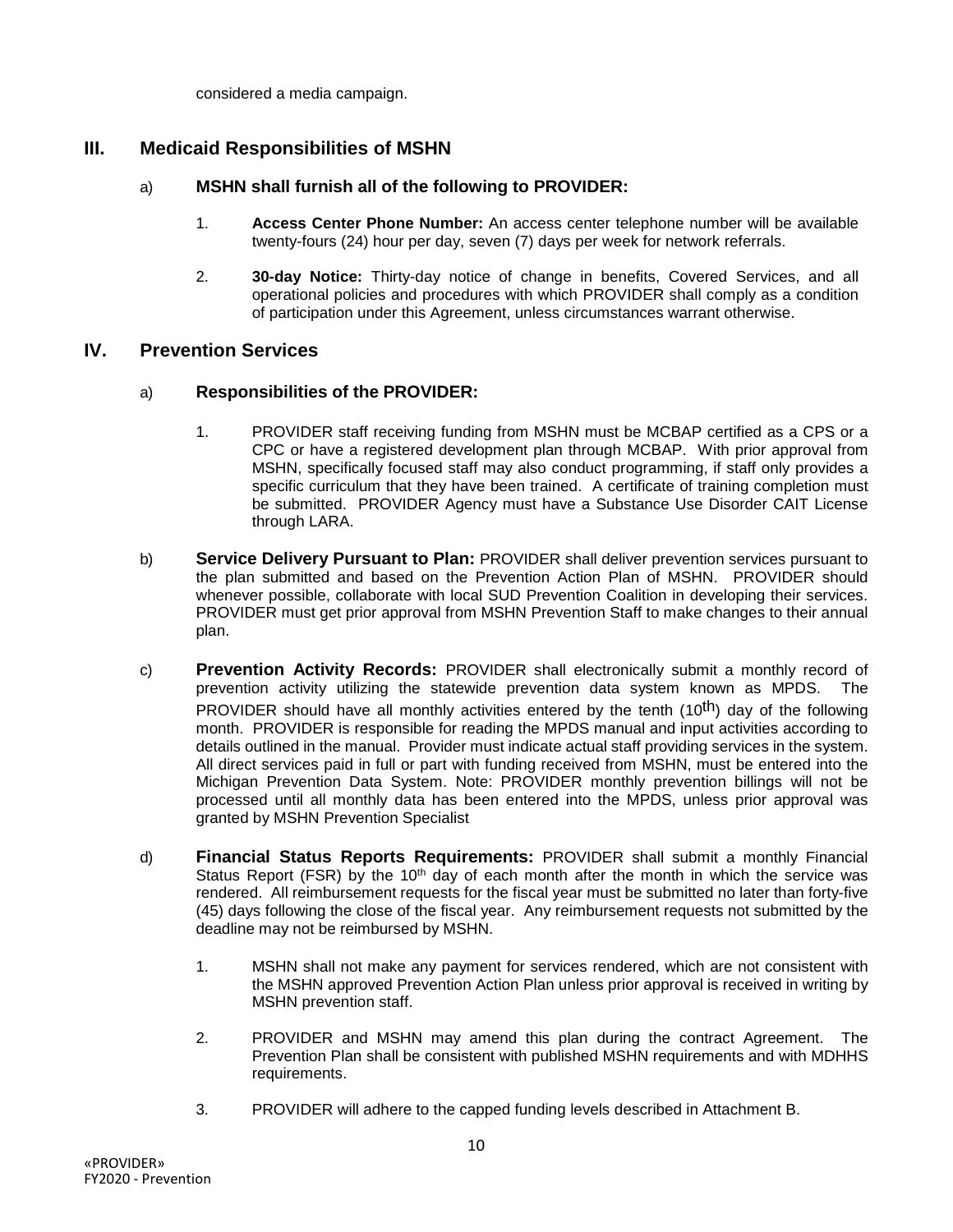- 4. By submitting a request for reimbursement, PROVIDER warrants and represents that the services for which the request is made were provided. MSHN shall have the right to review PROVIDER records, upon reasonable notice and during business hours, to verify that such services were provided and retains the right to disqualify any expenditure claimed that is unallowable or is inconsistent with the terms of this section**.**
- e) **Meeting Requirements:** PROVIDER staff is responsible for attending, as needed, prevention meetings.
- f) **Training Requirements:** PROVIDER staff should attend regional prevention training and MDHHS-offered trainings.
- g) **Direct Services Requirements:** It is expected that for each full-time employee funded the program will provide a minimum of 700 hours of direct services. Of those 700 hours a minimum of 560 should be direct services that are entered into the Michigan Data Prevention System.
- h) **Prohibition:** State administered substance use disorder prevention Block Grant funds may not be used to support smoking cessation programs, drug testing, or food-
- i) **State Prevention Outcomes Surveys:** If Provider has services that meet State requirements, the Provider will complete State Outcome Surveys as part of both pre and post-test administration of program. Programs that meet the following criteria will be required to survey participants;
	- 1. On-going sequential program.
	- 2. Participants must be  $7<sup>th</sup>$  grade or older (including adults)
	- 3. Population is selective or indicated.
	- 4. Program will be over 30 days in duration.

Providers will receive a stipend for each pre- and post-test completed. MSHN Prevention staff will train providers meeting this criteria on data collection instructions.

### **V. DYTUR OBLIGATIONS: Responsibilities of the PROVIDER**

- a) **Designation:** PROVIDER's contracted to provide Designated Youth Tobacco Use Representative (DYTUR) services must be a licensed prevention program or local health department.
- b) **Required Services:** At a minimum, funded DYTUR services must include; 1) Formal Synar compliance checks with vendors selected during the State random draw, 2) Non-Synar compliance checks (either civilian or in collaboration with law enforcement) with a minimum of 25% of vendors in their county, 3) Vendor education face to face visits with a minimum of 25% of vendors in their county, 4) Vendor list clean- up and 5) Community education regarding the Youth Tobacco Act and Synar amendment.
- c) **Reimbursement:** DYTUR service reimbursement will be based on performance. The PROVIDER will submit a Financial Status Report (FSR) on a monthly basis, with the annual amount reimbursed not to exceed the amount referenced in Attachment B of this Agreement. If a PROVIDER is funded for both general prevention and DYTUR services, they may be combined and submitted on one FSR.

# d) **Performance Criteria:**

- PROVIDER will identify one (1) staff person to serve as its DYTUR and communicate this information to MSHN.
- 2. The DYTUR will accomplish Fiscal Year DYTUR Objectives, as submitted to MSHN, either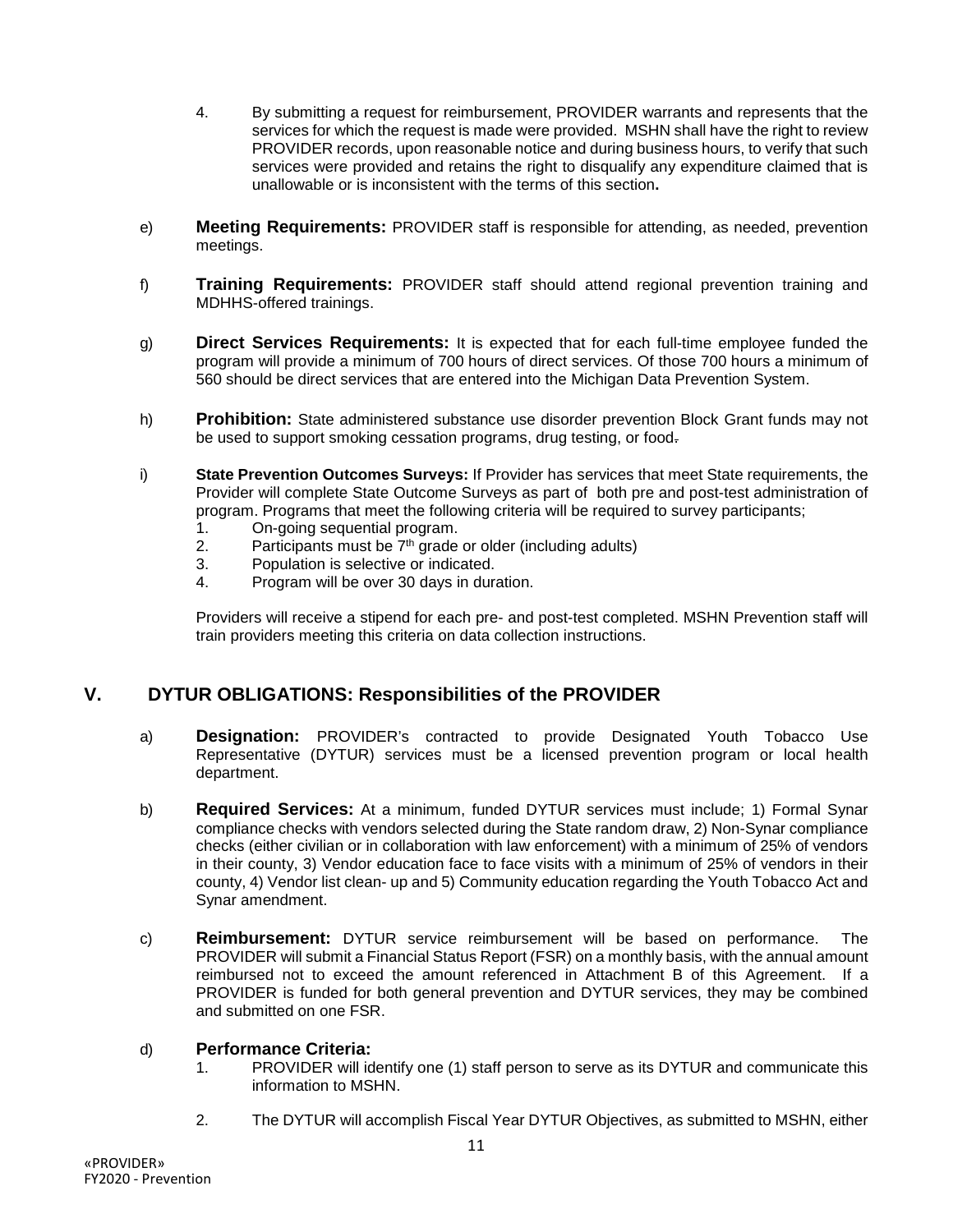by working cooperatively with existing community organizations, law enforcement agencies, and/or tobacco prevention coalitions, or by helping to establish community tobacco prevention organizations or coalitions.

- e) **Meeting Requirements:** The DYTUR or designee is responsible for attending regional DYTUR meetings.
- f) **Tobacco Compliance Checks:** The DYTUR shall be responsible for conducting a tobacco compliance check in accordance with guidelines set by the Michigan Department of Health and Human Services and communicated to it from time-to-time by MSHN. MDHHS guidelines include, but are not limited to:
	- 1. PROVIDERS must obtain work permits for all youth decoys, regardless if they are getting paid or volunteering.
	- 2. PROVIDERS must cover all youth decoys for workman's compensation insurance if youth decoys are being paid.
	- 3. When conducting tobacco compliance checks, DYTURs must not use parents of the youth decoys to act as chaperones.
- g) **Reporting:** All DYTUR services will be entered in the MPDS by the 10th of the month following the month activity occurred.Services should be entered in the system following guidelines provided by MSHN. Additional DYTUR reports will be submitted as directed by MSHN. In addition to data entry in the MPDS, prevention providers are also required to complete an annual plan, semi-annual additional unit report, and an annual outcome report.
- h) **Additional Guidelines**: The DYTUR will follow all additional guidelines as published by MSHN. The Prepaid Inpatient Health Plan (PIHP) contract with the Michigan Department of Health and Human Services, Office of Recovery Oriented Systems of Care requires that PIHPs comply with all applicable Federal and State laws, including laws and rules pertaining to worker's compensation. In an effort to confirm that Designated Youth Tobacco Use Representatives (DYTURs) contracting with the PIHPs are compliant with worker's compensation laws, including coverage of students employed (receiving cash payments for services) by DYTURs performing Synar, non-Synar and vendor education activities in which students are utilized, Provider shall maintain and supply to PAYOR upon request, verification of DYTURs coverage compliance.

### **VI. CONTRACTUAL PROVISIONS**

#### a) **General Responsibilities of the PROVIDER**

1. **Publication Rights:** Where activities supported by this Agreement produce books, films, or other such copyrighted materials issued by the PROVIDER, the PROVIDER may copyright, but shall acknowledge that MSHN reserves a royalty-free, non-exclusive and irrevocable license to reproduce, publish and use such materials and to authorize others to reproduce and use such materials. This cannot include service consumer information or personal identification data. Any copyrighted materials or modifications bearing acknowledgment of MSHN must be approved by MSHN prior to reproduction and use of such materials. The PROVIDER shall give recognition to the MSHN in any and all publication papers and presentations arising from the program and service contract herein; MSHN will do likewise.

In all cases, whether the material is copyrighted or not, the PROVIDER shall acknowledge on all of its publications, reports, brochures, flyers, etc., that public funds, provided by the State of Michigan through MSHN, were used to support the cost of publication and the delivery of the service, program, event, or publication described by it.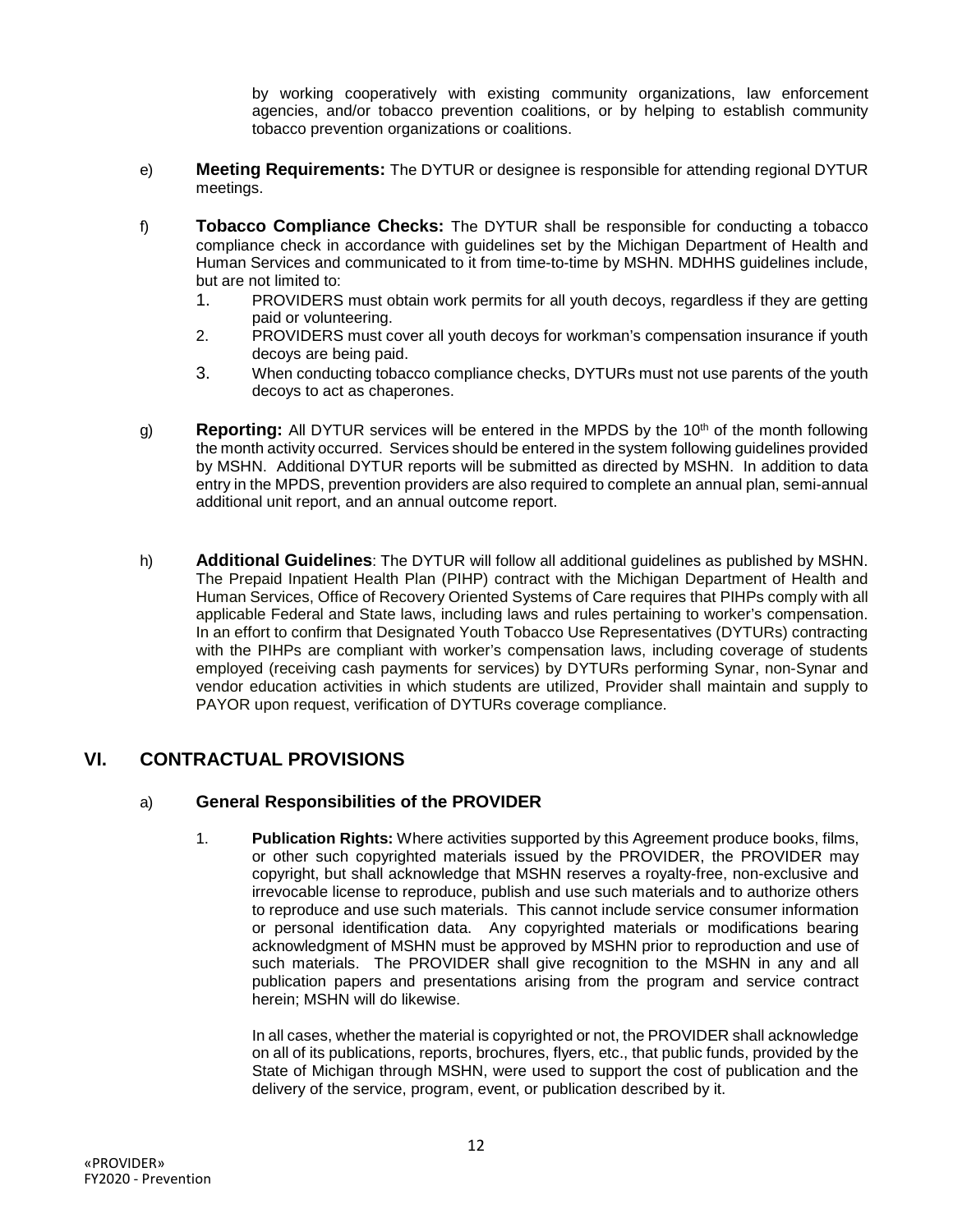- 2. **Record Retention:** PROVIDER shall maintain adequate program, participant, and fiscal records and files including source documentation to support program activities and all expenditures made under the terms of this Agreement, as required. PROVIDER shall assure that all terms of the Agreement will be appropriately adhered to and that records and detailed documentation for the services identified in this Agreement will be maintained pursuant to MSHN and MDHHS Record Retention guidelines. Provider shall not store consumers data, nor backup files, in any location that is outside the continental United States. MSHN adheres to MDHHS' General Schedule #20 – Community Mental Health Services Programs' Record Retention and Disposal Schedule, located at MDHHS Record Retention Policy.
- 3. **Notification of Modification**: The Director of the PROVIDER agency shall ensure at least 60 days notification to the MSHN, in writing, of any action by its governing board or any other funding source, which would require or result in significant modification in the provision of services or funding or compliance with the terms and conditions of this contract, its attachments and referenced documents.
- 4. **Notices to MSHN:** PROVIDER shall notify MSHN within ten (10) business days of any of the following events: (i) of any civil, criminal, or other action brought against it for any reason or any finding of any licensing/regulatory body or accrediting body, the results of which suspend, revokes, or in any way limits PROVIDER authority to render Covered Services: (ii) of any actual or threatened loss, suspension, restriction or revocation of PROVIDER license or ability to fulfill its obligations under this agreement; (iii) of any malpractice action filed against PROVIDER; (iv) of any charge or finding or ethical or professional misconduct by PROVIDER; (v) of any loss of PROVIDER professional liability insurance or any material change in PROVIDER liability insurance; (vi) of any material change in information provided to MSHN in the accompanying PROVIDER Network Application or in the Credentialing Information concerning any PROVIDER; (vii) any other event which limits PROVIDER ability to discharge its responsibilities under this Agreement professionally, promptly and with due care and skill or (viii) PROVIDER is excluded from participation with the Federal procurement programs or any healthcare program (including the Medicare and Medicaid Programs).
- 5. **Notification of Provider Network Changes:** The PROVIDER shall notify MSHN within three (3) days of any changes to the composition of the provider network organizations that negatively affect access to care. PROVIDER shall have procedures to address changes in its network that negatively affect access to care. Changes in provider network composition that MSHN determines to negatively affect recipient access to covered services may be grounds for sanctions (42 CFR 438.207(c)(3)).
- 6. **Research Restrictions on Human Subjects**: PROVIDER shall notify MSHN who will seek approval, from MDHHS, for any research involving human subjects as defined in the MDHHS-PIHP contract.

#### **B. Assurances of PROVIDER**

- 1. **Compliance with Applicable Laws:** PROVIDER will comply with applicable Federal and State laws, guidelines, rules and regulations in carrying out the terms of this Agreement. In addition, all expenses must meet OMB 2 CFR 200 Subpart E Cost Principles. PROVIDER will also comply with all applicable general administrative requirements such as grant/Agreement principles, and audit requirements, in carrying out the terms of this Agreement.
- 2. **Non-Discrimination:** PROVIDER shall not discriminate against or grant preferential treatment: to any employee or applicant for employment with respect to hire, tenure, terms, conditions, or privileges of employment, programs and service provided, or any matter directly or indirectly related to employment, in contract solicitations, or in the treatment of any consumer, recipient, patient or referral, under this Agreement, on the basis of race,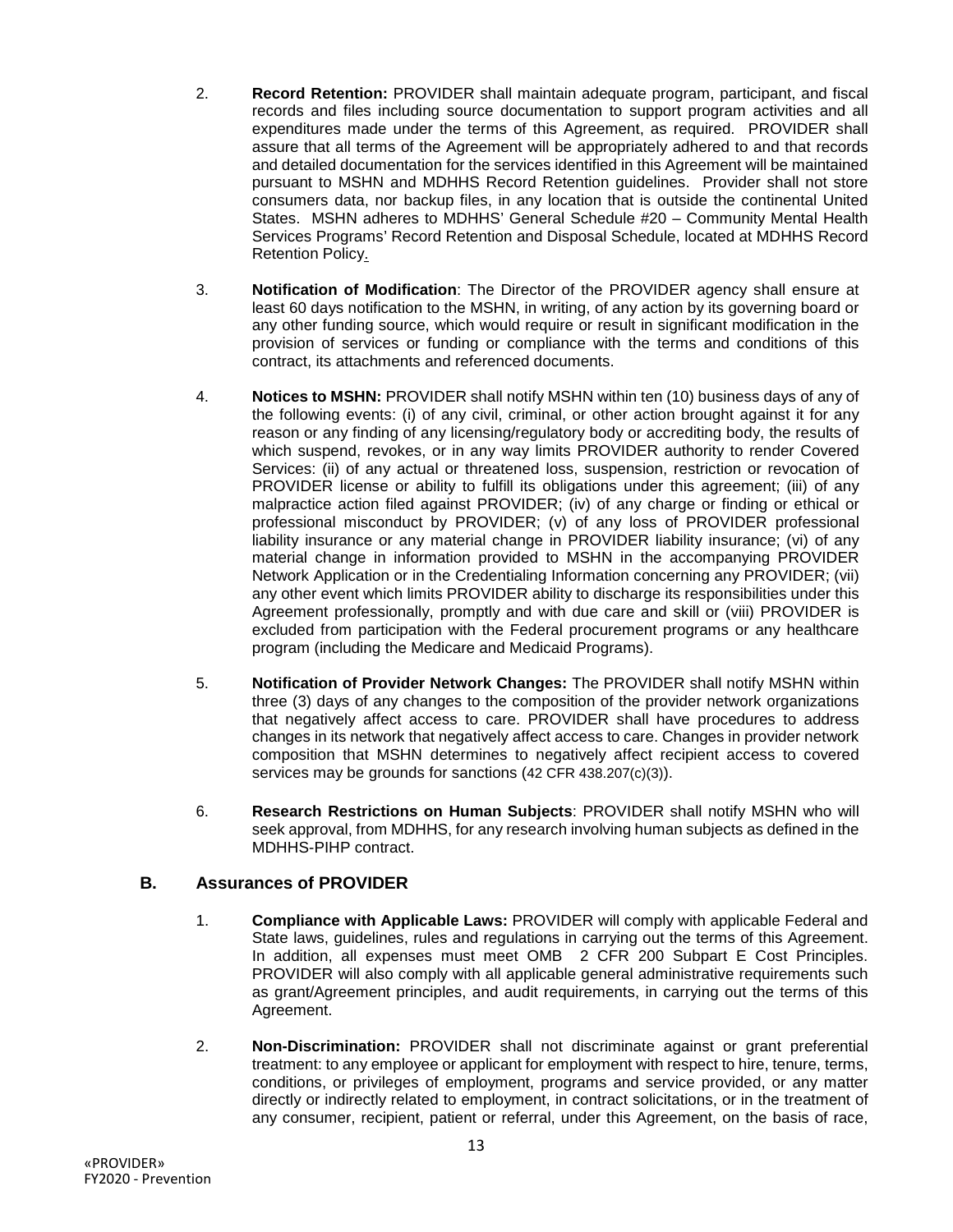sex, color, religion, ethnicity, or national origin, age, disability or sex including discrimination based on pregnancy, gender identity and sex stereotyping or otherwise as required by the Michigan Constitution, Article I, Section 26, the Elliott Larsen Civil Rights Act, 1976 PA 453, as amended, MCL 37.1101 et seq., PWDCRA and ADA and Section 504 of the Federal Rehabilitation Act of 1973, PL 93-112, 87 Stat 394, ACA Section 1557. Any breach of this section may be regarded as a material breach of this contract.

PROVIDER shall assure equal access for people with limited English proficiency, as outlined by the Office of Civil Rights Policy Guidance in the Title VI Prohibition Against Discrimination as it Affects Persons with Limited English Proficiency and also in accordance with the ACA Section 1557.

PROVIDER agrees to assure accommodation of physical and communication limitations for consumers served under this contract. In accordance with 42 CFR 438.6(m), PROVIDER must assure that the recipient is allowed to choose his or her health care professional to the extent possible and appropriate.

Assurance is given that proactive efforts will be extended in subcontracting to minorityowned, women-owned, and handicapped-owned businesses in accordance with ethical affirmative action practices. Discriminating against any of these people groups is prohibited and a material breach of contract.

- 3. **Ownership and Control Interests:** By signing this agreement, assurance is hereby given to MSHN that PROVIDER will comply with Federal regulation 42 CFR 438.610 and certifies that it
	- a. Has not been convicted of certain crimes as described in section 1128(b)(8)(B) of the Act
	- b. Is not debarred, suspended, or otherwise excluded from participating in procurement activities under the Federal Acquisition Regulations or from participating in non-procurement activities under the regulations issued under Executive Order No. 12549 or guidelines implementing Executive Order No. 12549;
	- c. Is not excluded from participation in any Federal health care program under section 1128 or 1128A of the Social Security Act.
	- d. Will immediately disclose any proposed or actual suspension, exclusion or sanction from any health care program funded in whole or in part by the Federal or State government, including Medicare or Medicaid, to MSHN.
- 4. **Prohibited Relationships:** PROVIDER will not have a "relationship" with any individual or entity that is excluded from participating in any federal health care program under section 1128 or 1128A of the Social Security Act. A "relationship" means someone who the PROVIDER interacts with in any of the following capacities:
	- a. A director, officer, or partner of the PROVIDER;
	- b. A subcontractor of the PROVIDER;
	- c. A person with beneficial ownership of five (5) percent or more of the PROVIDERs equity; or
	- d. A provider or person with an employment consulting or other arrangement for the provision of items and services which are significant and material to obligations under the PROVIDER contract.

If MSHN finds the PROVIDER has a prohibited relationship as defined above, MSHN:

- a. May continue an existing agreement with the PROVIDER unless the State directors otherwise; and
- b. May not renew or otherwise extend the duration of an existing agreement with the PROIVDER unless the State provides to MSHN a written statement describing compelling reasons that exist for renewing or extending the agreement despite the prohibited affiliations.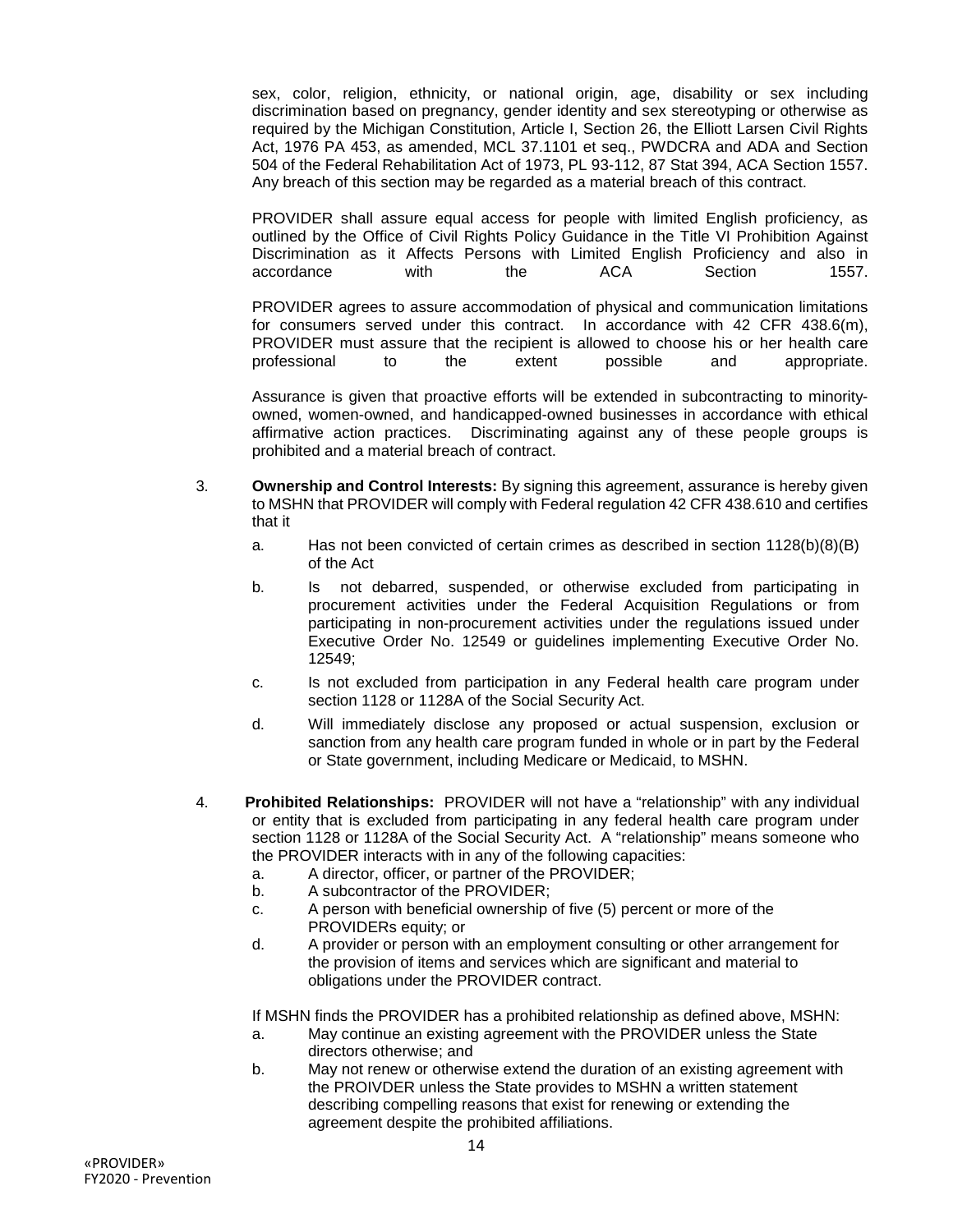- 5. **Debarment and Suspension:** PROVIDER will comply with 45 CFR Part 76 and certifies to the best of its knowledge and belief that it, including its employees and subcontractors:
	- a. Have not within a three-year period preceding this agreement been convicted of or had a civil judgment rendered against them for commission of fraud or a criminal offense in connection with obtaining, attempting to obtain, or performing a public (federal, state or local) transaction or contract under a public transaction, violation of federal or state antitrust statutes or commission of embezzlement, theft, forgery, bribery, falsification or destruction of records, making false statements or receiving stolen property.
	- b. Are not presently indicted or otherwise criminally or civilly charged by a government entity (federal, state or local) with commission of any of the offenses enumerated in Section i, and;
	- c. Have not within a three-year period preceding this agreement had one or more public transactions (federal, state or local) terminated for cause or default.
- 6. MSHN requires the PROVIDER to provide written disclosure in the case that any of the following is or becomes affiliated with any individual or entity that is debarred, suspended, or otherwise excluded from participating is procurement activities under Federal Acquisition Regulation or from participating in non-procurement activities under regulations issued under Executive Order No. 12549 or guidelines implementing Executive Order No. 12549:
	- a. Any director, officer, or partner;
	- b. Any subcontractor;
	- c. Any person with ownership of 5% or more of the PROVIDER equity;
	- d. Any party to an employment, consulting, or other agreement with the PROIVDER for the provision of contract items or services.
- 7. MSHN requires PROVIDERS to disclose information on individuals or corporations with an ownership and control interest in the PROVIDER to MSHN at the following times:
	- a. When the PROVIDER submits a proposal in accordance with MSHN's procurement process;
	- b. When the PROVIDER executes a contract with MSHN;
	- c. When the MSHN extends or renews and contract; and
	- d. Within 35 days after any change in ownership of the PROVIDER.
- 8. **Exclusions Monitoring**: At the time of employment or establishment of an agreement or contract with a licensed independent health care practitioner (a licensed physician or fully licensed psychologist), director, or manager of PROVIDER, an individual with beneficial ownership of five percent or more, or an individual with a consulting, or other arrangement (e.g., sub-contract) with PROVIDER, for the provision of items or services that are significant and material to PROVIDER obligations under its contract (e.g., as defined in Attachment A) with MSHN, PROVIDER must search, at least on a monthly basis, the following exclusion databases:
	- a. The Office of Inspector General's (OIG) exclusions database at [http://www.oig.hhs.gov](http://www.oig.hhs.gov/) to ensure the individual or entity has not been excluded from participating in federal health care programs;
	- b. The United States General Services Administration (GSA) [http://www.sam.gov](http://www.sam.gov/) to ensure the individual or entity has not been excluded from federal programs;
	- c. The State sanctioned list is at the Michigan Department of Health and Humans Services (MDHHS) [List of Sanctioned Providers.](http://www.michigan.gov/mdhhs/0,5885,7-339-71551_2945_42542_42543_42546_42551-16459--,00.html)

PROVIDER must make a monthly search for all excluded parties using all lists provided here in addition to any/all other state and federal lists that may become available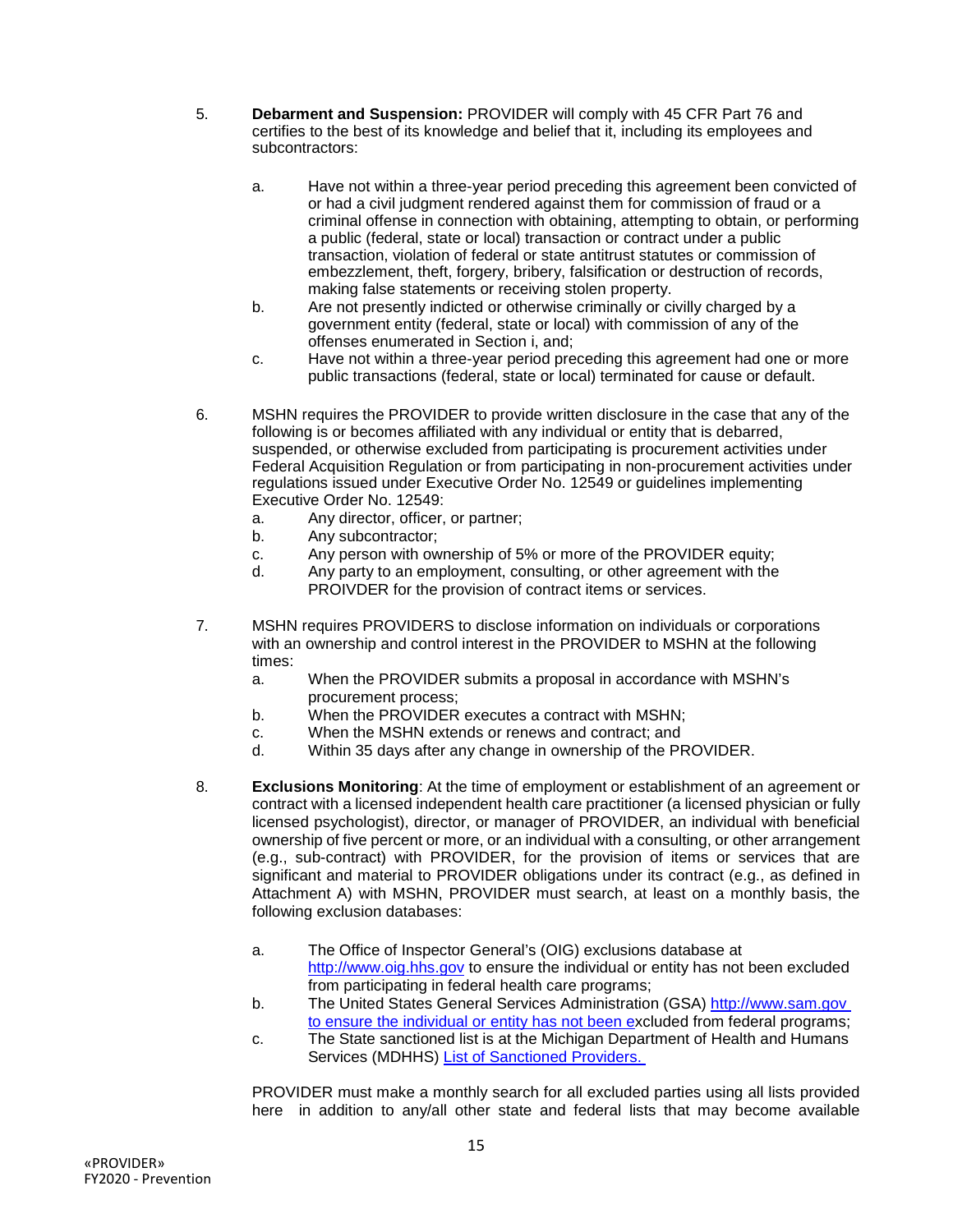PROVIDER will maintain documentation of the completion of such checks and make them available to MSHN for inspection.

9. **Disclosure Requirements:** PROVIDER shall comply with federal regulations to obtain, maintain, disclose, and furnish required information about ownership and control interests, business transactions, and criminal convictions as specified in 42 C.F.R. §455.104-106. In addition, PROVIDER shall ensure that any and all contracts, agreements, purchase orders, or leases to obtain space, supplies, equipment or services provided under the Medicaid agreement require compliance with 42 C.F.R. §455.104-106. PROVIDER must require staff members, directors, managers, or owners or contractors, for the provision of items or services that are significant and material to PROVIDER obligations under its contract with MSHN, to disclose all felony convictions and any misdemeanors for violent crimes to PROVIDER. PROVIDER employment, consulting or other agreements must contain language that requires disclosure of any such convictions to PROVIDER.

#### 10. **Notice Requirements:** PROVIDER must notify MSHN CEO immediately if:

- a. any licensed independent health care practitioner, director, or manager of the PROVIDER, an individual with beneficial ownership of five percent or more, or an individual with, a consulting or other arrangement with PROVIDER, for the provision of items or services that are significant and material to PROVIDER obligations under its contract with MSHN are on any of the aforementioned exclusions databases;
- b. PROVIDER has taken any administrative action that limits employee, director, manager, owner, consultant or other contractor participation in the Medicaid program, including any conduct that results in suspension or termination of such individuals or entities.
- c. Any disclosures are made with regard to the ownership or control by a person that has been convicted of a criminal offense described under sections 1128(a) and 1128(b)(1), (2), or (3) of the Act, or that have had civil money penalties or assessments imposed under section 1128A of the Act. (See 42 CFR 1001.1001(a)(1): or
- d. Any staff member, director or manager, individual with beneficial ownership of five percent or more, or an individual with an employment, consulting, or other arrangement with the PROVIDER has been convicted of a criminal offense described under sections  $1128(a)$  and  $1128(b)(1)$ ,  $(2)$ , or  $(3)$  of the Act, or that have had civil money penalties or assessments imposed under section 1128A of the Act. (See 42 CFR 1001.1001(a)(1)).
- 11. **Acceptance of Reimbursement Requests:** MSHN will not accept reimbursement requests from PROVIDER for any items or services furnished, ordered, or prescribed by excluded individuals or entities. In the event PROVIDER has not made required disclosures, MSHN will not be held financially liable to accept PROVIDER reimbursement requests from excluded individuals or entities. If payment had been disbursed to PROVIDER prior to MSHN receiving required disclosures of excluded individuals or entities, PROVIDER shall reimburse MSHN total actual cost(s) of identified reimbursement requests.
- 12. **Subcontracts:** PROVIDER shall not subcontract any portion of this agreement without the written authorization of MSHN. However, any such subcontract shall not terminate the legal responsibility of the Provider to assure that all services required of it hereunder are fulfilled. The Provider agrees that any such subcontract shall:
	- a. Be in writing, and include a full specification of the subcontracted services;
	- b. Contain a provision stating that this Agreement is incorporated by reference into the subcontract and made a part thereof;
	- c. Contain a provision stating that the subcontract is subject to the terms and conditions of this Agreement, and expressly incorporating this Agreement into the subcontract; and,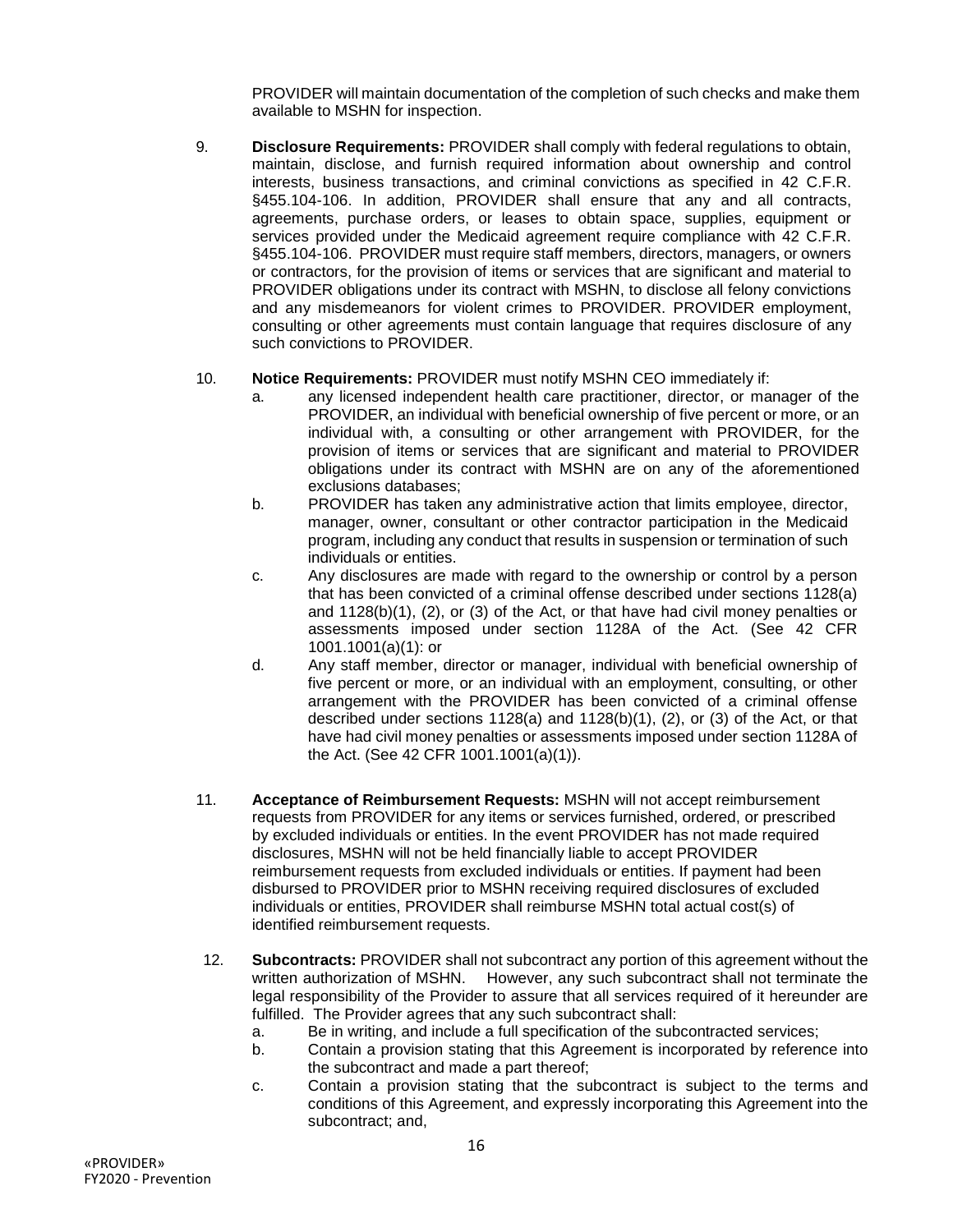d. Contain all subcontracting requirements of the MDHHS/PIHP Contract, under applicable sections, "SUBCONTRACTING" Part I, Section 38.0 and Part II, Section 11.0.

The Provider, as a prime subcontractor of the Payor, is responsible under this Agreement for primary verification that the Provider's contracting procedures meet the MDHHS's requirements of the Payor as set forth in the MDHHS/PIHP Contract and that each of the Provider's subcontractors and each of its subcontracts therefore meet the requirements under this Agreement.

- 13. **Health Insurance Portability and Accountability Act:** To the extent that this act is pertinent to the services that the PROVIDER provides under this contract, the PROVIDER assures that it is in compliance with the Health Insurance Portability and Accountability Act of 1996 (HIPAA) requirements, as amended by the Health Information Technology for Economic and Clinical Health Act of 2009 (The HITECH Act) of Title XIII, Division A of the American Recovery and Reinvestment Act of 2009, and related regulations found at 45 CFR Parts 160 and 164, including the Standards for Privacy of Individually Identifiable Health Information (Privacy Rule), the Security Standards for the Protection of Electronic PHI (Security Rule), and the rules pertaining to Compliance and Investigations, Imposition of Civil Money Penalties, and Procedures for Hearings (Enforcement Rule), as amended from time to time, (hereafter collectively referred to as "HIPAA Regulations"); the Federal Confidentiality Law, 42 USC §§ 290dd-2 and underlying Regulations, 42 CFR Part 2 ("Part 2"). This includes the distribution of consumer handbooks and PROVIDER directories to consumers, and/or the MSHN HIPAA Privacy Notice.
- 14. **Tobacco-free Environment Federal Requirement/Pro-Children Act:** The Contractor also assures, in addition to compliance with P.L. 103-227, any services or activity funded in whole or in part through this Contract will be in a smoke-free facility or environment. Smoking shall not be permitted anywhere in the facility, or those parts of the facility under the control of the Contractor. If activities or services are delivered in facilities or areas that are not under the control of the Contractor (e.g., a mall, restaurant or private work site), the activities or services shall be smoke-free.

#### **C. Termination**

- 1. **By Either Party Without Cause**: This Agreement may be terminated by either party without regard to breach or other cause, and without liability by reason of such termination, upon ninety (90) days prior written notice to the other party.
- 2. **By Either Party for Breach:** This Agreement may be terminated on thirty (30) days prior written notice upon the failure of either party to carry out the terms and conditions of this Agreement, provided the alleged defaulting party is given notice of the alleged breach and fails to cure the default within the thirty (30) day period.
- 3. **By MSHN**: This Agreement may be terminated immediately without further liability on the part of MSHN, if PROVIDER or an official of PROVIDER or an owner is convicted of any activity in the above-referenced sections of this Agreement during the term of this Agreement or any extension thereof. This agreement may be terminated immediately by MSHN without further liability in the event of unavailability, reduction, or loss of funding whatever the cause.
	- a. **Final Reporting Upon Termination:** Should this Agreement be terminated by either party, within sixty (60) days after the termination, PROVIDER shall provide MSHN with all financial, performance, and other reports required as a condition of this Agreement. MSHN will make payments to PROVIDER for allowable reimbursable costs not covered by previous payments or other State or Federal programs. PROVIDER shall immediately refund to MSHN any funds not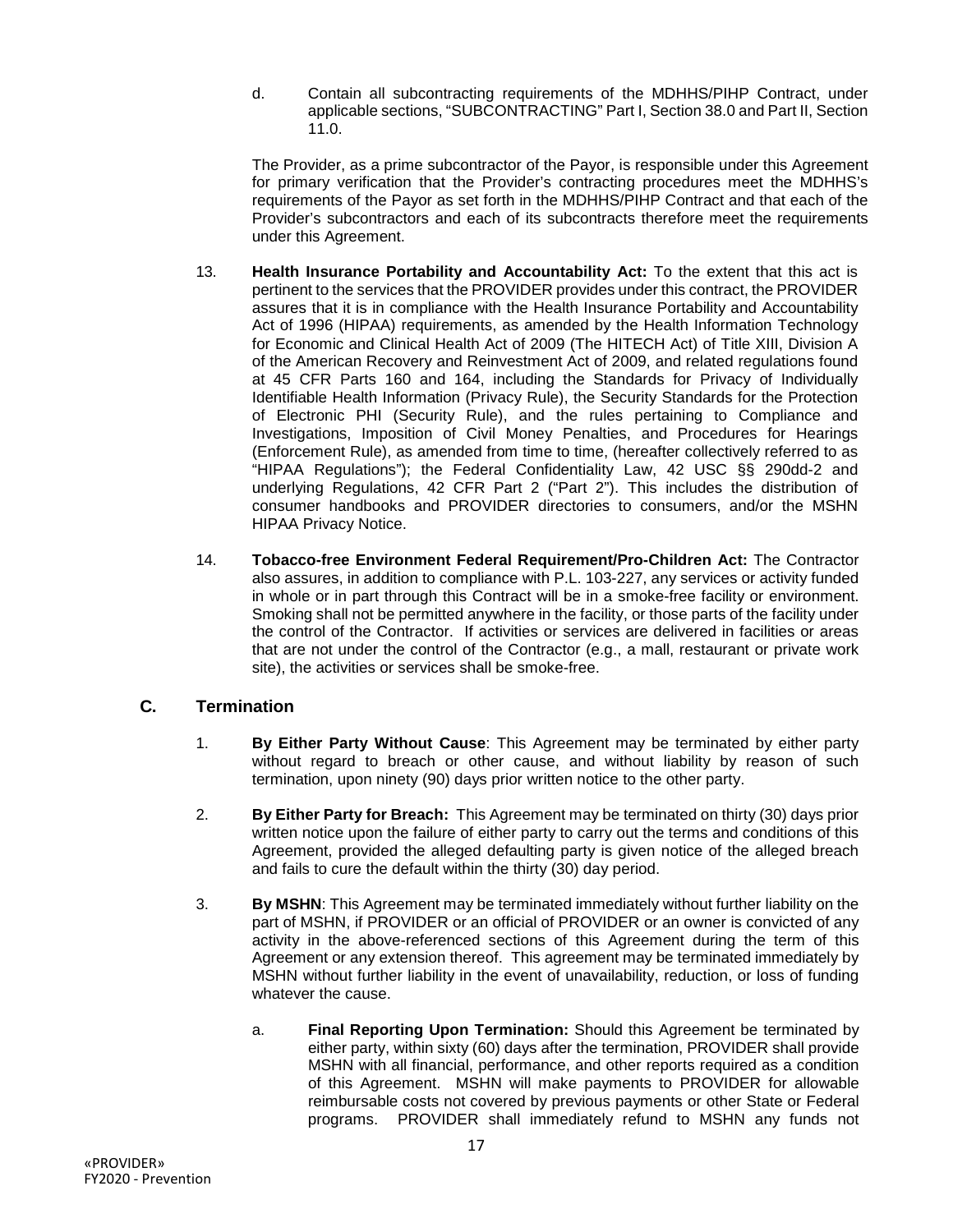authorized for use and any payments or funds advanced to PROVIDER in excess of allowable reimbursable expenditures. Any dispute arising as a result of this Agreement shall be resolved in the State of Michigan.

- b. **Severability:** If any provision of this Agreement or any provision of any document attached to or incorporated by reference is waived or held to be invalid, such waiver, or invalidity shall not affect other remaining provisions of this Agreement.
- c. **Amendments:** Any changes to this Agreement will be valid only if made in writing and accepted by all parties to this Agreement.
- d. **Liability**: All liability to third parties, loss, or damage as a result of claims, demands, costs, or judgments arising out of activities, such as direct service delivery, to be carried out by PROVIDER in the performance of this Agreement shall be the responsibility of the PROVIDER, and not the responsibility of MSHN, if the liability, loss, or damage is caused by, or arises out of, the actions or failure to act on the part of PROVIDER, any subcontractor, anyone directly or indirectly employed by PROVIDER, provided that nothing herein shall be construed as a waiver of any governmental immunity that has been provided to PROVIDER or its employees by statute or court decisions.

All liability to third parties, loss, or damage as a result of claims, demands, costs, or judgments arising out of activities such as the provision of policy and procedural direction, to be carried out by MSHN in the performance of this Agreement, shall be the responsibility of MSHN and not the responsibility of PROVIDER if the liability, loss, or damage is caused by, or arises out of, the action or failure to act on the part of any MSHN employee or agent, provided that nothing herein shall be construed as a waiver of any governmental immunity by the State, its agencies or employees as provided by statute or court decisions.

In the event that liability to third parties, loss, or damage arises as a result of activities conducted jointly by MSHN and PROVIDER in fulfillment of their responsibilities under this Agreement, such liability, loss, or damage shall be borne by MSHN and PROVIDER in relation to each party's responsibilities under these joint activities, provided that nothing herein shall be construed as a waiver of any governmental immunity by the MSHN, PROVIDER, the State, its agencies or their employees, respectively, as provided by statute or court decisions.

- e. **Conflict of Interest:** Both parties of this Agreement are subject to the provisions of P.A. 317 of 1968, as amended, MCL 15.321 et seq, and 1973 PA 196, as amended, MCL 15.341 et seq.
- f. **State of Michigan Agreement:** This is a State of Michigan Agreement and is governed by the laws of Michigan. Any dispute arising as a result of this Agreement shall be resolved in the State of Michigan.
- g. **Confidentiality:** PROVIDER shall assure that medical services to and information contained in medical records of consumers served under this Agreement, or other such recorded information required to be held confidential by Federal or State law, rule or regulation, in connection with the provision of services or other activity under this Agreement shall be privileged communication, shall be held confidential, and shall not be divulged without the written consent of the consumer except as may be otherwise required by applicable law or regulation. Such information may be disclosed in summary, statistical, or other form, which does not directly or indirectly identify particular consumers. PROVIDER must assure compliance with Federal requirements contained in 42 CFR, Part 2, Confidentiality of Alcohol and Drug Abuse Patient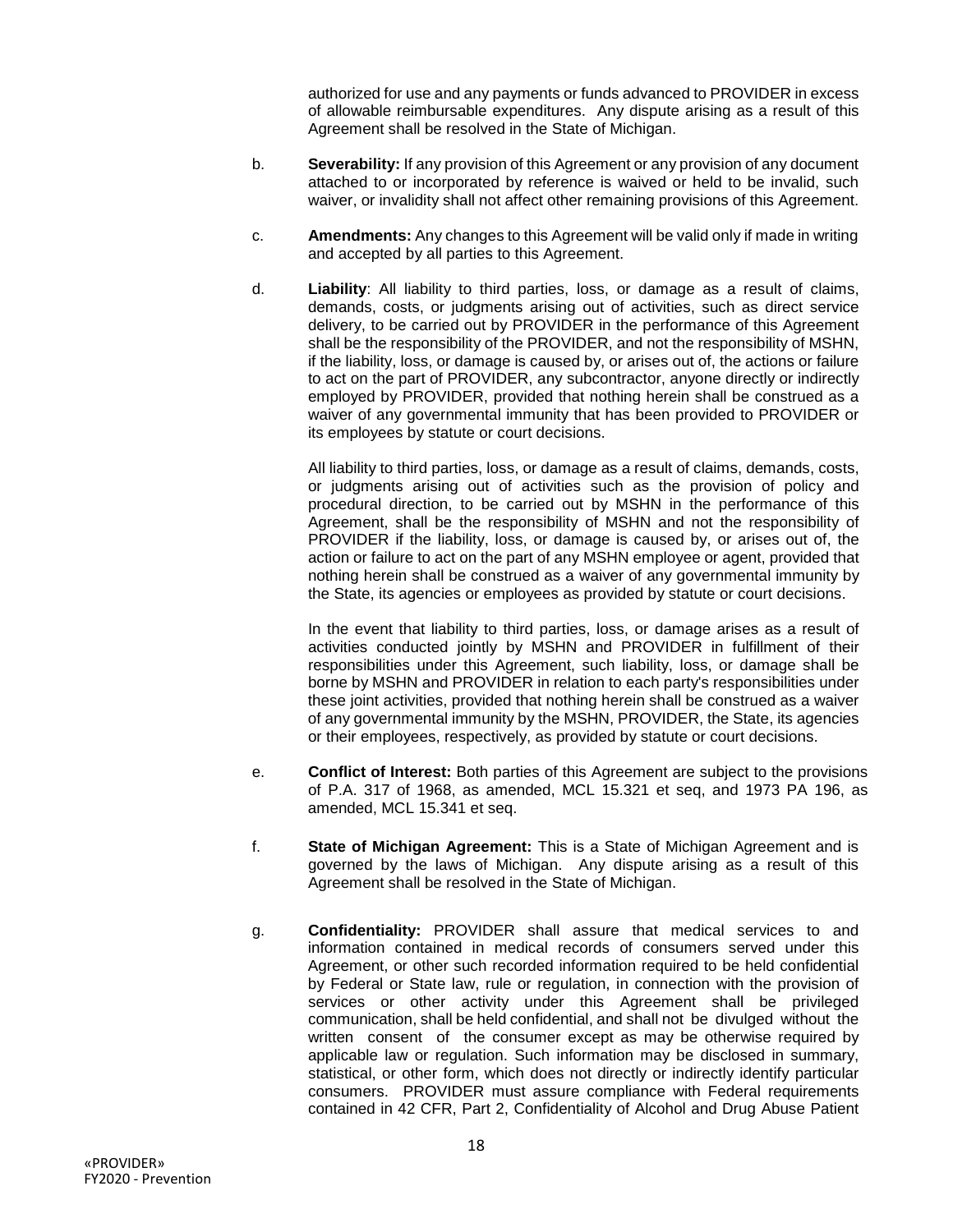Records, Final Rule, June 9, 1987 and HIPAA Privacy and Security Regulations. Provider shall not store consumers data, nor backup files, in any location that is outside the continental United States.

h. **Assignability**: PROVIDER cannot assign this contract to another party.

#### **D. Continuation of Contractual Agreement**

In the event that it is the intent of MSHN to initiate a new Agreement, and a new Agreement is not executed by the expiration date of this Agreement, the terms, conditions and funding levels for program(s) contained herein, may be extended as determined necessary by written authorization from MSHN, subject to the availability of funds. This continuation period is not to exceed two consecutive ninety (90) day periods, unless otherwise specifically provided for.

#### **E. Liability Insurance**

PROVIDER shall maintain professional liability coverage which provides a minimum coverage of \$1,000,000 per claim and \$3,000,000 in the aggregate, requiring a \$1,000,000 umbrella limit, with respect to any claim or claims that may arise out of any malpractice, professional liability, negligence, act or omission caused or alleged to have been caused by the insured PROVIDER or by their employees or agents in the performance of or omission of any duty assumed by PROVIDER, its employees, or agents or in connection herewith. Insurance policy shall be endorsed to include coverage for sexual abuse and molestation that applies to any PROVIDER with responsibility for consumer interaction in person.

PROVIDER shall maintain unemployment compensation insurance, workers' compensation insurance and auto insurance (when applicable) for all of PROVIDER 's employees in accordance with the requirements of all applicable Federal and State laws and regulations, including without limitation the Michigan Workers' Disability Compensation Law.

PROVIDER agrees that insurance companies authorized to do business in the State of Michigan shall issue all insurance policies required hereunder. PROVIDER shall give MSHN written notice of any changes in or cancellation of the insurance policies, required to be maintained by PROVIDER, at least thirty (30) days before the effective date of such changes or cancellations.

Notwithstanding the foregoing, if PROVIDER elects not to procure and maintain such insurance, PROVIDER may satisfy the insurance requirement by either (i) purchasing self-insured retention ("SIR") policy on such terms and conditions as MSHN determines to be sufficient to satisfy the foregoing insurance requirements; or (ii) placing in escrow an amount equal to the insurance limits in escrow with an independent third party pursuant to the terms of an escrow agreement, as agreed upon by MSHN and PROVIDER.

#### **F. Resolution of Disputes**

- 1. Every attempt shall be made to jointly resolve contract and service issues/disputes between MSHN and PROVIDER.
- 2. Unresolved contract issues, as to specific provisions of this Agreement and implementation thereof, and/or service disputes hereunder shall be referred to MSHN's CEO for a final determination in accordance with the MSHN PROVIDER Appeal Policy and Procedure. MSHN's CEO shall furnish PROVIDER's CEO/Director with written notice of any such final determination hereunder.
- 3. Each party hereto maintains the right to seek recourse, at its options, through legal remedies in a court of competent jurisdiction.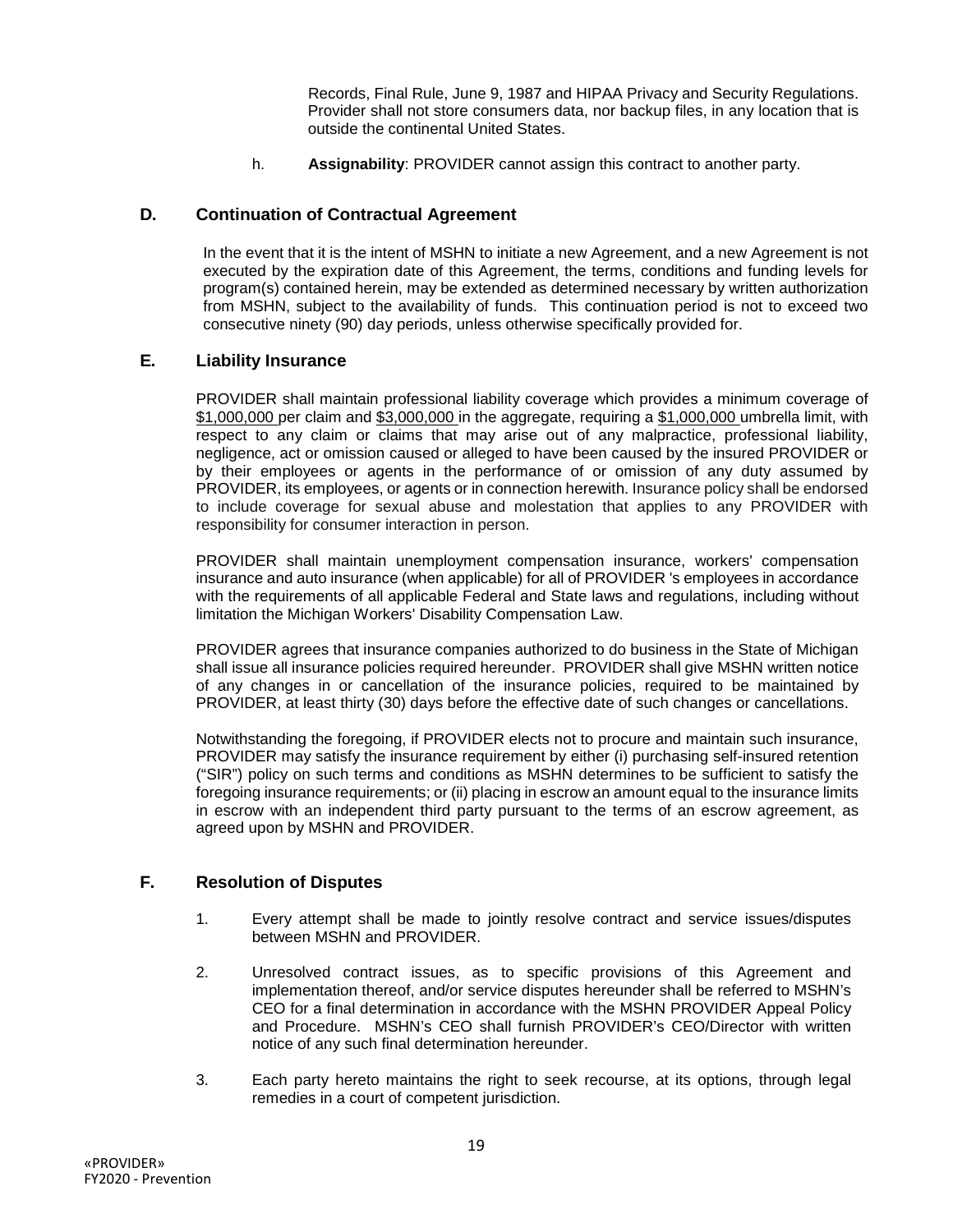4. Notwithstanding any other provision in this Agreement, the parties hereto agree that the payments from MSHN to the PROVIDER under this Agreement shall not be stopped, interrupted, reduced, or otherwise delayed as a consequence of the pendency of any dispute arising under this Agreement.

### **G. Special Conditions**

- 1. **Block Grant:** This Agreement is conditionally approved subject to and contingent upon the availability of block grant funds. In the event that claims for services exceed block grant funding available to MSHN, MSHN shall not be liable for the payment of claims made in excess of available funds. It is understood that authorization of services is not a guarantee of payment. In addition, should block grant funds be used by PROVIDER to deliver the services identified within this agreement, PROVIDER must ensure that Block Grant Funds shall not be used to:
	- a. Pay for inpatient hospital services except under conditions specified in federal law
	- b. Make cash payments to intended recipients of services
	- c. Purchase or improve land, purchase, construct, or permanently improve and building or any other facility, or purchase major medical equipment
	- d. Satisfy any requirement for the expenditure of non-Federal funds as a condition for the receipt of funds
	- e. Provide individuals with hypodermic needles or syringes so that such individuals may use illegal drugs
	- f. Enforce state laws regarding the sale of tobacco products to individuals under the age of 18
	- g. Pay the salary of an individual at a rate in excess of Level I of the Federal Executive Schedule, or approximately \$199,700
- 2. **Accepted Proposal Applicability:** The proposal submitted by PROVIDER and accepted by the MSHN describing the services and programs to be delivered under this agreement are contractual obligations of the PROVIDER. The accepted proposal is incorporated into this agreement by reference and is a part hereof.

### **H. Contract Remedies and Sanctions**

- 1. **Contract Non-Compliance:** MSHN may use a variety of means to assure implementation of and compliance with contract and/or reporting requirements, policies, procedures, performance standards and indicators and other mandates of the MSHN. The MSHN shall pursue remedial action and possible sanctions as needed, on a progression basis, to resolve outstanding issues, contract, policy, procedure violations or performance concerns. In the event of non-compliance by the PROVIDER and/or its subcontractors, the MSHN may take any of the following actions:
	- a. Discussion with the PROVIDER to identify potential barriers to effective performance and to identify and implement mutually agreeable solutions to performance problems**.**
	- b. Require a plan of correction and specified status reports that become a contract performance expectation;
	- c. The withholding of payment, in the event that the above noted items have not been successful, the withholding of payment shall be in accordance with MSHN [Compliance: Contract Compliance Procedure.](http://www.midstatehealthnetwork.org/policies/ProviderNetwork-procedures.php) Prior to withholding payment as noted below, the MSHN will give sixty (60) days' notice to allow for a period of correction, except for occurrences of required reports not being submitted as outlined in Section I.2.
		- i. For sanctions related to all other contract non-compliance issues, MSHN may delay the scheduled payment to the PROVIDER until after compliance is achieved. MSHN may add time to the delay on subsequent uses of this provision. (NOTE: MSHN may apply this sanction in a subsequent payment cycle and will give prior written notice to the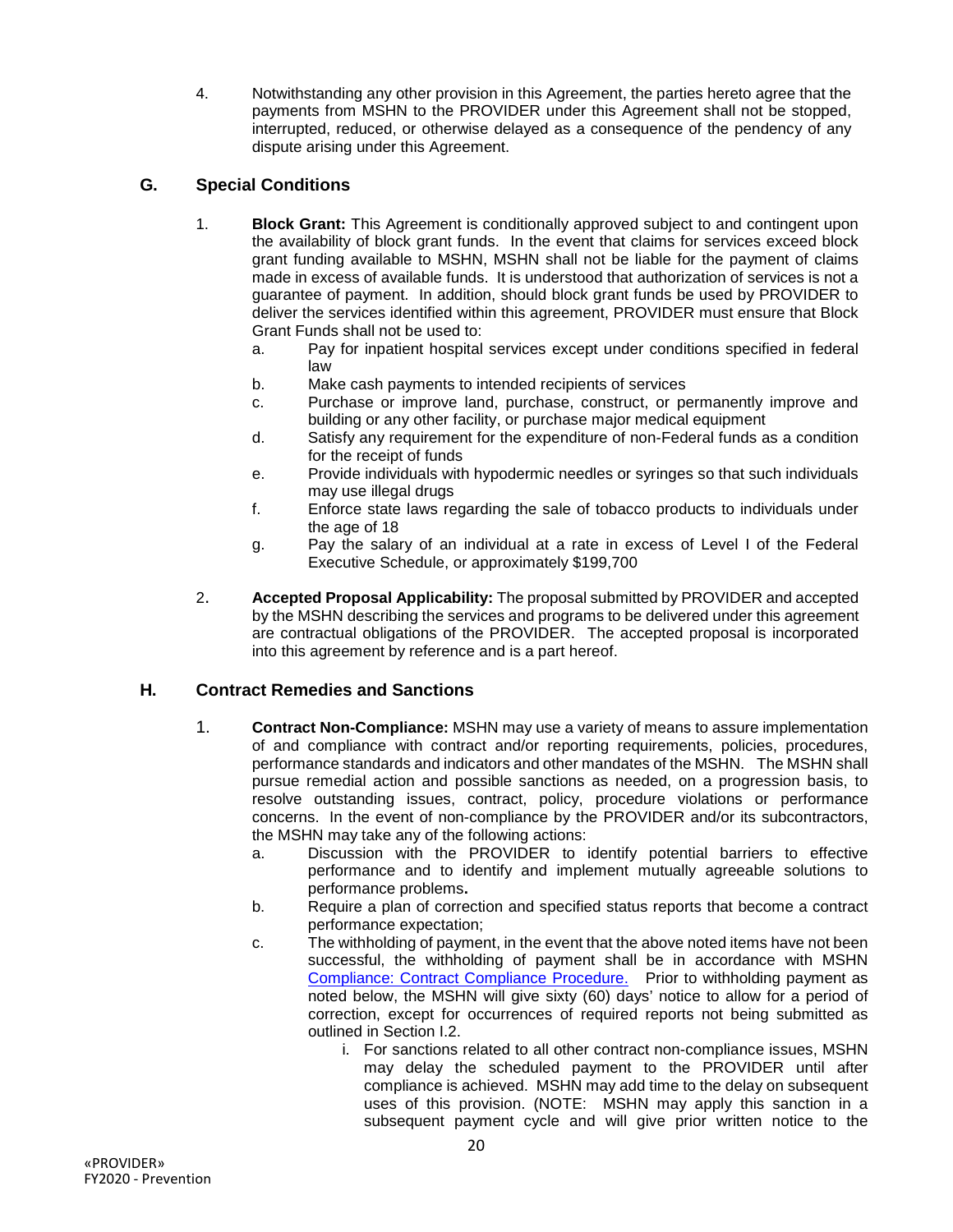PROVIDER).

- d. Reduction in the PROVIDER authorization/budget in the amount directly related to the MSHN loss of funds due to non-compliance.
- e. Recoupment of monies from disbursement;
- f. Revocation or suspension of identified applicable delegated functions and/or authorizations until such time as the non-compliance issue(s) have been corrected;
- g. Contract termination in instances of material breach, or where the identified steps above have not resolved the deficiency.
- 2. **Delinquent Reports:** For sanctions related to required reporting compliance issues as indicated in the Delinquency Procedure for SUD Providers and on Attachment "Reporting Requirements for MSHN SUD Providers FY2020" and/or other reporting requests with due date(s), and/or requested information with due date(s), MSHN may delay scheduled payment to the PROVIDER if not submitted on time as indicated on Attachment "Reporting Requirements for MSHN SUD Providers FY 2020" and/or other reporting requests with due date(s), and/or requested information with due date(s), until such time as compliance is achieved. (NOTE: MSHN may apply this sanction in a subsequent payment cycle should the required reports, as indicated on Attachment "Reporting Requirements for MSHN SUD Providers FY 2020" and/or other reporting requests with due date(s), and/or requested information with due date(s), not be submitted as required).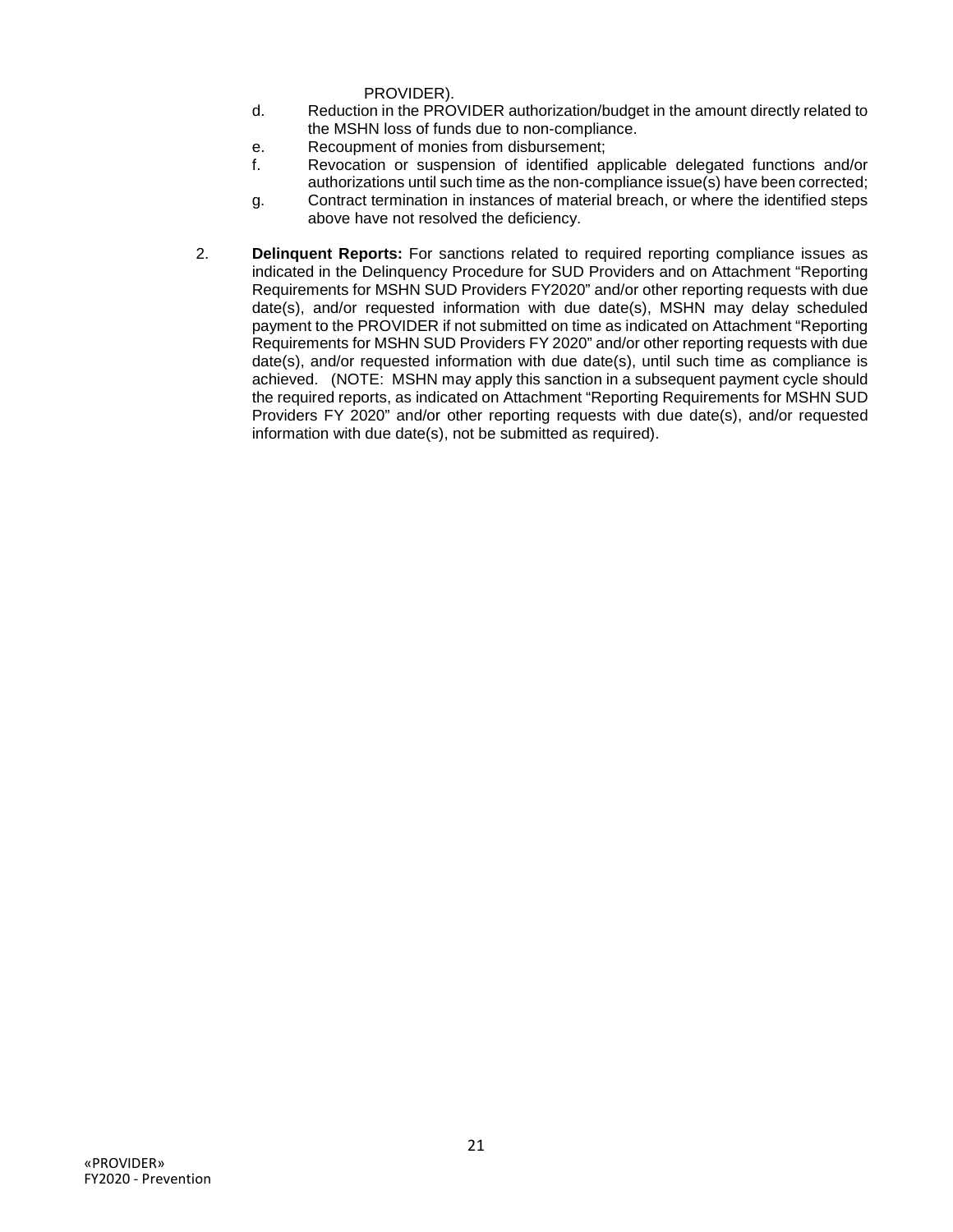### **I. Special Certification**

The individual or officer signing this Agreement certifies by his or her signature that he or she is authorized to sign this Agreement on behalf of the responsible governing board, official, or contractor. PROVIDER further acknowledges that they have reviewed the [MSHN-SUDSP Manual.](http://www.midstatehealthnetwork.org/provider-network/docs/FY18%20SUDSP%20Manual%20Final.pdf)

| «PROVIDER»                                                                                                     | <b>MSHN</b>                  |
|----------------------------------------------------------------------------------------------------------------|------------------------------|
|                                                                                                                |                              |
|                                                                                                                |                              |
| lts:                                                                                                           | Its: Chief Executive Officer |
|                                                                                                                | Printed Name: Joseph Sedlock |
| Date: 2008 2010 2021 2022 2022 2023 2024 2022 2022 2023 2024 2022 2023 2024 2022 2023 2024 2022 2023 2024 2022 |                              |
| Witness                                                                                                        | Witness                      |
|                                                                                                                |                              |
| $Its: ____________$                                                                                            | Its: Contract Manager        |
|                                                                                                                | Printed Name:_Kyle Jaskulka  |
|                                                                                                                | Date: <u>Date:</u> 2004      |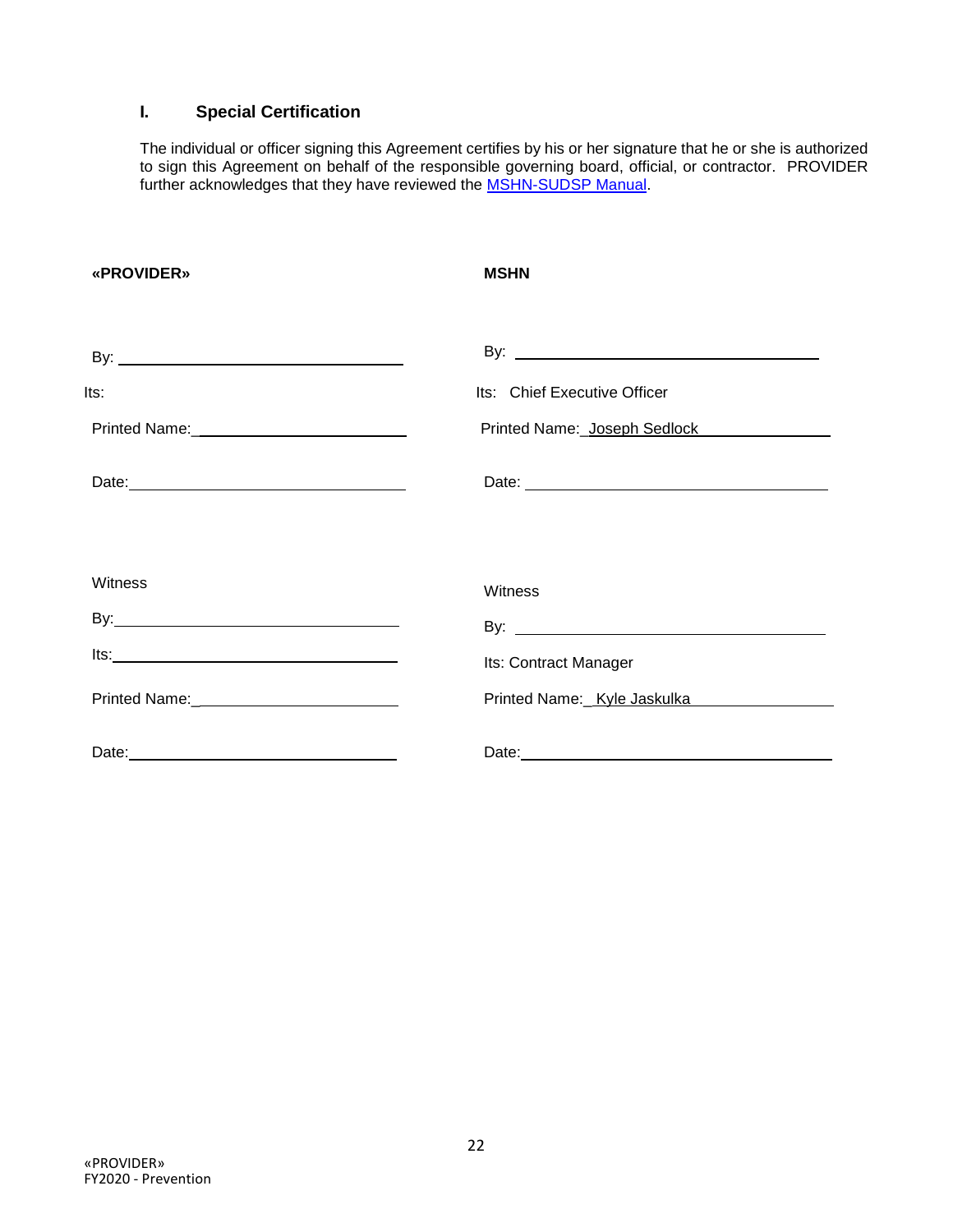### **ATTACHMENT A: STATEMENT OF WORK**

- 1. [MSHN-SUDSP Manual:](http://www.midstatehealthnetwork.org/provider-network/docs/FY18%20SUDSP%20Manual%20Final.pdf)PROVIDER will comply with all requirements and procedures contained within the MSHN-SUDSP Manual. The MSHN SUDSP Provider Manual is incorporated into this agreement by reference and made a part hereof.
- 2. **Communicable Diseases**: P.A. 368 requires that health professionals comply with specified reporting requirements for communicable diseases and other health indicators.PROVIDER is required to ensure the confidentiality of identified HIV-positive consumers, and must have procedures and/or policies to ensure protection of the consumer's HIV status. PROVIDER must assure that all prevention staff attend communicable diseases trainings as required. The Level One training can be found online.
- 3. **Consumer Satisfaction Surveys:** Prevention PROVIDER is required to collect consumer satisfaction with programming. This may be collected through adding one or two questions on post-test or program evaluation forms. PROVIDER acting as their County's SUD Coalition Coordinator should also conduct a yearly evaluation of the coalition.
- 4. **Data Reporting Requirements:** PROVIDER must comply with data reporting requirements contained in this contract. The PROVIDER is responsible for submitting timely reports to the PAYOR, as may from time to time be required by the PAYOR, complying with all reporting requirements as specified in Part II, Section 7.7.1 of the contract and the finance reporting requirements specified in Part II, Section 8.7. Additional requirements are identified in Attachment P 8.9.1 (Performance Objectives). (Reference [Medicaid Managed Specialty Supports and Services Concurrent 1915\(b\)\(c\) Waiver Program](http://www.midstatehealthnetwork.org/About.php) FY20 – Part II(B) Section 25.4; Attachment(s) P.7.7.1.1.; PII B.A. Substance Abuse Disorder Policy Manual; See SUD Services Policy Manual/Section I Data Requirements: Substance Abuse Encounter Reporting HCPCS and Revenue Codes Chart; Part II(B) Section).
- 5. **Notice of Funding Excess or Insufficiency:** PROVIDER must advise MSHN in writing by March 30<sup>th</sup> and immediately any time thereafter if the amount of MSHN funding may not be used in its entirety or appears to be insufficient.
- 6. **Hypodermic Needles**: PROVIDER assures that no Federal, State, or Local public funds will be used to provide consumers with hypodermic needles or syringes enabling such consumers to use illegal drugs.

#### 7. **Charitable Choice (Faith-based PROVIDER Only):**

- a) Regulations:
	- i. The faith-based organization is based on the self-identification as a faith-based organization.
	- ii. The faith-based organization is eligible to participate as a network PROVIDER.<br>iii. Consumers receiving services from a faith-based organization who objects to the
	- Consumers receiving services from a faith-based organization who objects to the religious character has a right to notice, referral, and alternative services that meets the standards of timeliness, capacity, accessibility, and equivalency.
	- iv. The transferring faith-based organization PROVIDER must notify the alternative PROVIDER, and
	- v. Notify MSHN UM Department (Access Center) of the transfer. Utilizing the REMI System can help facilitate this transfer.
- b) Procedures: Under Charitable Choice, States, local governments, and religious organizations, such as SAMHSA grant recipients (including faith-based PROVIDER s) must:
	- i. Provide notice to all potential and actual consumers of their right to alternative services.
	- ii. Refer program consumers to alternative services as needed / requested.<br>iii. The notice is to read "No PROVIDER of substance use disorder services
	- The notice is to read, "No PROVIDER of substance use disorder services receiving Federal funds from the U.S. Substance Abuse and Mental Health Services Administration, including this organization, may discriminate against you on the basis of religion, a religious belief, a refusal to hold a religious belief, or a refusal to actively participate in a religious practice. If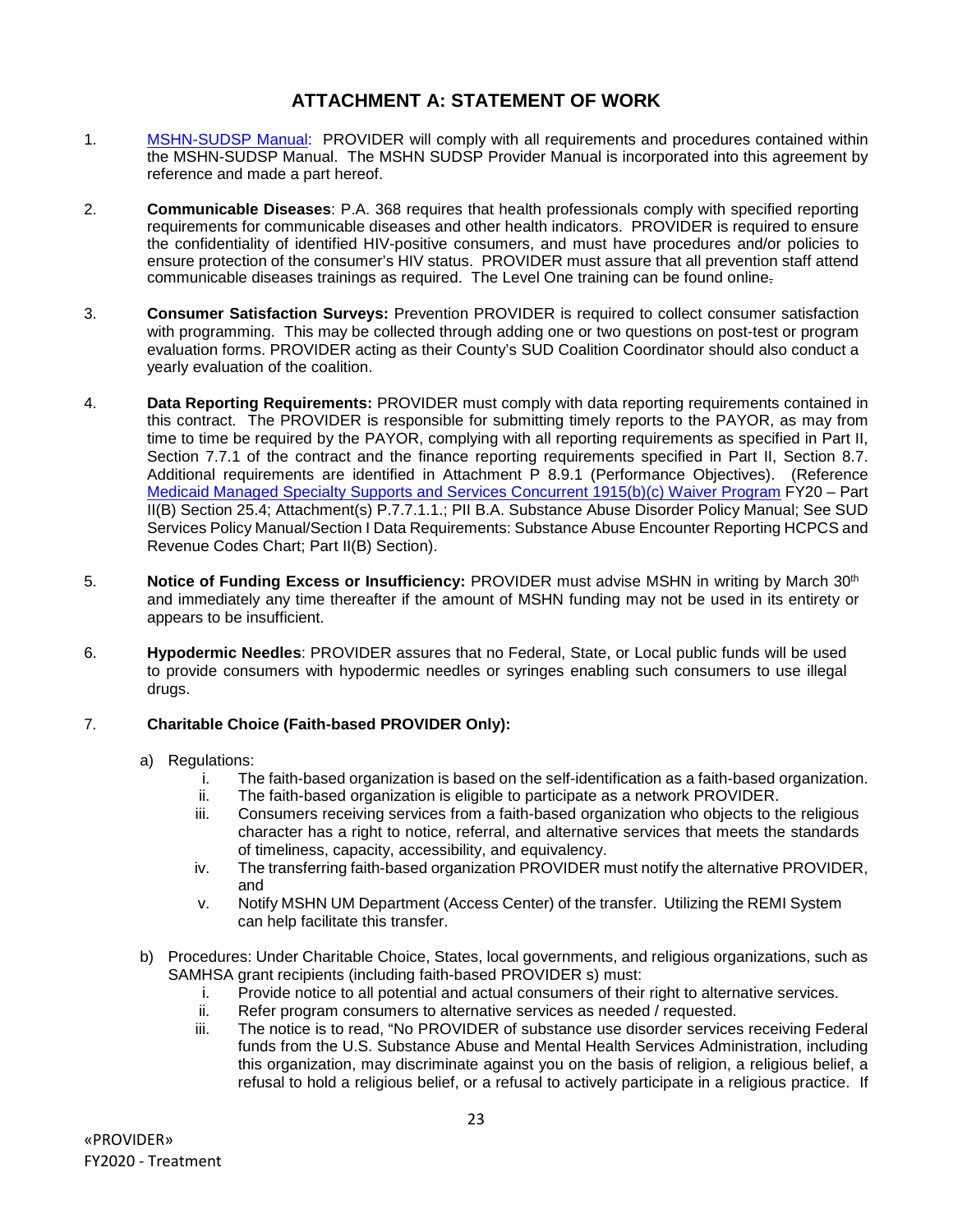you object to the religious character of this organization, Federal law gives you the right to a referral to another PROVIDER of substance use disorder services. The referral, and your receipt of alternative services, must occur within a reasonable period of time after your request them. The alternative PROVIDER must be accessible to you and have the capacity to provide substance use disorder services. The services provided to you by the alternative PROVIDER must be of a value not less than the value of the services you would have received from this organization."

- 8. **ROSC Participation:** MSHN will continue leading the journey of transformational system change to build a better, more Recovery Oriented Systems of Care (ROSC) in the region. This systems change will be inclusive and a long-term process that will entail changes not only for PROVIDER s of services and supports but for all parts of the system including fiscal, policy, regulatory and administrative strategies. MSHN wants to ensure that this process represents a broad range of stakeholder viewpoints.
	- a) We believe in the value of collaboration and cooperation of efforts in order to effect positive change in communities/counties. We will act consistent with this belief and expect that you join us.
	- b) We believe the process of systems change is really a process of community change. It requires the united passion, critical thinking, and collaboration of a variety partners in all of our communities/counties. We will act consistent with this belief and ask that you join us.
	- c) We believe recovery exists on a continuum of improved health and functioning in which there are a variety of diverse roles for all involved to provide input. These roles include prevention and treatment PROVIDER's, peer support specialists, community based support services, and others. All of these roles are equally appreciated, valued, and needed in order to promote sustained health and wellness in our communities/counties. We will act consistent with this belief and ask that you join us.
	- d) We believe that only together can we make sustained recovery a reality for individuals, families, and communities in the communities/counties we serve. We ask that you join us and accept our commitment to act consistent with this belief.

Therefore, all PROVIDER partners shall engage in this process; shall participate and provide input in the development of Recovery Oriented Systems of Care (ROSC) for the region and at local/county levels.

MSHN asks that PROVIDER partner identify a minimum of one representative to participate in MSHN-convened ROSC meetings. Participation can be defined as in person, by phone, videoconference, or connection through email list-serve.

9. **Customer Service Requirements/Recipient Rights**: PROVIDER is required to display Regional Consumer Service poster in a common area within the location/building that consumers can view.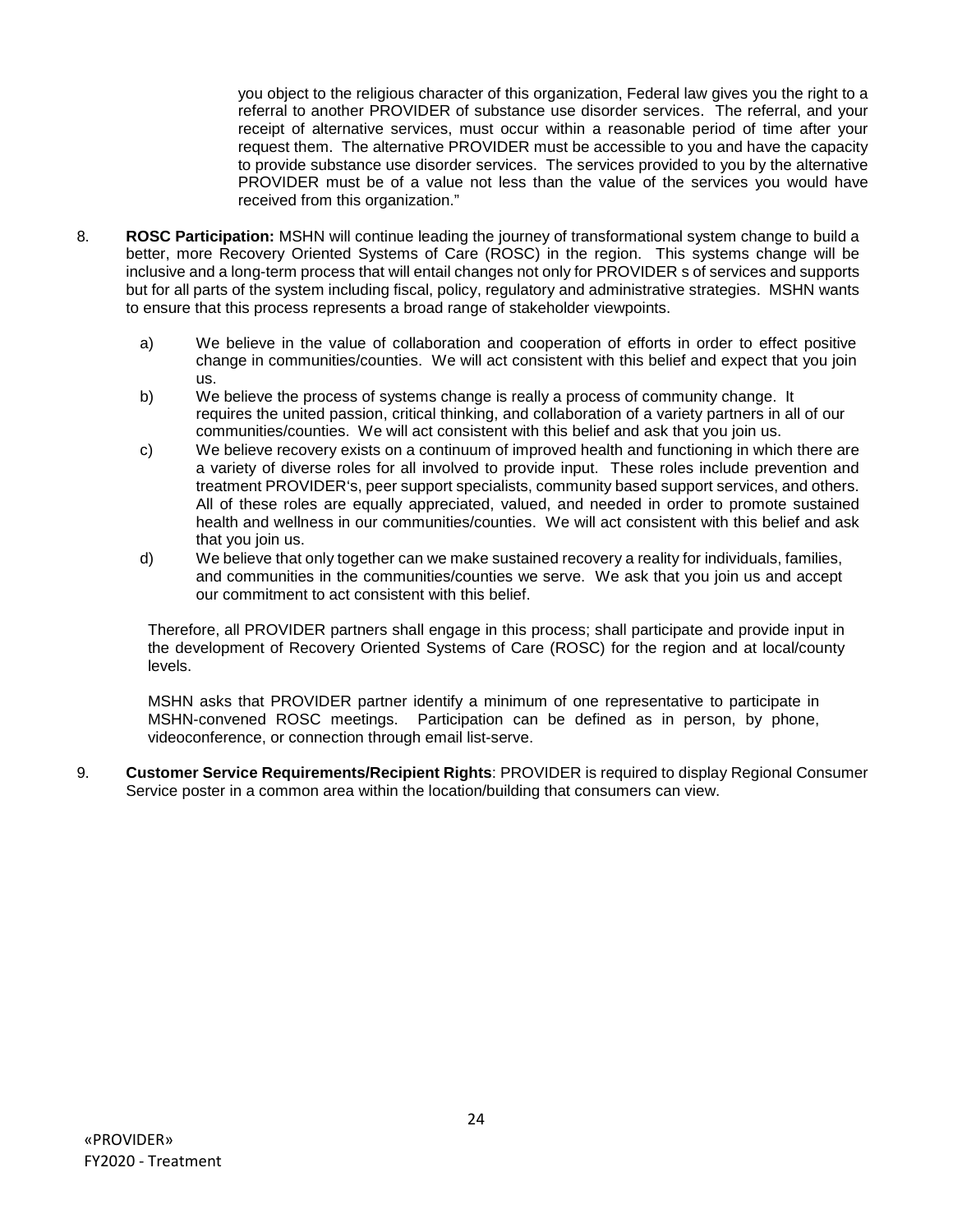### **ATTACHMENT B: COST REIMBURSEMENT**

#### **FY 2020 PREVENTION FUNDING ALLOCATION SUMMARY «PROVIDER»**

#### **Cost-Reimbursement**

A total cost estimate is determined before contract work commences. The contractor cannot exceed the maximum without the contracting officer's permission. The final pricing will be determined when the contract is completed, or at some other previously established date in the contracting period.

- 1.) Provider must administer activities and programs as approved by MSHN in their annual plan. If provider wishes to add, delete or modified approved programming, they must receive written permission from MSHN Prevention Staff.
- 2.) If provider is the designated fiduciary for discretionary coalition funding, provider should provide coalition members with a budget update as a standing agenda item on coalition agenda. All coalition approved expenditures of these funds should be identified in coalition minutes.

| <b>PROGRAM</b> | <b>AMOUNT</b><br>\$\$                               |
|----------------|-----------------------------------------------------|
| «SERVICES»     | Funding».00<br>Prevention<br>\$«Approved<br>⊤otal . |
|                |                                                     |

#### **TOTAL COST REIMBURSEMENT ALLOCATION \$«Approved\_Total\_Prevention\_Funding».00**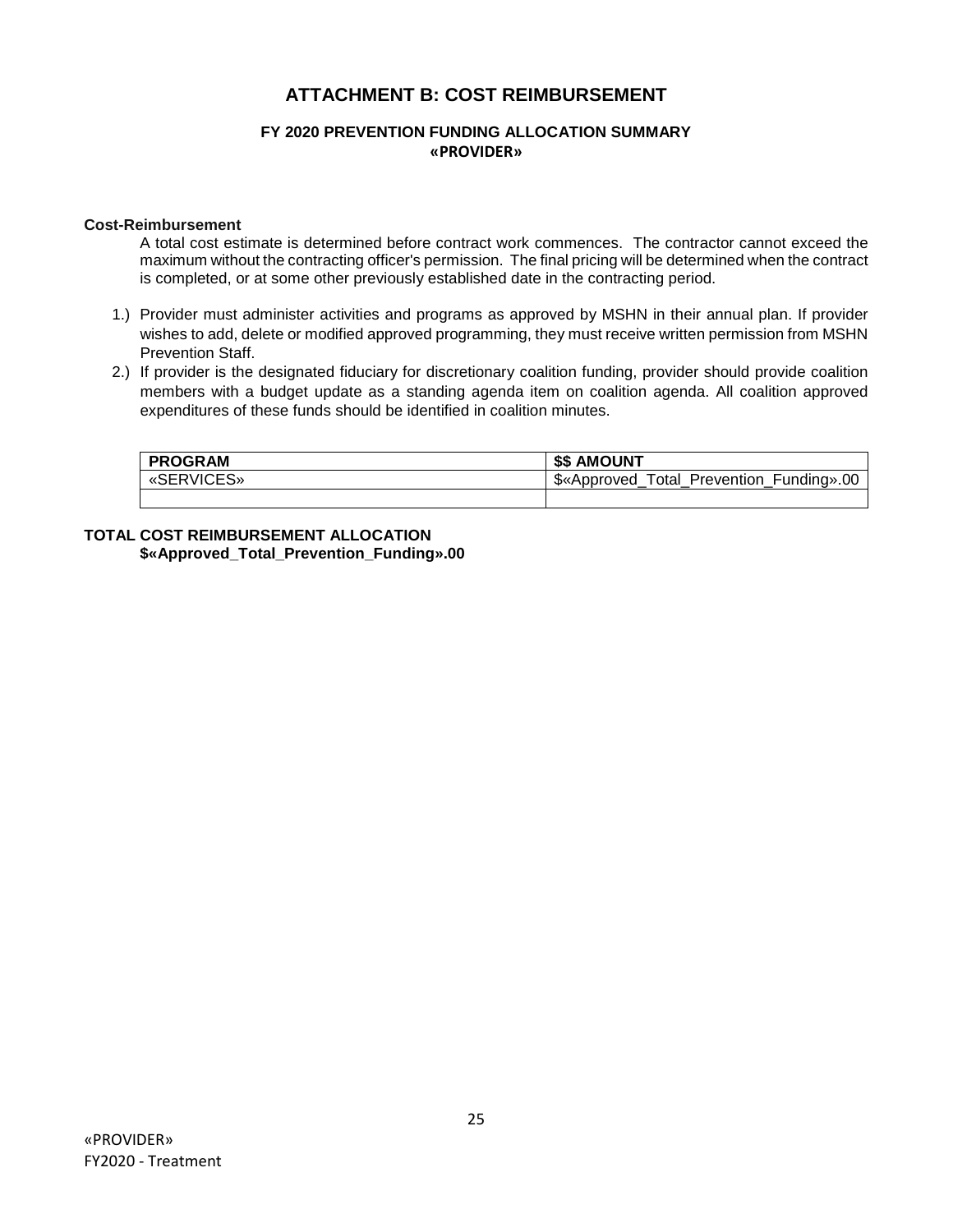### **ATTACHMENT C: HIPAA/HITECH BUSINESS ASSOCIATE AGREEMENT**

This HIPAA Business Associate Agreement ("Addendum") supplements and is incorporated into the agreement between the MSHN (COVERED ENTITY) and the Provider (BUSINESS ASSOCIATE OR "BA"), and is effective as of the date of the use or disclosure of Protected Health Information ("PHI") as defined below (the "Addendum Effective Date").

WHEREAS, the Parties wish to enter into or have entered into the Agreement whereby Business Associate will provide certain services to, for, or on behalf of Covered Entity which may involve the use or disclosure of PHI, and, in such event, pursuant to such Agreement, Business Associate may be considered a "Business Associate" of Covered Entity as defined below;

WHEREAS, Covered Entity and Business Associate intend to protect the privacy and provide for the security of PHI disclosed to Business Associate pursuant to the Agreement in compliance with, to the extent applicable, the Health Insurance Portability and Accountability Act of 1996, Public Law 104-191 ("HIPAA"), the Standards for Privacy of Individually Identifiable Health Information promulgated thereunder by the U.S. Department of Health and Human Services at 45 CFR Part 160 and Part 164 (the "Privacy Rule"), the Standards for the Security of Electronic Protected Health Information promulgated thereunder by the U.S. Department of Health and Human Services at 45 CFR Part 160, Part 162, and Part 164 (the "Security Rule"), and the Health Information Technology for Economic and Clinical Health Act ("HITECH Act");

WHEREAS, the purpose of this Addendum is to satisfy, to the extent applicable, certain standards and requirements of HIPAA, the Privacy Rule, the Security Rule and the HITECH Act, including applicable provisions of the Code of Federal Regulations ("CFR");

NOW, THEREFORE, in consideration of the mutual promises below and the exchange of information pursuant to this Addendum, the Parties agree as follows:

1. Definitions.

a. "Business Associate" in addition to identifying one of the Parties to this Addendum as set forth above, shall have the meaning given to such term under 45 CFR § 160.103.

b. "Breach" means the acquisition, access, use, or disclosure of protected health information in a manner not permitted under subpart E of 45 CFR Part 164 which compromises the security or privacy of PHI:

(i) For purposes of this definition, compromises the security or privacy of the protected health information means poses a significant risk of financial, reputational, or other harm to the individual.

(ii) A use or disclosure of protected health information that does not include the identifiers listed at 45 CFR 164.514(e)(2), date of birth, and zip code does not compromise the security or privacy of the protected health information.

The term "Breach" excludes:

(i) Any unintentional acquisition, access, or use of protected health information by a workforce member or person acting under the authority of a covered entity or a business associate, if such acquisition, access, or use was made in good faith and within the scope of authority and does not result in further use or disclosure in a manner not permitted under subpart E of 45 CFR Part 164.

(ii) Any inadvertent disclosure by a person who is authorized to access protected health information at a covered entity or business associate to another person authorized to access protected health information at the same covered entity or business associate, or organized health care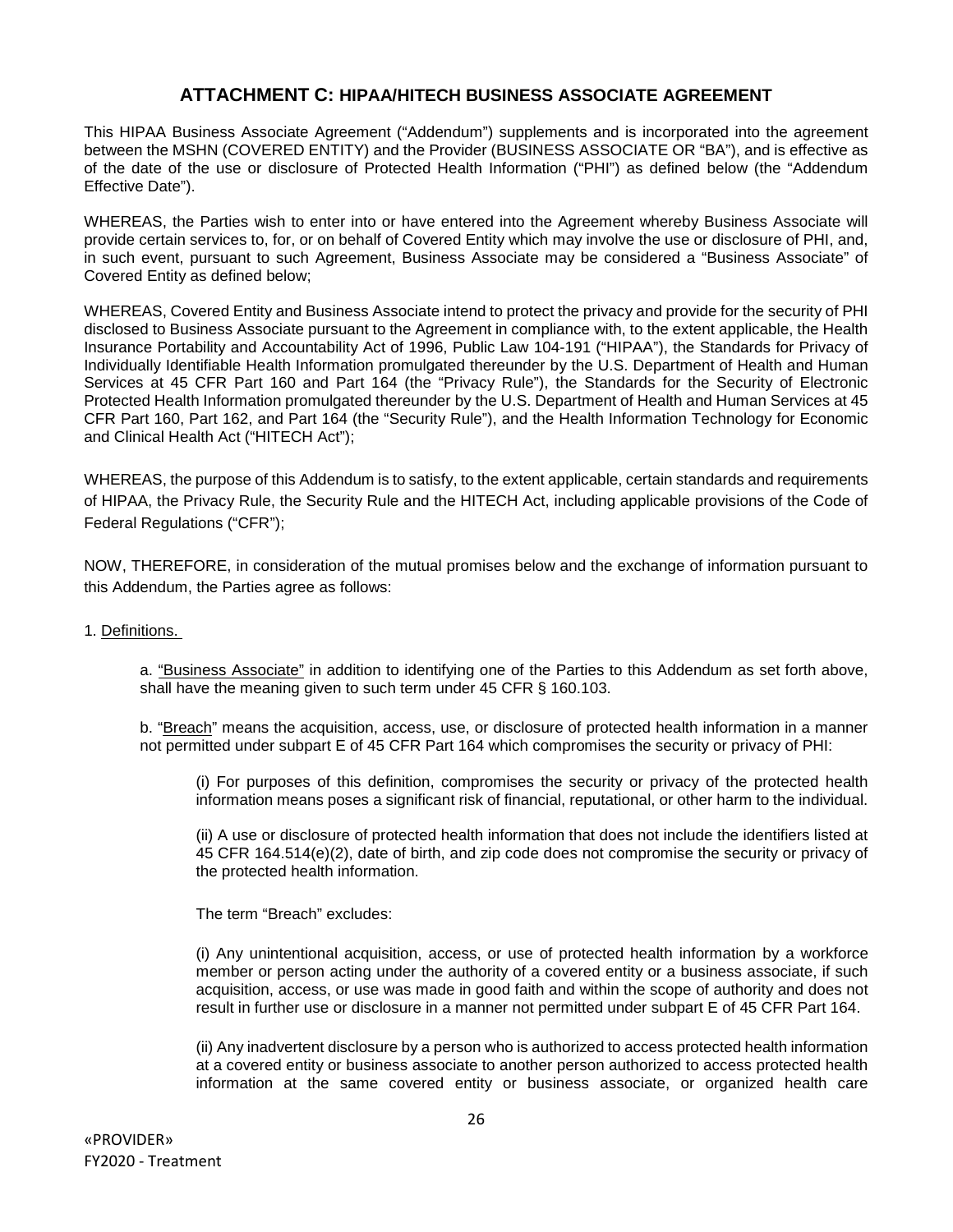arrangement in which the covered entity participates, and the information received as a result of such disclosure is not further used or disclosed in a manner not permitted under subpart E of 45 CFR Part 164.

(iii) A disclosure of protected health information where a covered entity or business associate has a good faith belief that an unauthorized person to whom the disclosure was made would not reasonably have been able to retain such information.

c. "Covered Entity" in addition to identifying one of the Parties to this Addendum as set forth above, shall have the meaning given to such term under 45 CFR § 160.103.

d. "Designated Record Set" shall have the same meaning as the term "designated record set" in 45 CFR §164.501.

e. "Protected Health Information" or "PHI" means any information, whether oral or recorded in any form or medium, including paper record, audio recording, or electronic format:

(i) that relates to the past, present or future physical or mental condition of an individual; the provision of health care (which includes care, services, or supplies related to the health of an individual) to an individual; or the past, present or future payment for the provision of health care to an individual; and

(ii) that identifies the individual or with respect to which there is a reasonable basis to believe the information can be used to identify the individual, and

(iii) that shall have the meaning given to such term under 45 CFR § 160.103, limited to the information created or received by Business Associate from or on behalf of Covered Entity.

f. "Electronic Protected Health Information" or "ePHI" means PHI transmitted by, or maintained in, electronic media, as defined in 45 CFR § 160.103.

g. "Individual" shall have the same meaning as the term "individual" in 45 CFR § 160.103 and shall include a person who qualifies as a personal representative in accordance with 45 CFR § 164.502.

h. "Required by Law" shall have the same meaning as the term "required by law" in 45 CFR § 164.103.

i. "Secretary" shall mean Secretary of the Department of Health and Human Services or designee.

j. "Security Incident" means the attempted or successful unauthorized access, use, disclosure, modification, or destruction of information or interference with system operations in an information system, as defined in 45 CFR § 164.304.

k. "Unsecured Protected Health Information" or "UPHI" shall mean unsecured PHI that is not rendered unusable, unreadable, or indecipherable to unauthorized individuals through the use of a technology or methodology specified by the Secretary in the guidance issued under section 13402(h)(2) of Public Law 111-5 on the HHS Web site.

l. "Catch-All Definition" Terms used, but not otherwise defined in this Addendum shall have the same meanings as those terms in the Agreement, the Privacy Rule, the Security Rule, or the HITECH Act, as the case may be.

- 2. Rights and Obligations of Business Associate.
	- a. Permitted Uses and Disclosures. Except as otherwise Required by Law or limited in this Addendum or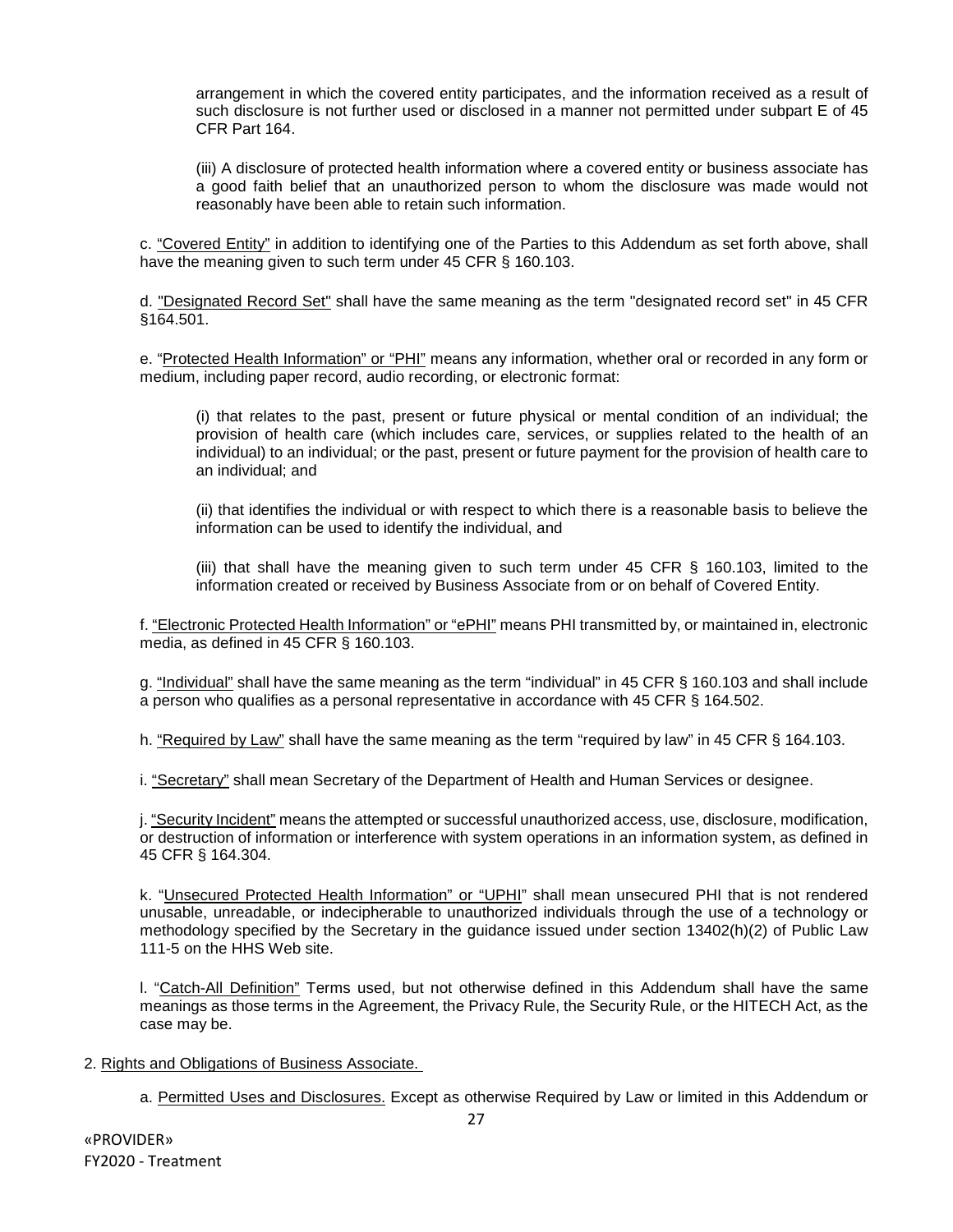the Agreement, Business Associate may use or disclose PHI as permitted by the Privacy Rule and to perform functions, activities, or services to, for, or on behalf of, Covered Entity as specified in the Agreement, provided that such use or disclosure would not violate the Privacy Rule or the Security Rule if made by Covered Entity or the minimum necessary policies and procedures of the Covered Entity. Business Associate may use or disclose PHI for the proper management and administration of the Business Associate as permitted by the Privacy Rule.

b. Nondisclosure. Business Associate shall not use or further disclose PHI other than as permitted or required by this Addendum or the Agreement or as Required by Law.

c. Safeguards. Business Associate shall use appropriate and reasonable safeguards to prevent use or disclosure of PHI other than as provided for by this Addendum. To the extent applicable, Business Associate shall comply with the Security Rule's administrative, technical and safeguard requirements. In addition, to the extent applicable, Business Associate shall implement Administrative Safeguards, Physical Safeguards, and Technical Safeguards that reasonably and appropriately protect the confidentiality, integrity, and availability of the ePHI that it creates, receives, maintains, or transmits on behalf of Covered Entity and shall maintain and implement reasonable policies and procedures that prevent, detect, contain and correct security violations of ePHI. Risk analysis is a requirement in § 164.308(a)(1)(ii)(A). Conducting a risk analysis is the first step in identifying and implementing safeguards that comply with and carry out the standards and implementation specifications in the Security Rule. Business Associate shall attest to conducting an accurate and thorough assessment of the potential risks and vulnerabilities to the confidentiality, integrity, and availability of electronic protected health information held by the Business Associate. Business Associate shall make its policies, procedures and documentation required by the Security Rule relating to the Safeguards available to the Secretary for the purpose of determining Covered Entity's compliance with the Security Rule.

d. Reporting of Disclosures. Business Associate shall report to Covered Entity any use or disclosure of PHI not provided for by this Addendum of which Business Associate becomes aware. In addition, from and after execution of this Addendum, Business Associate shall report to Covered Entity any Security Incident of which it becomes aware.

e. Notification in Case Breach. If Business Associate and/or Covered Entity access, maintain, retain, modify, record, store, destroy, or otherwise hold, use, or disclose UPHI, and Business Associate becomes aware of a Breach of such UPHI, Business Associate shall notify Covered Entity of such Breach in writing within thirty (30) days of discovery of such Breach. Such notice shall include the identification of each individual whose UPHI has been, or is reasonably believed by Business Associate to have been accessed, acquired, or disclosed during such Breach.

f. Business Associate's Agents. Business Associate shall ensure that any agents, including sub Providers, to whom Business Associate provides PHI received from (or created or received by Business Associate on behalf of) Covered Entity agree to the same restrictions and conditions that apply to Business Associate with respect to such PHI. In addition, Business Associate shall ensure that any agent, including a sub Provider, to whom it provides ePHI received from Covered Entity agrees to implement reasonable and appropriate safeguards to protect it.

g. Access to PHI . To the extent applicable, Business Associate agrees to provide access, at the request of Covered Entity, and in the time and manner designated by Covered Entity, to PHI in a Designated Record Set, to Covered Entity or, as directed by Covered Entity, to an Individual in order to meet the requirements under 45 CFR § 164.524 (if Business Associate has PHI in a Designated Record Set).

h. Amendment of PHI. To the extent applicable, Business Associate agrees to make any amendment(s) to PHI in a Designated Record Set that the Covered Entity directs or agrees to pursuant to 45 CFR § 164.526 at the request of Covered Entity or an Individual, and in the time and manner designated by Covered Entity.

i. Documentation and Accounting of Disclosures. To the extent applicable, Business Associate agrees to document such disclosures of PHI and information related to such disclosures as would be required for Covered Entity to respond to a request by an Individual for an accounting of disclosures of PHI in accordance with 45 CFR § 164.528. To the extent applicable, Business Associate agrees to provide to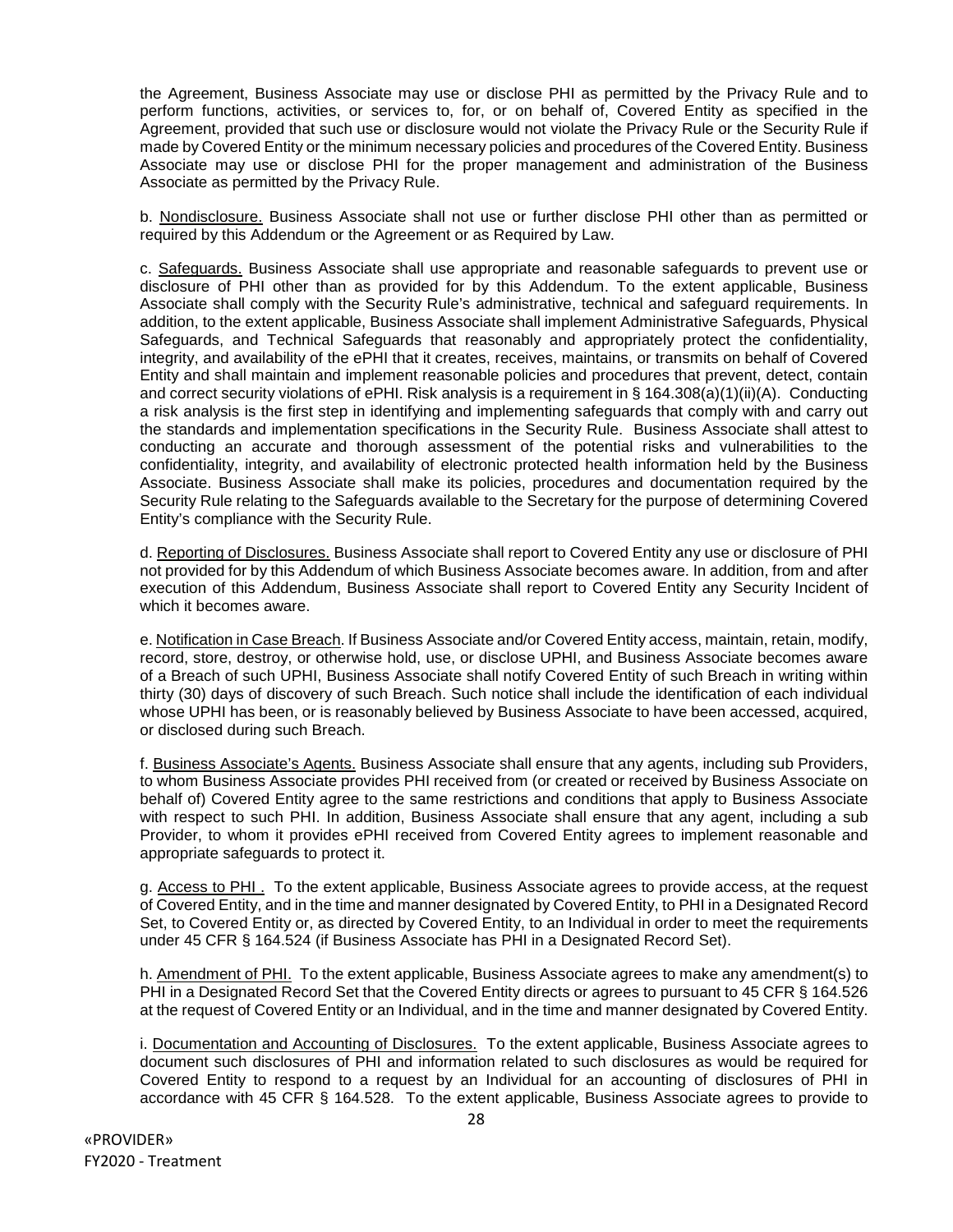Covered Entity or an Individual, in time and manner reasonably designated by Covered Entity, information collected in accordance with this Addendum, to permit Covered Entity to respond to a request by an Individual for an accounting of disclosures of PHI in accordance with 45 CFR § 164.528.

j. Internal Practices. Subject to any applicable legal privilege, and, if required by law, to the extent consistent with ethical obligations, Business Associate shall make its internal practices, books and records relating to the use and disclosure of PHI received from Covered Entity (or created or received by Business Associate on behalf of Covered Entity) available to the Secretary for purposes of the Secretary determining the Covered Entity's compliance with HIPAA and the Privacy Rule.

k. Mitigation. Business Associate agrees to mitigate, to the extent practicable, any harmful effect that is known to Business Associate of a use or disclosure of PHI in violation of the requirements of this Addendum.

#### 3. Obligations of Covered Entity.

a. Covered Entity shall provide Business Associate with the Notice of Privacy Practices that Covered Entity produces in accordance with 45 CFR § 164.520, as well as any changes to such notice.

b. Covered Entity shall provide Business Associate with any changes in, or revocation of, permission by an Individual to use or disclose PHI, if such changes affect Business Associate's permitted or required uses and disclosures.

c. Covered Entity shall notify Business Associate of any restriction to the use or disclosure of PHI that Covered Entity has agreed to in accordance with 45 CFR § 164.522.

d. Covered Entity shall not request Business Associate to use or disclose PHI in any manner that would not be permissible under the Privacy Rule if made by Covered Entity, to the extent that such change may affect Business Associate's use or disclosure of PHI.

e. Covered Entity shall use appropriate and reasonable safeguards to prevent use or disclosure of PHI. Covered Entity shall comply with the Security Rule's administrative, technical and safeguard requirements. In addition, Covered Entity shall implement Administrative Safeguards, Physical Safeguards, and Technical Safeguards that reasonably and appropriately protect the confidentiality, integrity, and availability of the ePHI that it creates, receives, maintains, or transmits and shall maintain and implement reasonable policies and procedures that prevent, detect, contain, and correct security violations of ePHI. Covered Entity shall make its policies, procedures, and documentation required by the Security Rule relating to the Safeguards available to the Secretary for the purpose of determining Covered Entity's compliance with the Security Rule.

f. Covered Entity agrees to mitigate, to the extent practicable, any harmful effect that is known to Covered Entity of a use or disclosure of PHI or a Breach of UPHI by Covered Entity in violation of legal requirements.

g. Covered Entity agrees to ensure that any agent, including a sub Provider, to whom it provides PHI agrees to the same restrictions and conditions that apply through this Agreement to Business Associate with respect to such information.

h. Covered Entity shall comply with the administrative requirements set forth in the HIPAA Privacy Rule Part 164.

4. Term and Termination.

a. Term. The Term of this Addendum shall become effective as of the Effective Date of the preceding agreement that this addendum is incorporated into and shall terminate upon the termination date identified in the preceding agreement **AND** when all of the PHI provided by Covered Entity to Business Associate, or created or received by Business Associate on behalf of Covered Entity, is destroyed or returned to Covered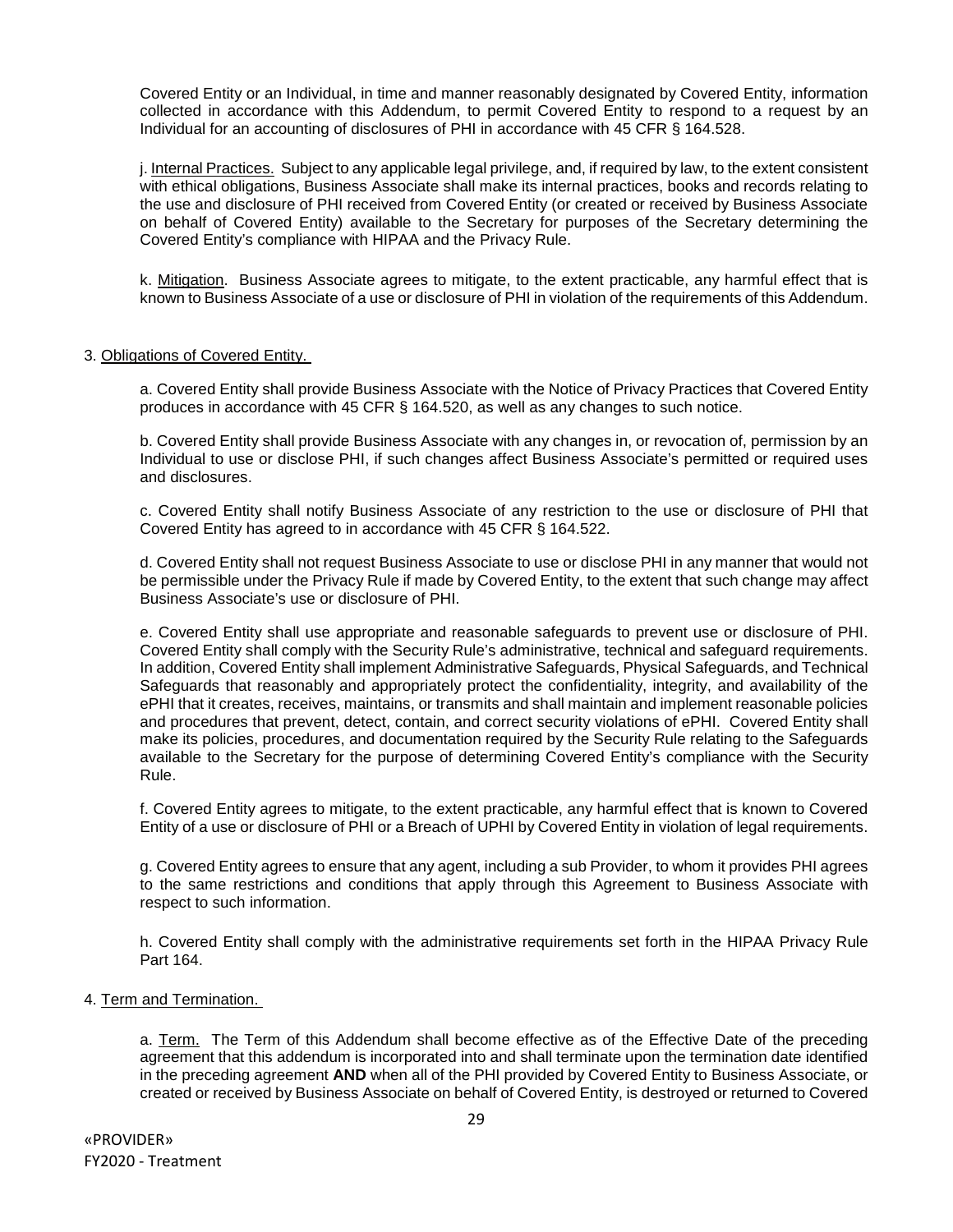Entity, or, if it is infeasible to return or destroy PHI, the parties agree that the protections, limitations, and restrictions contained in this Addendum shall be extended to such information, in accordance with the termination provisions of this Section. The provisions of this Addendum shall survive termination of the Agreement to the extent necessary for compliance with HIPAA and the Privacy Rule and Security Rule.

b. Material Breach. A material breach by either party of any provision of this Addendum shall constitute a material breach of the Agreement.

c. Reasonable Steps to Cure If Covered Entity learns of a pattern of activity or practice of Business Associate that constitutes a material breach or violation of the Business Associate's obligations under the provisions of this Addendum, then Covered Entity shall provide written notice to Business Associate of the breach and Business Associate shall take reasonable steps to cure such breach or end such violation, as applicable, within a period of time which shall in no event exceed thirty (30) days. If Business Associate's efforts to cure such breach are unsuccessful, Covered Entity may terminate the Agreement immediately upon written notice.

#### d. Effect of Termination.

1. Except as provided in paragraph 2 of this Section 4(d), upon termination of the Agreement for any reason, Business Associate shall return or destroy all PHI received from Covered Entity (or created or received by Business Associate on behalf of Covered Entity) that Business Associate still maintains in any form, and shall retain no copies of such PHI.

2. In the event that Business Associate determines that returning or destroying the PHI is infeasible, Business Associate shall provide to Covered Entity notification of the conditions that make return or destruction infeasible, and shall extend the protections of this Addendum to such PHI and limit further uses and disclosures of such PHI to those purposes that make the return or destruction infeasible, for so long as Business Associate maintains such PHI. The obligations of Business Associate under this Section 4(d)(2) shall survive the termination of the Agreement.

5. Amendment to Comply with Law. The Parties acknowledge that amendment of the Agreement may be required to ensure compliance with the applicable standards and requirements of HIPAA, the Privacy Rule, the Security Rule, the HITECH Act and other applicable laws relating to the security or confidentiality of PHI and/or ePHI. Upon Covered Entity's request, Business Associate agrees to promptly enter into negotiations with Covered Entity concerning the terms of an amendment to the Agreement embodying written assurances consistent with the standards and requirements of HIPAA, the Privacy Rule, the Security Rule, the HITECH Act, or other applicable laws relating to security and privacy of PHI and/or ePHI. Covered Entity may terminate the Agreement upon thirty (30) days' written notice in the event Business Associate does not promptly enter into negotiations to amend the Agreement when requested by Covered Entity pursuant to this Section, or Business Associate does not enter into an amendment to the Agreement in order to bring it into compliance with, to the extent applicable, HIPAA, the Privacy Rule, the Security Rule, the HITECH Act or other applicable laws relating to security and privacy of PHI and provide assurances regarding the safeguarding of PHI and/or ePHI that Covered Entity, in its reasonable discretion, deems sufficient to satisfy the standards and requirements of HIPAA, the Privacy Rule, the Security Rule, or any other applicable laws relating to security and privacy of PHI and/or ePHI.

6. Effect on Agreement. Except as specifically required to implement the purposes of this Addendum, or to the extent inconsistent with a material term of this Addendum, all other terms of the Agreement shall remain in full force and effect.

7. Regulatory References. A reference in this Addendum to a section in the Privacy Rule or Security Rule means the section as in effect or as amended, and for which compliance is required.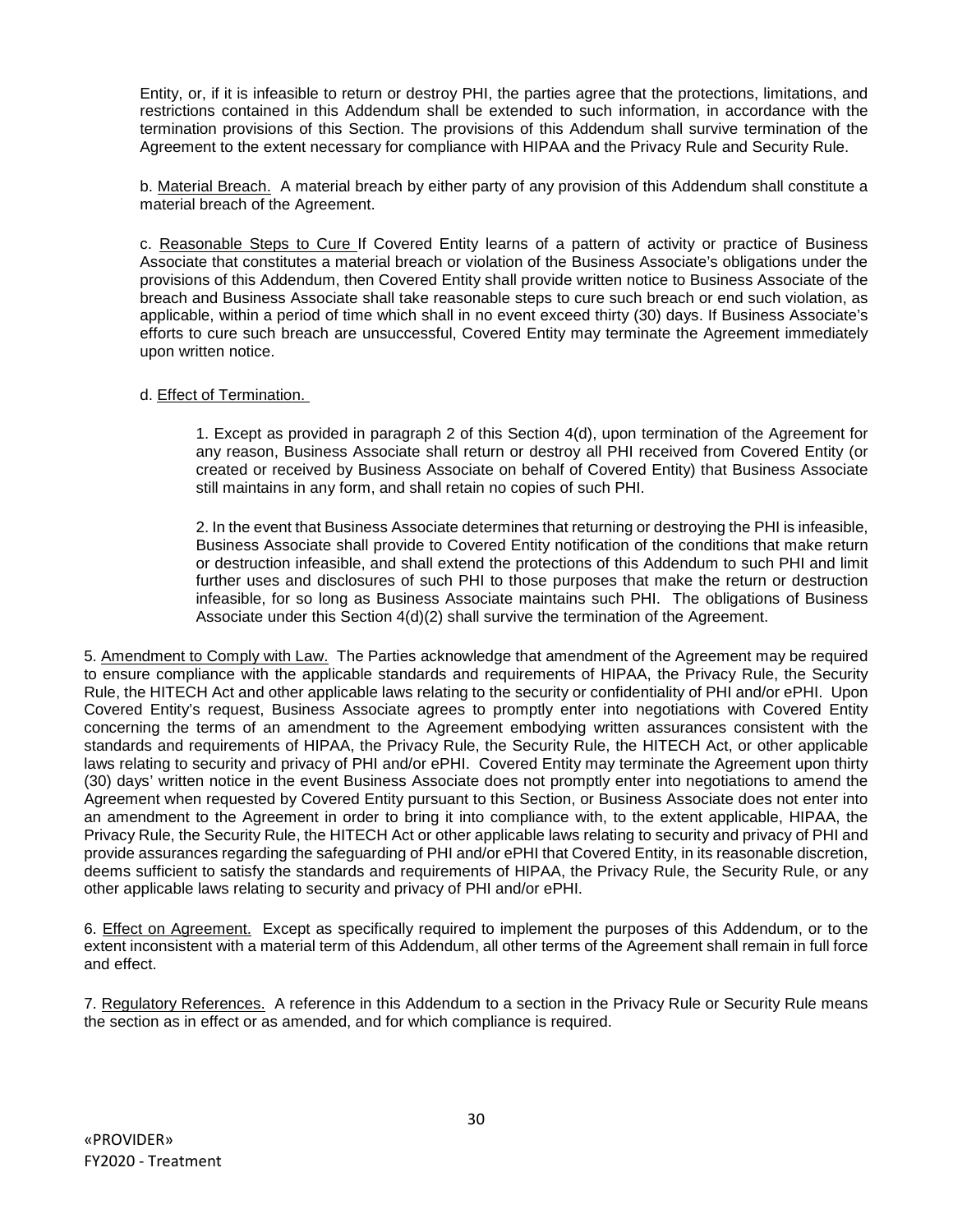The SUD Provider attests that a risk analysis has been completed as part of their security management process and is in accordance with 45 CFR 164.306 and 164.308 (a)(1)(ii)(A). The SUD Provider agrees to provide a copy of the risk analysis to the PIHP, upon request.

| «PROVIDER» | <b>MSHN</b>                  |
|------------|------------------------------|
|            |                              |
| lts:       | Its: Chief Executive Officer |
|            | Printed Name: Joseph Sedlock |
|            |                              |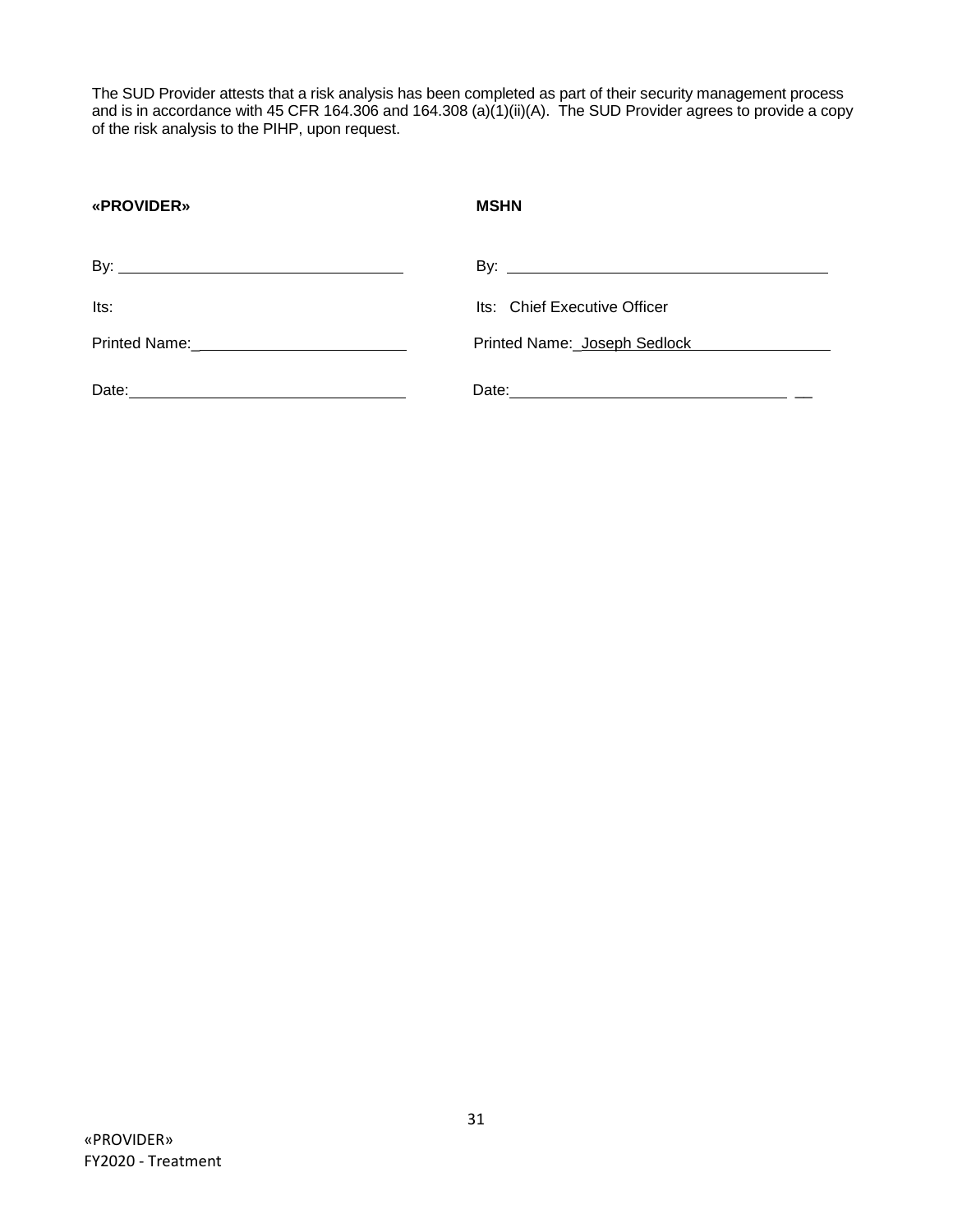### **ATTACHMENT D: DISCLOSURE OF OWNERSHIP & CONTROLLING INTEREST STATEMENT**

Mid-State Health Network (MSHN) is required to collect disclosure of ownership, controlling interests, and management information from providers that are credentialed or otherwise enrolled to participate in the Medicaid program and/or the Pre-paid Inpatient Health Plan (PIHP). This requirement is pursuant to a Medicaid and/or PIHP State Contract with the State Agency and the federal regulations set forth in 42 CFR Part §455. Required information includes: 1) the identity of all owners and others with a controlling interest of 5% or greater; 2) certain business transactions as described in 42 CFR §455.105; 3) the identity of managers and others in a position of influence or authority; and 4) criminal convictions, sanctions, exclusions, debarment or termination information for the provider, owners or managers. The information required includes, but is not limited to, name, address, date of birth, social security number (SSN) and tax identification (TIN).

Completion and submission of this Statement is a condition of participating as a credentialed or enrolled provider in the MSHN for services to members under Medicaid Managed Specialty Supports and Services Concurrent 1915(b)(c) Wavier Program. Failure to submit the requests information may result in a refusal of participation in MSHN or denial of a claim.

This statement should be submitted at any of the following times: upon the submission of an application; upon execution of an agreement; during re-credentialing or re-contracting; within 35 days after any change in ownership of the disclosing entity. A Statement must be provided to MSHN within 35 days of a request for information by the US Department of Health and Human Services (HHS) or the State Agency. MSHN maintains policies and practices that protect the confidentiality of personal information, including Social Security numbers, obtained from its providers and associates in the course of its regular business functions. MSHN is committed to protecting information about its providers and associates, especially the confidential nature of their personal information.

*Detailed instructions and a glossary for capitalized terms can be found at the end of this form. If attachments are included, please indicate to which section those attachments refer.*

### Provider/Provider Entity Information

*Please fill out the entire section. Every field must be complete. If fields are left blank, the form will be returned for corrections/completeness. \*These fields cannot be left blank; check appropriate box or use 'N/A'.*

| Please choose appropriate category:                | Name of Person Completing the Form                |
|----------------------------------------------------|---------------------------------------------------|
| Provider Entity                                    |                                                   |
| Licensed Independent Practitioner                  | Name of Provider/Provider Entity:                 |
| Managing Employee                                  | Title:                                            |
| <b>HCBS Provider</b>                               | <b>Phone Number:</b>                              |
| Other:                                             | Fax:                                              |
| Group Affiliation?     Yes     No                  | Email:                                            |
| If yes, do you have a private practice as well?    | In which state(s) do you participate in Medicaid? |
| Yes<br>No.                                         |                                                   |
| Additional Addresses (list all Practice Locations) | Attaching list? Yes<br>l No                       |
|                                                    |                                                   |
| *SSN (if Individual Provider):                     | *Medicaid ID#:<br>$*$ NPI#:                       |
| N/A                                                | *Applied for Medicaid ID<br>*Applied for NPI#     |
| *Federal Tax ID# (if Entity):                      | *Not applicable<br>*Not applicable                |
| N/A                                                |                                                   |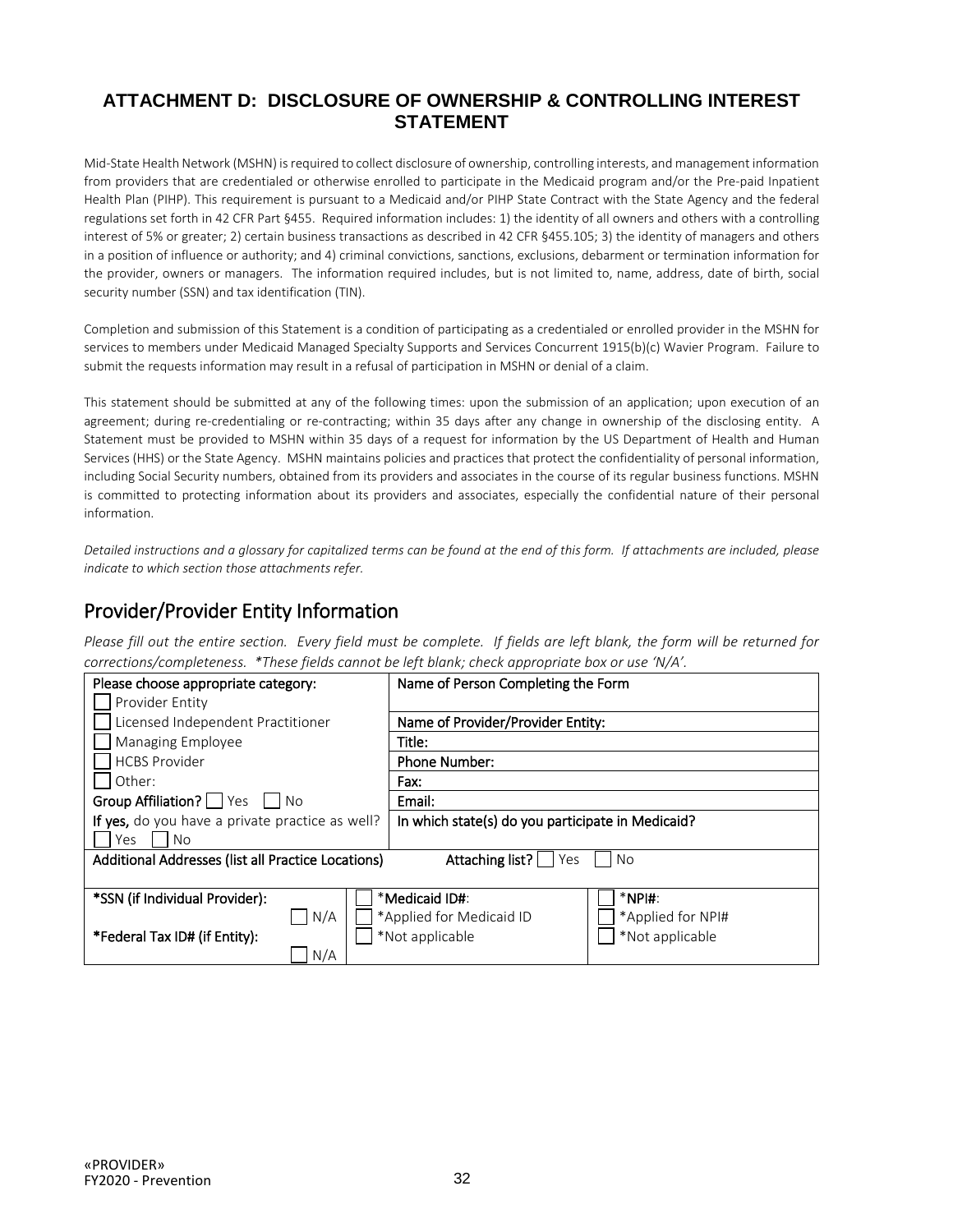### Section I: Individual Provider Ownership Information

1. Are there any individuals or corporation with a Direct or Indirect Ownership Interest of 5% or more in your entity/practice?  $\Box$  Yes  $\Box$  No-Skip to #2  $\Box$  N/A-Skip to #2

*See instructions for more information and examples*

If yes, list the name, primary address, date of birth (DOB), and Social Security Number (SSN) for each person having an Ownership Interest in the Individual Provider of 5% or greater. List the name, Tax Identification Number (TIN), primary business address, every business location and P.O. Box address of each organization, corporation, or entity having an Ownership Interest of 5% or greater. (42 CFR §455.104(b)(1)(i)).

Attach additional sheets as necessary -  $\Box$  Yes  $\Box$  No

| Name of Owner | <b>DOB</b><br>(mm/dd/yyyy) | <b>Complete Address</b><br>(Street/City/State/Zip) |    |    | **SSN or TIN or<br>both<br>as<br>applicable | %<br>Interest |
|---------------|----------------------------|----------------------------------------------------|----|----|---------------------------------------------|---------------|
|               |                            | Street:                                            |    |    |                                             |               |
|               |                            | C:                                                 | S: | Z: |                                             |               |
|               |                            | Street:                                            |    |    |                                             |               |
|               |                            | C:                                                 | S: | Z: |                                             |               |
|               |                            | Street:                                            |    |    |                                             |               |
|               |                            | C:                                                 | S: | Z: |                                             |               |

*\*\*SSN and TIN required under §455.104; See Sect 4313 of the Balanced Budget Act of 1997 amended Sect 1124 and Federal Register Vol. 76 No 22*

### Section II: Ownership in Other Providers & Entities

| Does the Owner identified in Section I have an Ownership or Controlling Interest in any other provider or<br>disclosing entity? $\Box$ Yes $\Box$ No-Skip to #3 $\Box$ N/A-Skip to #3 |                                                                                                                          |  |  |  |
|---------------------------------------------------------------------------------------------------------------------------------------------------------------------------------------|--------------------------------------------------------------------------------------------------------------------------|--|--|--|
|                                                                                                                                                                                       | If yes, list the name and the SSN or TIN of the other provider or entity in which the Owner identified in Section I also |  |  |  |
|                                                                                                                                                                                       | has an Ownership or Controlling Interest (42 CFR §455.104(b)(3)).                                                        |  |  |  |
| Attach additional sheets as necessary - $\Box$ Yes $\Box$ No                                                                                                                          |                                                                                                                          |  |  |  |
| Name of Owner from Section I                                                                                                                                                          | Name of Other Provider or Entity<br>Other Provider or Entity's SSN (indiv.)<br>or TIN (entity)                           |  |  |  |
|                                                                                                                                                                                       |                                                                                                                          |  |  |  |
|                                                                                                                                                                                       |                                                                                                                          |  |  |  |
|                                                                                                                                                                                       |                                                                                                                          |  |  |  |

### Section III: Subcontractor Ownership

| 3. Do you, as the Individual Provider, have a Direct or Indirect Ownership Interest of 5% or more in any          |                    |  |             |
|-------------------------------------------------------------------------------------------------------------------|--------------------|--|-------------|
| Subcontractor? $\Box$ Yes $\Box$ No-Skip to #4 $\Box$ N/A-Skip to #4                                              |                    |  |             |
| If yes, does another individual or organization also have an Ownership or Controlling Interest in the same        |                    |  |             |
| Subcontractor? $\Box$ Yes $\Box$ No                                                                               |                    |  |             |
| If yes, list the following information for each person or entity with an Ownership or Controlling Interest in any |                    |  |             |
| Subcontractor in which you also have Direct or Indirect Ownership Interest of 5% or more (42 CFR                  |                    |  |             |
| §455.104(b)(1)(iii)).                                                                                             |                    |  |             |
| Attach additional sheets as necessary - PYes No                                                                   |                    |  |             |
| Legal Name of Subcontractor:                                                                                      |                    |  |             |
| Name of Subcontractors Other Owner.<br>Other Owner's.                                                             |                    |  |             |
| Other Owner's Address:<br>City, State, Zip:                                                                       |                    |  |             |
| Other Owner's TIN:                                                                                                | Other Owner's SSN: |  | % Interest: |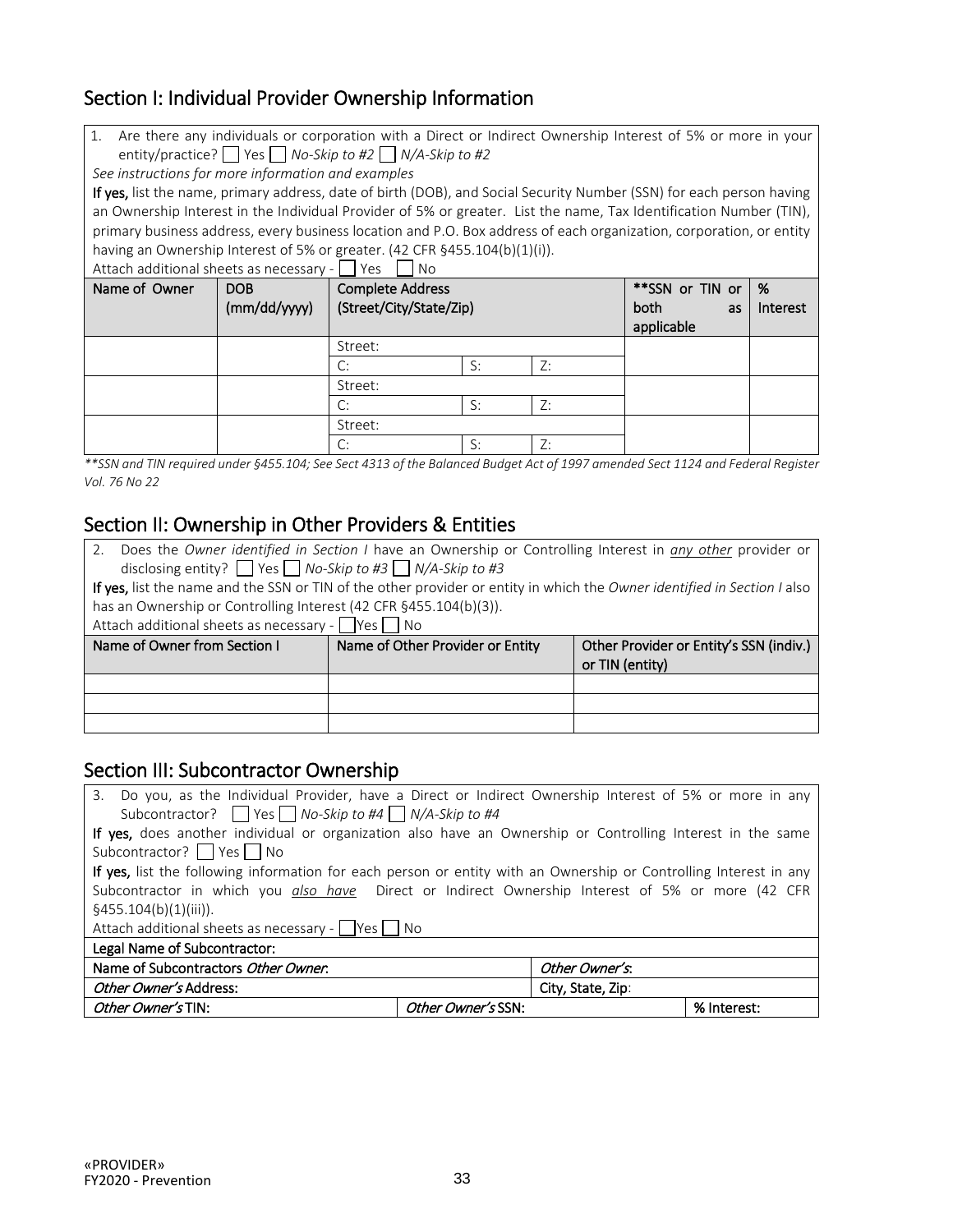## Section IV: Familial Relationships of All Owners

| 4. Are any of the individuals identified in Sections I, II, or III related to each other? $\log$ $\log$ $\log$ $\log$ $\log$ to #5 |                                                                                                                             |  |  |  |  |
|------------------------------------------------------------------------------------------------------------------------------------|-----------------------------------------------------------------------------------------------------------------------------|--|--|--|--|
|                                                                                                                                    | If yes, list the individuals identified and the relationship to each other (e.g. spouse, domestic partner, sibling, parent, |  |  |  |  |
| child) (42 CFR §455.104(b)(2). Attach additional sheets as necessary - $\Box$ Yes $\Box$ No                                        |                                                                                                                             |  |  |  |  |
| Name of Owner 1<br>Name of Owner 2<br>Relationship                                                                                 |                                                                                                                             |  |  |  |  |
|                                                                                                                                    |                                                                                                                             |  |  |  |  |
|                                                                                                                                    |                                                                                                                             |  |  |  |  |

### Section V: Criminal Convictions, Sanctions, Exclusions, Debarment, or Terminations

5. Have you or any person who has an Ownership or Controlling Interest, or who is an Agent or Managing Employee of your Individual Provider practice ever been indicted or convicted of a crime related to that person's involvement in any program under Medicaid, Medicare, CHIP or Title XX program?  $\Box$  Yes  $\Box$  No-Skip to #6  $\Box$ *N/A-Skip to #6*

If yes, list those persons and the required information below. (42 CFR §455.106(1)(2)).

Attach additional sheets as necessary -  $\Box$  Yes  $\Box$  No

| Name:                  | DOB:                          |
|------------------------|-------------------------------|
| Address:               | SSN (indiv.) or TIN (entity): |
| City, State, Zip:      | State and Date of Conviction: |
| Matter of the Offense: | Date of Reinstatement:        |

| 6.                                                                                                             | Within the preceding ten (10) years, have you or any person providing services under the Medicaid State Plan  |  |
|----------------------------------------------------------------------------------------------------------------|---------------------------------------------------------------------------------------------------------------|--|
| or waiver of the plan; any person who has an Ownership or Controlling Interest, or who is an Agent or Managing |                                                                                                               |  |
|                                                                                                                | Employee of your Individual Provider practice ever been convicted of a felony or misdemeanor crime identified |  |
| within the MDHHS Provider Enrollment Fitness Criteria ? Yes No-Skip to #6 N/A-Skip to #6                       |                                                                                                               |  |
|                                                                                                                | If yes, list those persons and the required information below. (See "Exclusions" in glossary section)(42 CFR  |  |
| $§455.106(1)(2)$ .                                                                                             |                                                                                                               |  |
| Attach additional sheets as necessary - $\sqrt{\frac{1}{1}}$ Yes $\sqrt{\frac{1}{1}}$ No                       |                                                                                                               |  |
| Name:                                                                                                          | DOB:                                                                                                          |  |
| Address:                                                                                                       | SSN (indiv.) or TIN (entity):                                                                                 |  |
| City, State, Zip:                                                                                              | State and Date of Conviction:                                                                                 |  |
| Matter of the Offense:                                                                                         | Date of Reinstatement:                                                                                        |  |
|                                                                                                                |                                                                                                               |  |

7. Have you or any person who has an Ownership or Controlling Interest, or who is an Agent or Managing Employee of your Individual Provider practice ever been sanctioned, excluded, or debarred from Medicaid, Medicare, CHIP or Title XX program? Yes *No-Skip to #7* N/A-Skip to #7

If yes, list those persons and the required information below. (42 CFR §455.106(1)(2) and 455.436). Attach additional sheets as necessary -  $\Box$  Yes  $\Box$  No

| SSN (indiv.) or TIN (entity):             |  |
|-------------------------------------------|--|
| List all States where currently excluded: |  |
|                                           |  |
| Date of Reinstatement:                    |  |
|                                           |  |

8. Has the Provider Entity, or any person who has an Ownership or Controlling Interest in the Provider Entity, or who is an Agent or Managing Employee of the Provider Entity ever been **terminated** from participation in Medicaid, Medicare, CHIP or a Title XX program? Yes *No-Skip to #8* N/A-Skip to #8

| Name:             | DOB:                                                   |
|-------------------|--------------------------------------------------------|
| Address:          | SSN (indiv.) or TIN (entity):                          |
| City, State, Zip: | Terminated from Medicare?  <br>IYes <sub>1</sub><br>No |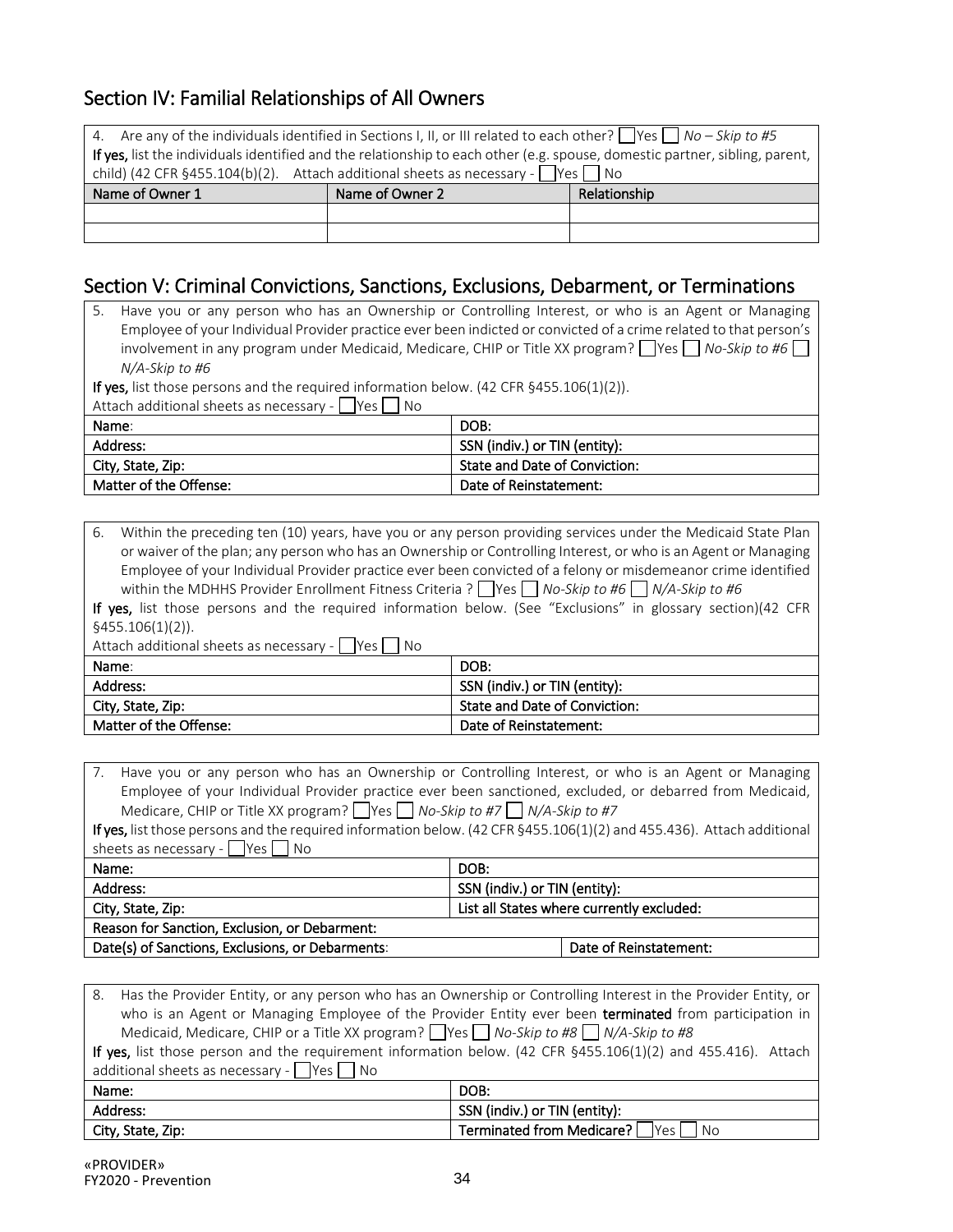| <b>Reason for Termination:</b>     | Date of Termination:   |
|------------------------------------|------------------------|
| State that originated Termination: | Date of Reinstatement: |

*\*At any time during the Contract period, it is the responsibility of the Provider Entity to promptly provide notice upon learning of convictions, sanctions, exclusions, debarments and terminations (see Fed. Register, Vol. 44, No. 138)*

## Section VI: Business Transaction Information

#### (NOTE: Pursuant to 42 CFR 455.105 Information shall be submitted within 35 days of request from the PIHP)

9. Business Transactions - Subcontractors: Has the Provider Entity had any business transactions with a Subcontractor totaling more than \$25,000 in the previous twelve (12) month period?  $\Box$  Yes  $\Box$  No-Skip to #9 *N/A-Skip to #9*

If yes, list the information for Subcontractors with whom the Provider Entity has had business transactions totaling more than \$25,000 during the previous 12 month period ending on the date of this request (42 CFR §455.105(b)(1)) Attaching additional sheets as necessary -  $\Box$  Yes  $\Box$  No

| Name of Subcontractor:        | Subcontractor's SSN or TIN: |
|-------------------------------|-----------------------------|
| <b>Subcontractor Address:</b> | City, State, Zip:           |
| Subcontractors Owner (SO):    | SO's SSN or TIN:            |
| SO's Address:                 | City, State, Zip:           |

| 10. Significant Business Transactions - Wholly Owned Suppliers: Has the Provider Entity had any Significant Business |
|----------------------------------------------------------------------------------------------------------------------|
| Transactions with a Wholly Owned Supplier exceeding the lesser of \$25,000 or 5% of operating expenses in the        |
| past five (5) year period? $\Box$ Yes $\Box$ No-Skip to #10 $\Box$ N/A-Skip to #10                                   |

If yes, list the information for any Wholly Owned Supplier with whom the Provider Entity has had any Significant Business Transactions exceeding the lesser of \$25,000 or 5% of operating expenses during the past 5-year period (43 CFR §455.105(b)(2)). Attach additional sheets as necessary - Yes No *See Glossary for definition.*

| Name of<br>* Supplier: | Suppliers SSN or TIN: |
|------------------------|-----------------------|
| <b>Suppliers</b>       | . State, Zip:         |
| Address:               | Citv                  |

|                                                                                                 | 11. Significant Business Transactions - Subcontractors: Has the Provider Entity had any Significant Business |  |  |  |  |
|-------------------------------------------------------------------------------------------------|--------------------------------------------------------------------------------------------------------------|--|--|--|--|
| Transactions with a Subcontractor totaling more than \$25,000 in the past five (5) year period? |                                                                                                              |  |  |  |  |
| $\Box$ Yes $\Box$ No-Skip to #11 $\Box$ N/A-Skip to #11                                         |                                                                                                              |  |  |  |  |
|                                                                                                 | If yes, list the information for Subcontractors with whom the Provider Entity had any Significant Business   |  |  |  |  |
| Transactions exceeding the \$25,000 during the past 5-year period (42 CFR §455.105(b)(2)).      |                                                                                                              |  |  |  |  |
| Attach additional sheets as necessary - $\Box$ Yes $\Box$ No                                    |                                                                                                              |  |  |  |  |
| Name of Subcontractor:<br>Subcontractor's SSN or TIN:                                           |                                                                                                              |  |  |  |  |
| <b>Subcontractor Address:</b><br>City, State, Zip:                                              |                                                                                                              |  |  |  |  |
| Subcontractors Owner (SO):                                                                      | SO's SSN or TIN:                                                                                             |  |  |  |  |
| SO's Address:                                                                                   | City, State, Zip:                                                                                            |  |  |  |  |

This Section (VI) is not required to be completed at this time; however, this information must be provided and/or updated within 35 days of a request. Medicaid payments may be denied for services furnished during the period beginning on the day following the date the information was due until it is received (42 CFR §455.105)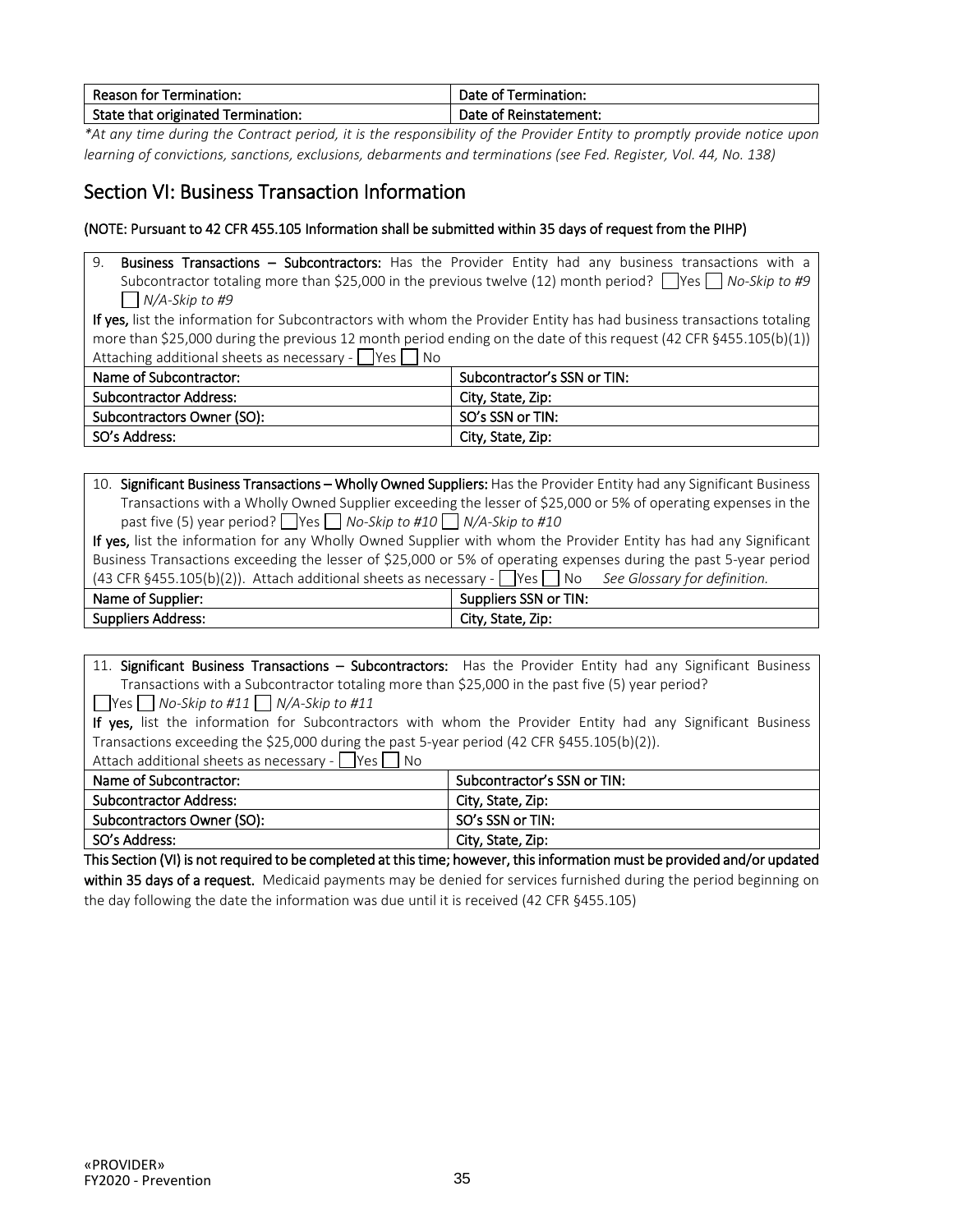### Section VII: Management and Control

|  |  |  |  | 12. Managing Employees: Does the Provider Entity have any Managing Employees? |
|--|--|--|--|-------------------------------------------------------------------------------|
|--|--|--|--|-------------------------------------------------------------------------------|

Yes *No-Skip to #12 N/A-Skip to #12*

If yes, list all Managing Employees that exercise operational or managerial control over, or who directly or indirectly conduct the day-to-day operations of Provider Entity (general manager, business manager, administrator or director), including the name, date of birth (DOB), address, Social Security Number (SSN), and title (42 CFR §455.104(b)(4). Attach additional sheets as necessary -  $\bigcap$  Yes  $\bigcap$  No

| Name | <b>DOB</b><br>mm/dd/yyyy | <b>Complete Address</b> | SSN | <b>Title</b> |
|------|--------------------------|-------------------------|-----|--------------|
|      |                          |                         |     |              |
|      |                          |                         |     |              |
|      |                          |                         |     |              |

| 13. Agents: Does the Provider Entity have any Agents?     Yes     No     N/A |            |                                                                                                                           |  |  |  |  |
|------------------------------------------------------------------------------|------------|---------------------------------------------------------------------------------------------------------------------------|--|--|--|--|
|                                                                              |            | If yes, list all Agents that have been delegated the authority to obligate or act on behalf of Provider Entity, including |  |  |  |  |
|                                                                              |            | the name, date of birth (DOB), address, Social Security Number (SSN), and title (42 CFR §455.101).                        |  |  |  |  |
| Attach additional sheets as necessary - $\Box$ Yes $\Box$                    |            | <b>No</b>                                                                                                                 |  |  |  |  |
| Name                                                                         | <b>DOB</b> | <b>Complete Address</b><br><b>SSN</b>                                                                                     |  |  |  |  |
|                                                                              | mm/dd/vvvv |                                                                                                                           |  |  |  |  |
|                                                                              |            |                                                                                                                           |  |  |  |  |
|                                                                              |            |                                                                                                                           |  |  |  |  |
|                                                                              |            |                                                                                                                           |  |  |  |  |

Through signature below, I hereby certify that any employees or contractors providing services pursuant to a contract with Mid-State Health Network are screened with the applicable background check including, but not limited to, verification against the OIG's List of Excluded Individuals & Entities [\(https://oig.hhs.gov/exclusions/index/asp\)](https://oig.hhs.gov/exclusions/index/asp) and the System for Award Management (SAM[\) www.sam.gov](http://www.sam.gov/) and any applicable state, federal or other governmental exclusion or sanction database and that the information provided herein is true, accurate and complete. Additions or revisions to the information above will be submitted immediately upon revision. Additionally, I understand that misleading, inaccurate, or incomplete data may result in a denial of a claim and/or termination of the contract.

Signature **Title** 

Print Name **Date Date Date Date Date Date Date Date Date Date Date Date Date Date Date Date Date Date Date Date Date Date Date Date Date Date Date Date Date Date**

Phone Number The Communication of the Fax Number The Communication of the Email Address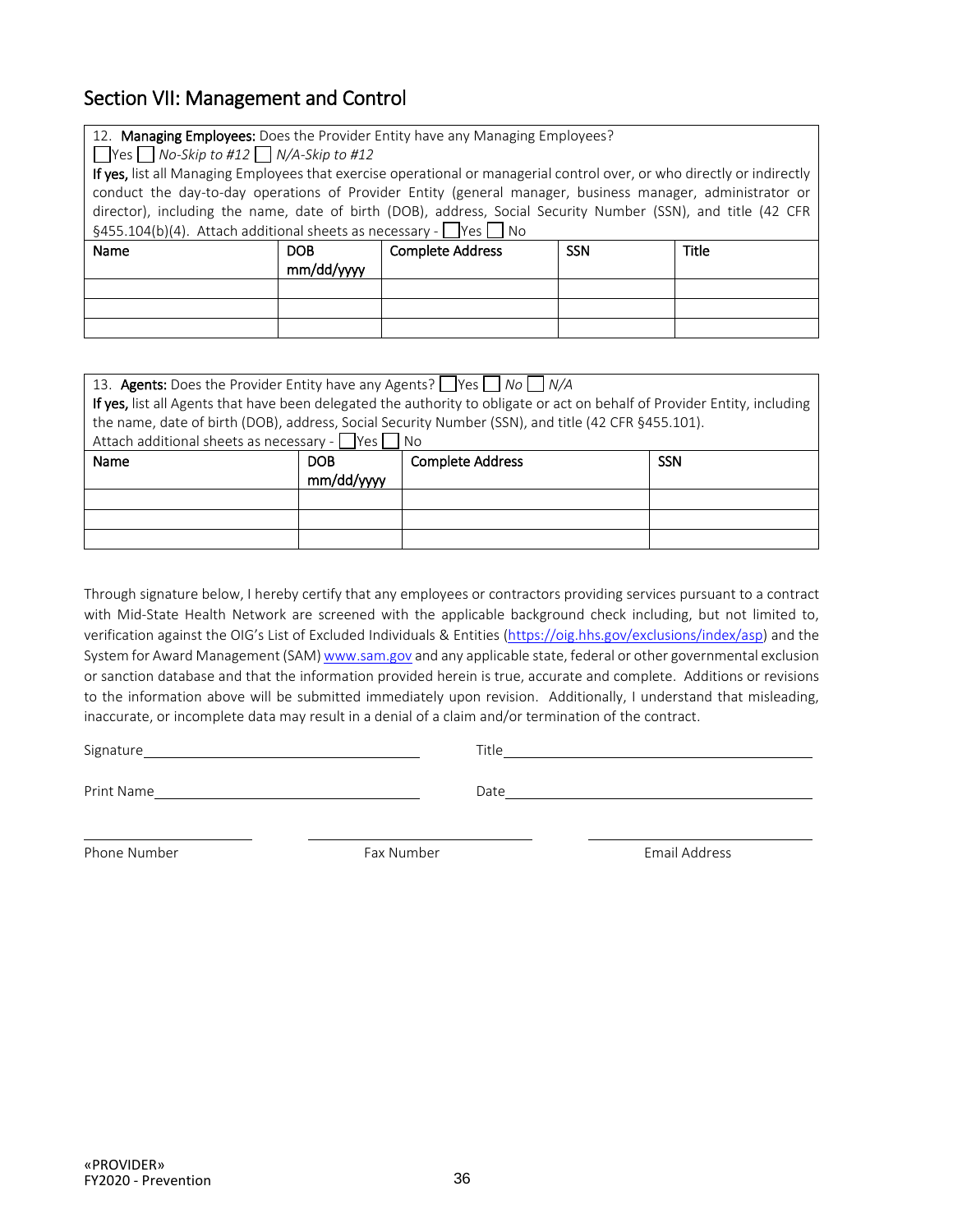#### Disclosure Instructions

*If additional space is needed, please note on the form that the answer is being continued, and attach a sheet referencing the section number that is being continued. For example: Section I Ownership Information, continued. Please see Glossary for definition of capitalized terms.*

Section I: Provider Entity Ownership Information: Please list the required information for each individual or organization that has a Direct or Indirect Ownership of 5% or more or has a Controlling Interest in your entity. If the Owner is a corporation: the primary business address must be listed and every business location and PO Box address. Provider members of a group practice who have ownership or a controlling interest in Provider Entity must submit a separate Statement.

Providing the SSN and TIN (as applicable) is required under 42 CFR 455.104; please see Section 4313 of the Balanced Budget Act of 1997, amended Section 1124, and the Federal Register Vol. 76 No. 22. Any form without the required SSN and TIN (as applicable) is incomplete and will not be processed.

Section II: Ownership in Other Providers & Entities: Please identify the other providers or entities that are owned or controlled at least 5% by the same individual or organization identified in Section I that has an Ownership or Controlling Interest in your entity. This information is to identify shared and interconnected ownership and controlling interests.

Section III: Subcontractor Ownership: If your entity has a Direct or Indirect Ownership of 5% or more in a Subcontractor and other individuals or entities also have a Direct or Indirect Ownership of that same Subcontractor, please identify the Subcontractor and provide the required information for the additional owners.

Section IV: Familial Relationships of All Owners: Report whether any of the persons listed in Sections I, II, and III are related to each other and identify the parties and their relationship. For the definition of domestic partner, refer to your state's laws. Provider members of a group practice who are related to the Provider Entity's owners or those with a controlling interest must submit a separate Statement.

Section V: Criminal Convictions, Sanctions, Exclusions, Debarment, and Terminations: List your own criminal convictions, sanctions, exclusions, debarments, and termination, *and* for any person who has an ownership or controlling interest,or is an agent or managing employee of your entity. List all offenses related to each person's or entity's involvement in any program under Medicare, Medicaid, CHIP, or the Title XX services since the inception of these programs. List all felony and/or misdemeanor convictions related to any offense identified within the MDHHS Provider Enrollment Fitness Criteria. Review all of the databases necessary to verify this information:

- 1. Exclusion status may be verified through the HHS-OIG List of Excluded Individuals/Entities (LEIE) at <https://oig.hhs.gov/exclusions/index.asp>
- 2. Sanction information is available in the GSA's SAM (System for Award Management) databas[e www.sam.gov.](http://www.sam.gov/)
- 3. State specific exclusions/sanction databases may be accessed through the State Agency's website.

#### Section VI: Business Transaction Information

- 1. List the Ownership of any Subcontractors that you have had business transactions totaling more than \$25,000 within the last twelve (12) month period ending on the date of the request.
- 2. List any **Significant Business Transactions** between your entity and any Wholly Owned Supplier during the past 5 years.
- 3. List any **Significant Business Transactions** between your entity and any Subcontractor during the past 5 years.

Remember that a *Significant Business Transaction* is defined as any transaction or series of related transactions that exceeds the lesser of \$25,000 or 5% of a provider's operating expenses during any one fiscal year.

This information must be made available within 35 days of a request by the US Department of Health and Human Services (HHS), the State Medicaid Agency, and the Medicaid Managed Care Organization responding to an HHS or State request.

#### Section VII: Management & Control

- 1. List the required information for all employees that hold a position of Managing Employee within your entity.
- 2. List the required information for all Agents that have the authority to obligate or act on behalf of your entity.
- 3. List the required information for all individuals on the governing board or board of directors if your entity is organized as a corporation. CMS requires the identification of officers and directors of a Provider Entity that is organized as a corporation, without regard to the for-profit or not-for-profit status of that corporation.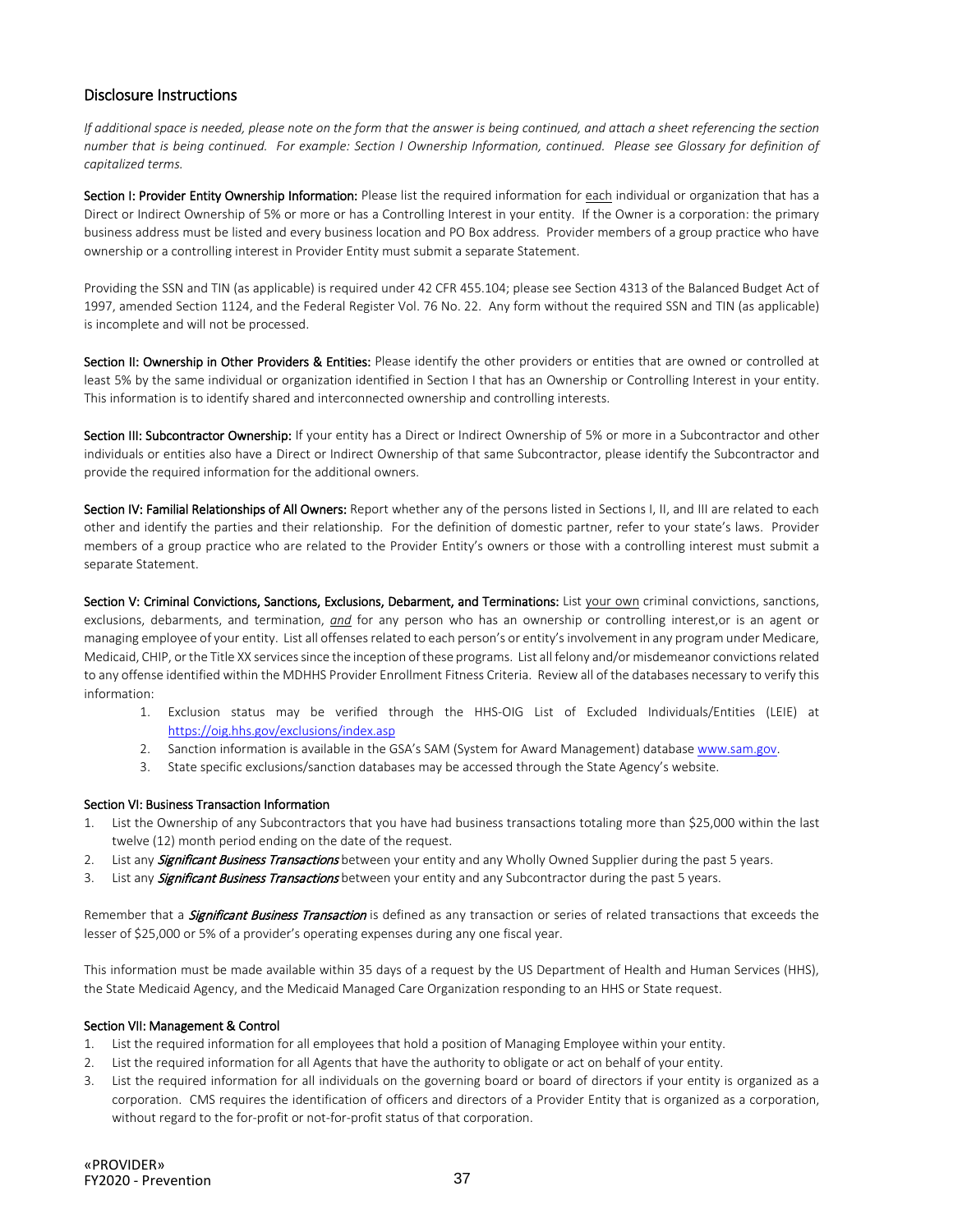#### Glossary

Agent: means any person who has been delegated the authority to obligate or act on behalf of a Provider Entity.

CHIP: means the Federal insurance program for children, Child Health Insurance Program, in Michigan this is known as MIChild.

Controlling Interest: means the operational direction or management of a disclosing entity which management of a disclosing entity which may be maintained by any or all of the following devices: the ability or authority, expressed or reserved, to amend or change the corporate identity; the ability or authority to nominate or name members of the Board of Directors or Trustees; the ability or authority, expressed or reserved to amend or change the by-laws, constitution, or other operating or management direction; the ability or authority, expressed or reserved , to control the sale of any or all of the assets, to encumber such assets by way of mortgage or other indebtedness, to dissolve the entity, or to arrange for the sale or transfer of the disclosing entity to new ownership control.

Conviction: For the purposes of the excluded offenses referenced within the MDHHS Provider Enrollment Fitness Criteria (listed below under "Exclusions"), an individual or entity is considered to have been convicted of a criminal offense when;

- a) A judgment of conviction has been entered against the individual or entity by a federal, state, tribal or local court regardless of whether there is an appeal pending;
- b) There has been a finding of guilt against the individual or entity by a federal, state, tribal or local court;
- c) A plea of guilty or nolo contendere by the individual or entity has been accepted by a federal, state, tribal, or local court; or
- d) The individual or entity has entered into participation in a first offender, deferred adjudication, or other arrangement or program where judgment of conviction has been withheld.

#### Determination of ownership or control percentages:

- a) *Indirect ownership interest.* The amount of indirect ownership interest is determined by multiplying the percentages of ownership in each entity. For example, if A owns 10 percent of the stock in a corporation which owns 80 percent of the stock of the disclosing entity, A's interest equates to 8 percent indirect ownership interest in the disclosing entity and must be reported. Conversely, if B owns 80 percent of the stock of a corporation which owns 5 percent of the stock of the disclosing entity, B's interest equates to 4 percent indirect ownership interest in the disclosing entity and need not be reported.
- b) *Person with an ownership or controlling interest.* In order to determine percentage of ownership, mortgage, deed of trust, note, or other obligation, the percentage of interest owned in the obligation is multiplied by the percentage of the disclosing entity's assets used to secure the obligation. For example, if A owns 10 percent of a note secured by 60 percent of the provider's assets, A's interest in the provider's assets equates to 6 percent and must be reported. Conversely, if B owns 40 percent of a note secured by 10 percent of the provider's assets, B's interest in the provider's assets equates to 4 percent and need not be reported.

Exclusions: MSHN must terminate or deny a provider or supplier's application for enrollment in MSHN's Provider Network for the following reasons:

- 1. The provider has been convicted of a relevant crime described under 42 USC 1320a-7(a)-7(b).
- 2. The provider's failure to comply with the enrollment requirements of the Social Welfare Act, Public Act 280 of 1939 (MCL 400.111b -111e) and the provider screening and enrollment requirements pursuant to 42 CFR 455.416. The basis for termination or denial of enrollment under this section includes, but is not limited to the provider's:
	- Failure to submit timely and accurate information;
	- Failure to cooperate with MDHHS screening methods;
	- Failure to submit sets of fingerprints as required within 30 days of a CMS or MDHHS request;
	- Failure to permit access to provider locations for site visits;
	- Falsification of information provided on the enrollment application;
	- Inability to verify a provider applicant's identity; or
	- Failure to comply with Medicaid policies regarding submission of claims and billing Medicaid beneficiaries.
- 3. The provider is excluded from participation in Medicare, Medicaid or any other Federal health care programs.
- 4. The provider is convicted of violating the Medicaid False Claims Act, the Health Care False Claims Act, or a substantially similar statute, or a similar statute by another state or the federal government.
- 5. The provider has a federal or state felony conviction within the preceding 10 years, including, but not limited to:
	- Crimes as defined in the Public Health Code Act 368 of 1978, specifically, MCL 333.20173a(1);
	- Crimes involving state, federal, or local government assistance programs;
	- Crimes against a child as defined by MCL 750.135n et seq;
	- Crimes against a "vulnerable adult" as defined by MCL 750.145n et seq;
	- Violent crimes including, but not limited to: murder, manslaughter, kidnapping, arson, assault, battery and domestic violence;
	- Financial crimes including, but not limited to: fraud, forgery, counterfeiting, embezzlement and tax evasion;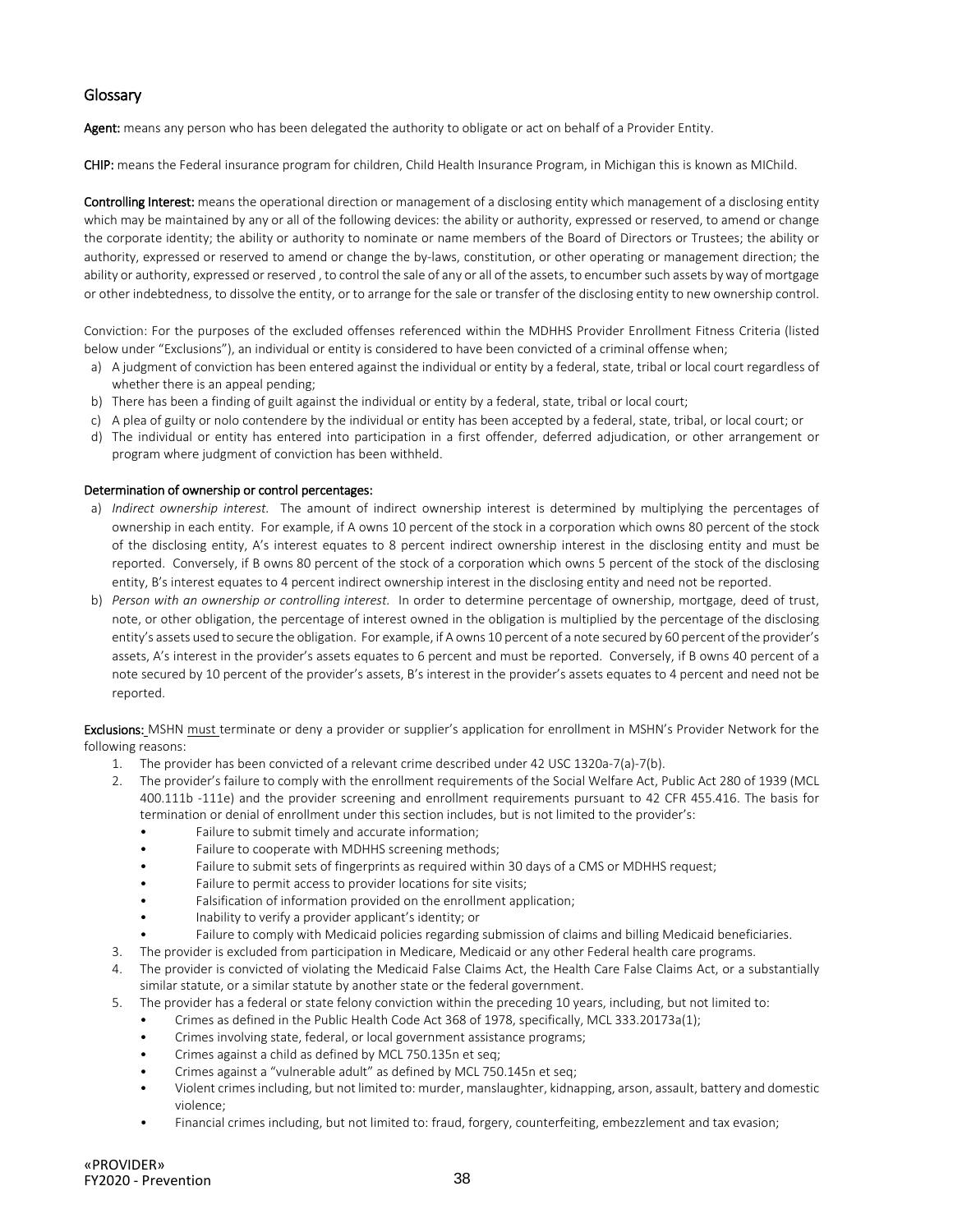- Theft crimes including, but not limited to: larceny, burglary, robbery, extortion, false pretenses, false representation, and conversion;
- Sex crimes including, but not limited to: rape, sexual abuse, and prostitution;
- Drug crimes including, but not limited to: possession, delivery, and manufacturing;
- Inchoate crimes including, but not limited to: attempt, solicitation, and conspiracy; and
- Any other felony that places the health or safety of medically indigent individuals, the welfare of the public, and/or the funds appropriated for the Medicaid program at risk.

6. The provider has a federal or state misdemeanor conviction within the preceding 10 years, including, but not limited to:

- Crimes as defined in the Public Health Code Act 368 of 1978, specifically, MCL 333.20173a(1);
- Crimes involving state, federal, or local government assistance programs;
- Crimes against a child as defined by MCL 750.135n et seq;
- Crimes against a "vulnerable adult" as defined by MCL 750.145n et seq;
- Financial crimes including, but not limited to: fraud, forgery, counterfeiting, embezzlement and tax evasion;
- Theft crimes including, but not limited to: larceny, burglary, robbery, extortion, false pretenses, false representation, and conversion;
- Sex crimes including, but not limited to: rape, sexual abuse, and prostitution;
- Drug crimes including, but not limited to: possession, delivery, and manufacturing;
- Inchoate crimes including, but not limited to: attempt, solicitation, and conspiracy; and
- Any other misdemeanor that places the health or safety of medically indigent individuals, the welfare of the public, and/or the funds appropriated for the Medicaid program at risk.

Ownership Interest: means the possession of equity in the capital, the stock, or the profits of the disclosing entity.

HCBS Provider: means a provider of Home and Community Based Services for Medicaid beneficiaries.

Indirect Ownership Interest: means an ownership interest in an entity that has an ownership interest in the disclosing entity. This term includes an ownership interest in any entity that has an indirect ownership interest in the disclosing entity.

Managing Employee: means a general manager, business manager, administrator, director, or other individual who exercises operational or managerial control over, or who directly or indirectly conducts the day-to-day operations of an institution, organization, or agency.

Other Disclosing Entity: means any other Medicaid disclosing entity and any entity that does not participate in Medicaid, but is required to disclose certain ownership and control information because of participation in any of the programs established under title V, XVIII, or XX of the Act. This includes:

- a) Any hospital, skilled nursing facility, home health agency, independent clinical laboratory, renal disease facility, rural health clinic, or health maintenance organization that participates in Medicare (title XVIII);
- b) Any Medicare intermediary or carrier; and
- c) Any entity (other than an individual practitioner or group of practitioners) that furnishes, or arranges for the furnishing of, health-related services for which it claims payment under any plan or program established under title V or title XX of the Act.

Person with an Ownership or Controlling Interest: means a person or corporation that;

- a) Has an ownership interest totaling 5 percent or more in a disclosing entity;
- b) Has an indirect ownership interest equal to 5 percent or more in a disclosing entity;
- c) Has a combination of direct and indirect ownership interests equal to 5 percent or more in a disclosing entity;
- d) Owns an interest of 5 percent or more in any mortgage, deed of trust, note, or other obligation secured by the disclosing entity if that interest equals at least 5 percent of the value of the property or assets of the disclosing entity;
- e) Is an officer or director of a disclosing entity that is organized as a corporation; or
- f) Is a partner in a disclosing entity that is organized as a partnership.

Provider Entity: an individual or entity who operates as a Medicaid provider and is engaged in the delivery of health care services and is legally authorized to do so by the state in which it delivers the services. For purposes of this Statement, the Providing Entity is the individual or entity identified on this form as the disclosing entity.

Significant Business Transaction: means any business transaction or series of transactions that, during any one fiscal year, exceed the lesser of twenty-five thousand dollars (\$25,000) and five percent (5%) of a Provider's total operating expenses.

Subcontractor: means;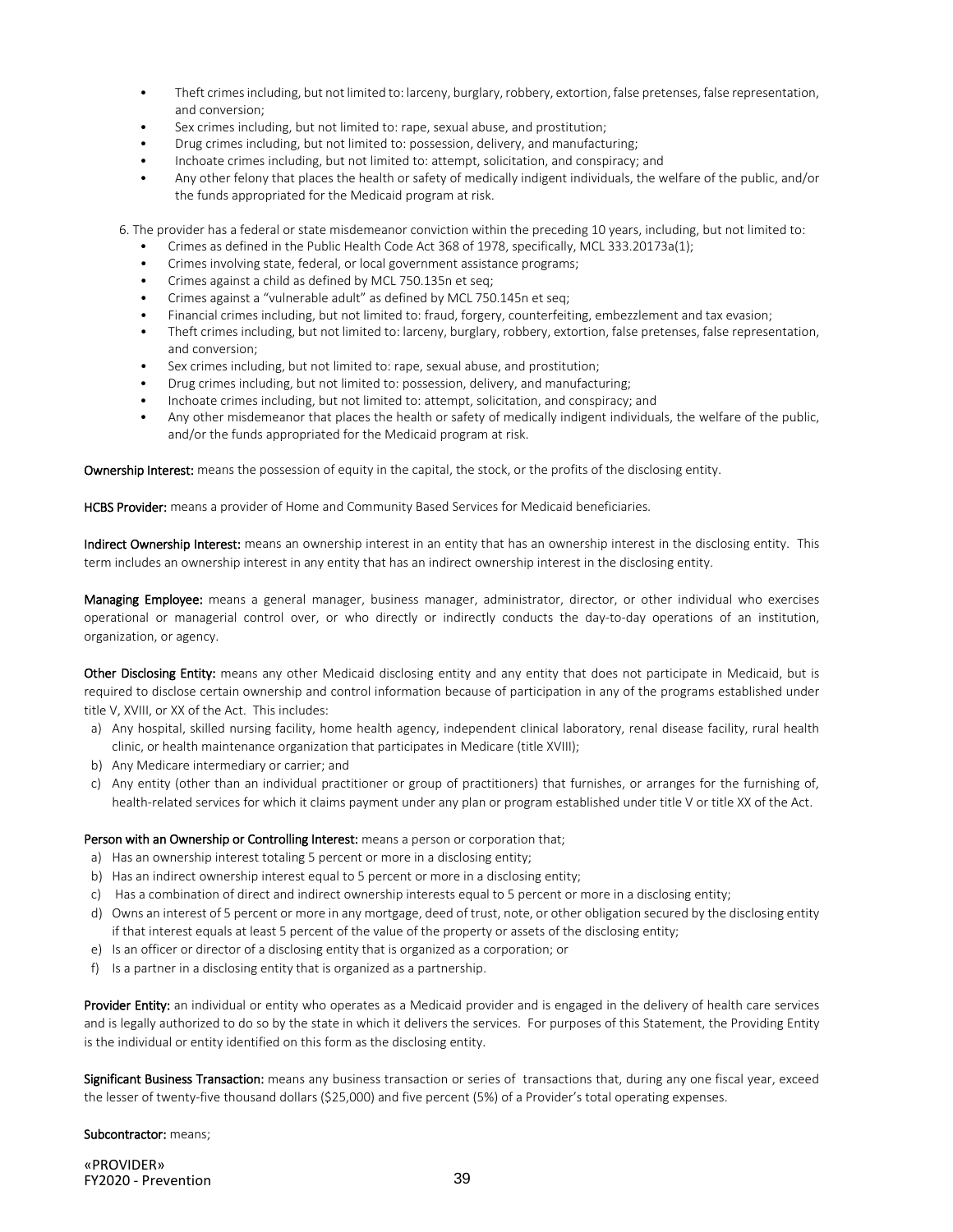- a) an individual, agency, or organization to which a disclosing entity has contracted or delegated some of its management functions or responsibilities of providing medical care to its patients; or
- b) an individual, agency, or organization with which a fiscal agent has entered into a contract, agreement, purchase order, or lease (or leases of real property) to obtain space, supplies, equipment, or services provided under the Medicaid agreement.

Supplier: an individual, agency, or organization from which a provider purchases goods or services used in carrying out its responsibilities under Medicaid (e.g. a commercial laundry, manufacturer of hospital beds, or pharmaceutical firm).

Wholly Owned Supplier: means a supplier whose total ownership interest is held by the provider or by a person(s) or other entity with an ownership or control interest in the provider.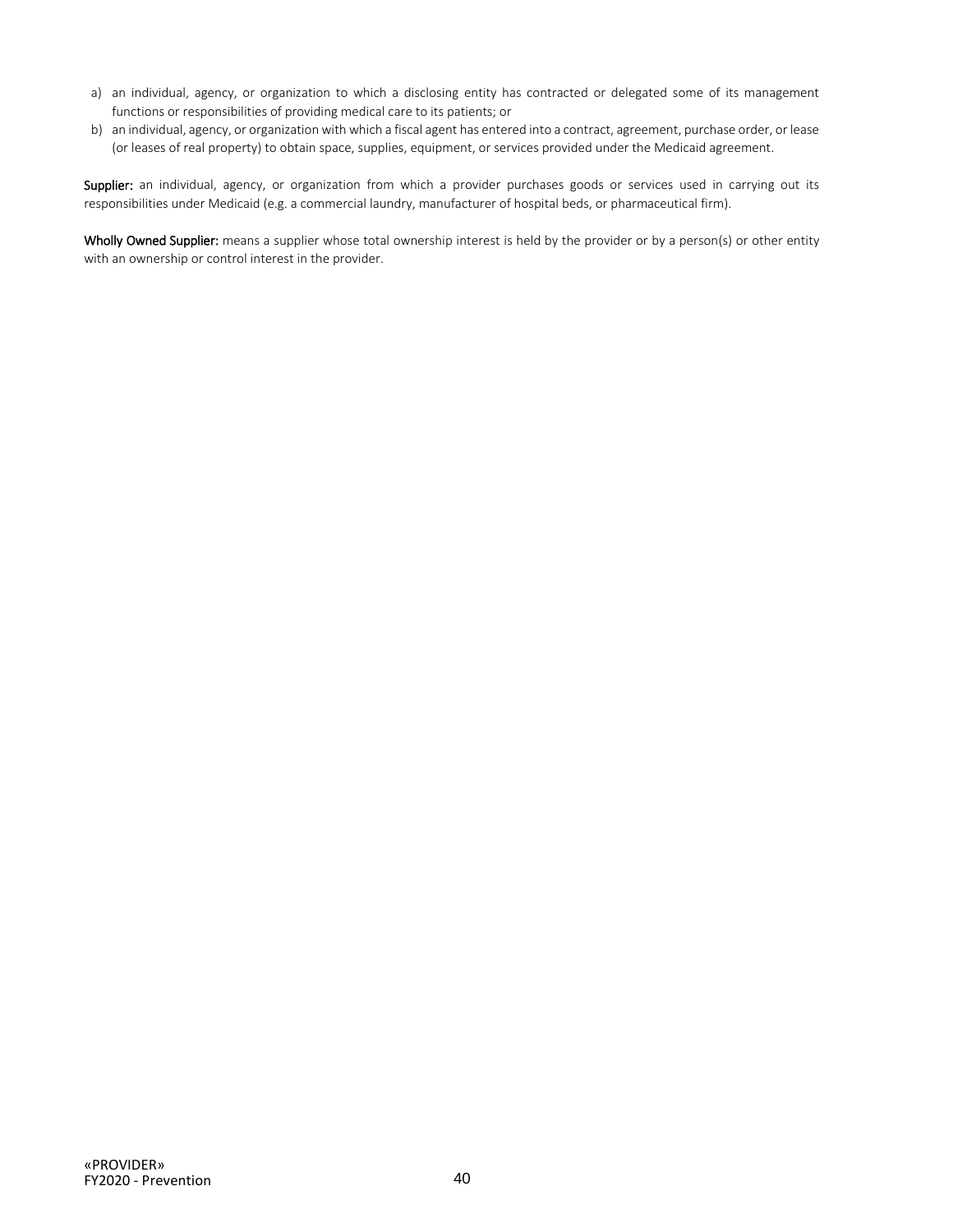#### Attachment E - Reporting Requirements for MSHN SUD Providers FY20

| Contractor Type (Prevention, |                                                                                                 | Due Date:                    |                                         |                         | Method of Submission Submission Form (Template, |
|------------------------------|-------------------------------------------------------------------------------------------------|------------------------------|-----------------------------------------|-------------------------|-------------------------------------------------|
| Treatment, or Both):         | <b>Required Report:</b>                                                                         | (If on a weekend, the        | Report Submitted to:                    | (email, web portal,     | etc):                                           |
|                              |                                                                                                 | following Monday)            |                                         | $etc.$ ):               |                                                 |
| Applies only to specific     | Earmark-Funded Special Projects                                                                 | 2/28/2020                    | TXreports@midstatehealthnetwork.org     | <b>EMAIL</b>            | NO TEMPLATE                                     |
| providers                    |                                                                                                 |                              |                                         |                         |                                                 |
| Cost Reimbursement           | Equipment Inventories (\$5000 or more per unit) (Cost Reimbursement                             | With Budget Prior to Oct 1st | amy.keinath@midstatehealthnetwork.org   | <b>EMAIL</b>            | NO TEMPLATE                                     |
| Contracts only               | or Cost Settlement Contracts Only)                                                              |                              |                                         |                         |                                                 |
|                              |                                                                                                 |                              |                                         |                         |                                                 |
| Cost Reimbursement           | Monthly Financial Status Reports                                                                | 10th of month following      | Box - by invitation only                | <b>WEB PORTAL (Box)</b> | PROGRAM AGENCY FOLDER                           |
| Contracts - TX & PREV        |                                                                                                 | service date                 |                                         |                         |                                                 |
| Prevention                   | Michigan Prevention Data System (MPDS) (NOTE: All direct face to face                           | 10th of the month following  | web based submission in the MPDS system | <b>WEB PORTAL</b>       | N/A                                             |
|                              | activities paid in full or part by MSHN must be entered following                               | the month services were      | (mpds.sudpds.com)                       |                         |                                                 |
| Prevention                   | Prevention Outcomes Report (Oct 1st to Sept 30th)                                               | 11/15/2020                   | Box - by invitation only                | <b>WEB PORTAL (Box)</b> | TEMPLATE SENT BY EMAIL                          |
| Prevention                   | SUD Prevention Annual Plan                                                                      | 7/15/2020                    | Box - by invitation only                | <b>WEB PORTAL (Box)</b> | <b>TEMPLATE SENT BY EMAIL</b>                   |
|                              |                                                                                                 |                              |                                         |                         |                                                 |
| Prevention                   | SUD Prevention Additional Unit Report                                                           | 4/15/2020<br>10/15/2020      | Box - by invitation only                | <b>WEB PORTAL (Box)</b> | <b>TEMPLATE SENT BY EMAIL</b>                   |
| Prevention/Bay County PFS/   | SUD Partnership for Success (PFS II) 1st Quarter Report                                         | 1/10/2020                    | ill. Worden@midstatehealthnetwork.org   | <b>EMAIL</b>            | TEMPLATE SENT BY EMAIL                          |
| Eaton County PFS Contractor  |                                                                                                 |                              |                                         |                         |                                                 |
| Only                         |                                                                                                 |                              |                                         |                         |                                                 |
| Prevention/Bay County PFS/   | SUD Partnership for Success (PFS II) 2nd Quarter Report                                         | 4/10/2020                    | ill. Worden@midstatehealthnetwork.org   | <b>EMAIL</b>            | TEMPLATE SENT BY EMAIL                          |
| Eaton County PFS Contractor  |                                                                                                 |                              |                                         |                         |                                                 |
| Only                         |                                                                                                 |                              |                                         |                         |                                                 |
| Prevention/Bay County PFS/   | SUD Partnership for Success (PFS II) 3rd Quarter Report                                         | 7/10/2020                    | ill. Worden@midstatehealthnetwork.org   | <b>EMAIL</b>            | TEMPLATE SENT BY EMAIL                          |
| Eaton County PFS Contractor  |                                                                                                 |                              |                                         |                         |                                                 |
| Only                         |                                                                                                 |                              |                                         |                         |                                                 |
| Prevention/Bay County PFS/   | SUD Partnership for Success (PFS II) 4th Quarter Report                                         | 10/10/2020                   | ill. Worden@midstatehealthnetwork.org   | <b>EMAIL</b>            | TEMPLATE SENT BY EMAIL                          |
| Eaton County PFS Contractor  |                                                                                                 |                              |                                         |                         |                                                 |
| Only                         |                                                                                                 |                              |                                         |                         |                                                 |
|                              | Prevention/ Designated Youth Tobacco/Formal Synar-PROTOCOL FORM - YTA COMPLIANCE CHECK          | Postmarked or delivered to   |                                         | SEND ORIGINAL           | FORMS SENT BY EMAIL                             |
| Tobacco Use Representative   | <b>REPORTING</b>                                                                                | MSHN by the third day after  | lill. Worden@midstatehealthnetwork.org  | SYNAR FORM BY MAIL      |                                                 |
| Agencies Only                |                                                                                                 | identified MSHN Formal       |                                         | or hand deliver to      |                                                 |
|                              |                                                                                                 | Synar Period                 |                                         | MSHN Offices: 530 W.    |                                                 |
|                              |                                                                                                 |                              |                                         | Ionia; Ste. F; Lansing, |                                                 |
|                              |                                                                                                 |                              |                                         | MI 48933                |                                                 |
|                              | Prevention/ Designated Youth Required Non-Synar Report (DYTUR Contracted Providers) (Jan 1st to | 5/30/2020                    | Box - by invitation only                | <b>WEB PORTAL (Box)</b> | TEMPLATE SENT BY EMAIL                          |
| Tobacco Use Representative   | May 15th)                                                                                       |                              |                                         |                         |                                                 |
| <b>Agencies Only</b>         | Prevention/Designated Youth Required Non-Synar Report (DYTUR Contracted Providers) (Jul 1st to  | 10/15/2020                   | Box - by invitation only                | <b>WEB PORTAL (Box)</b> | TEMPLATE SENT BY EMAIL                          |
| Tobacco Use Representative   | Sep 30th)                                                                                       |                              |                                         |                         |                                                 |
| Agencies Only                |                                                                                                 |                              |                                         |                         |                                                 |
|                              | Prevention/ Designated Youth Required Tobacco Vendor Education Report (DYTUR Contracted         | 5/30/2020                    | Box - by invitation only                | <b>WEB PORTAL (Box)</b> | TEMPLATE SENT BY EMAIL                          |
| Tobacco Use Representative   | Providers) (Jan 1st to May 15th)                                                                |                              |                                         |                         |                                                 |
| Agencies Only                |                                                                                                 |                              |                                         |                         |                                                 |
|                              | Prevention/ Designated Youth Required Tobacco Vendor Education Report (DYTUR Contracted         | 10/15/2020                   | Box - by invitation only                | <b>WEB PORTAL (Box)</b> | TEMPLATE SENT BY EMAIL                          |
| Tobacco Use Representative   | Providers) (Jul 1st to Sep 30th)                                                                |                              |                                         |                         |                                                 |
| Agencies Only                |                                                                                                 |                              |                                         |                         |                                                 |
|                              | Prevention/ Designated Youth Tobacco Retailer Master List Updates (DYTUR Contracted Providers)  | 30 Business Days after       | Box - by invitation only                | WEB PORTAL (Box)        | TEMPLATE SENT BY EMAIL                          |
| Tobacco Use Representative   |                                                                                                 | master list is submitted to  |                                         |                         |                                                 |
| <b>Agencies Only</b>         |                                                                                                 | provider by MSHN             |                                         |                         |                                                 |
|                              |                                                                                                 |                              |                                         |                         |                                                 |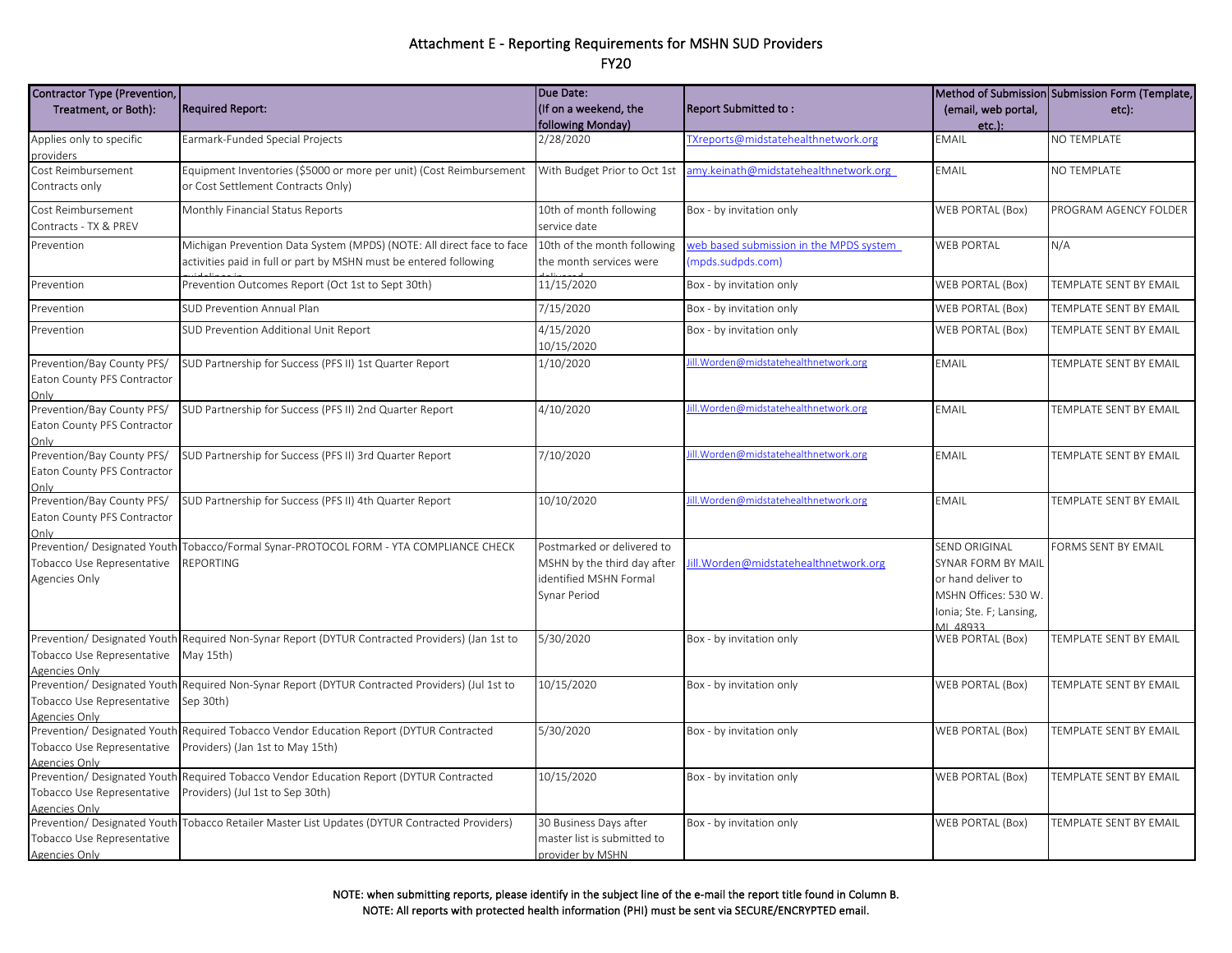#### Attachment E - Reporting Requirements for MSHN SUD Providers FY20

| Contractor Type (Prevention,<br>Treatment, or Both): | <b>Required Report:</b>                                                                                                     | Due Date:<br>(If on a weekend, the<br>following Monday)                                                          | Report Submitted to:                              | (email, web portal,<br>$etc.$ ):     | Method of Submission Submission Form (Template,<br>etc):                                    |
|------------------------------------------------------|-----------------------------------------------------------------------------------------------------------------------------|------------------------------------------------------------------------------------------------------------------|---------------------------------------------------|--------------------------------------|---------------------------------------------------------------------------------------------|
| Tobacco Use Representative<br>Agencies Only          | Prevention/ Designated Youth Youth Access to Tobacco Activity Annual Report (DYTUR Contracted<br>Providers)                 | 10/10/2020                                                                                                       | Survey Monkey - by invitation only                | <b>WEB PORTAL</b>                    | TEMPLATE SENT BY EMAIL                                                                      |
| Treatment                                            | Denial/Grievance/Appeals Report FY19 Q4 (July 1st - Sept 30th)                                                              | 12/31/2019                                                                                                       | dan.dedloff@midstatehealthnetwork.org             | <b>EMAIL</b>                         | <b>TEMPLATE SENT BY EMAIL</b>                                                               |
| Treatment                                            | Denial/Grievance/Appeals Report FY20 Q1 (Oct 1st - Dec 31st)                                                                | 3/31/2020                                                                                                        | dan.dedloff@midstatehealthnetwork.org             | <b>EMAIL</b>                         | TEMPLATE SENT BY EMAIL                                                                      |
| Treatment                                            | Denial/Grievance/Appeals Report FY20 Q2 (Jan 1st - Mar 31st)                                                                | 06/30/2020                                                                                                       | dan.dedloff@midstatehealthnetwork.org             | <b>EMAIL</b>                         | TEMPLATE SENT BY EMAIL                                                                      |
| Treatment                                            | Denial/Grievance/Appeals Report FY20 Q3 (Apr 1st - Jun 30th)                                                                | 9/30/2020                                                                                                        | dan.dedloff@midstatehealthnetwork.org             | <b>EMAIL</b>                         | TEMPLATE SENT BY EMAIL                                                                      |
| Treatment                                            | <b>REMI Claims Submission</b>                                                                                               | Twice per month; due dates<br>identified on published                                                            | REMI Web Based Data System                        | <b>REMI WEB PORTAL</b>               | N/A                                                                                         |
| Treatment                                            | Charitable Choice Report                                                                                                    | 8/1/2020                                                                                                         | TXreports@midstatehealthnetwork.org               | EMAIL                                | <b>TEMPLATE SENT BY EMAIL</b>                                                               |
| Treatment                                            | Injecting Drug Users 90% Capacity Treatment Report (Due at the end of<br>the month following the last month of the quarter) | Due the 15th of the month<br>following the last month of<br>the quarter; report only if<br>have data to report   | TXreports@midstatehealthnetwork.org               | <b>EMAIL</b>                         | TEMPLATE found on MSHN's<br>website under SUD/SUD<br>related-Reports                        |
| Treatment                                            | Performance Indicators (4th quarter)                                                                                        | 12/1/2019                                                                                                        | sandy.gettel@midstatehealthnetwork.org            | DATA OBTAINED<br>THROUGH REMI        | N/A                                                                                         |
| Treatment                                            | Performance Indicators (1st quarter)                                                                                        | 3/1/2020                                                                                                         | sandy.gettel@midstatehealthnetwork.org            | DATA OBTAINED<br><b>THROUGH REMI</b> | N/A                                                                                         |
| Treatment                                            | Performance Indicators (2nd quarter)                                                                                        | 6/1/2020                                                                                                         | sandy.gettel@midstatehealthnetwork.org            | DATA OBTAINED<br>THROUGH REMI        | N/A                                                                                         |
| Treatment                                            | Performance Indicators (3rd quarter)                                                                                        | 9/1/2020                                                                                                         | sandy.gettel@midstatehealthnetwork.org            | DATA OBTAINED<br>THROUGH REMI        | N/A                                                                                         |
| Treatment                                            | Priority Populations Waiting List Deficiencies Report                                                                       | Due 1st Friday of the month<br>for the previous month in<br>which the exception<br>occurred; report only if have | TXreports@midstatehealthnetwork.org               | <b>EMAIL</b>                         | TEMPLATE found on MSHN's<br>website under SUD/SUD<br>related-Reports                        |
| Treatment                                            | Sentinel Events Data Report (Residential Treatment Only) (April 1st -                                                       | 10/15/2020                                                                                                       | sandy.gettel@midstatehealthnetwork.org            | <b>EMAIL</b>                         | <b>TEMPLATE SENT BY EMAIL</b>                                                               |
| Treatment                                            | Sentinel Events Data Report (Residential Treatment Only) (Oct. 1st -                                                        | 04/15/2020                                                                                                       | sandy.gettel@midstatehealthnetwork.org            | <b>EMAIL</b>                         | TEMPLATE SENT BY EMAIL                                                                      |
| Treatment                                            | Treatment Episode Data Set (TEDS) (due the last day of the month)                                                           | Last day of the month                                                                                            | REMI Web Based Data System                        | REMI WEB PORTAL                      | N/A                                                                                         |
| Treatment                                            | Women's Specialty Services Children's Referral Report (due quarterly)                                                       | 10/5/2019<br>1/5/2020<br>4/5/2020<br>7/5/2020                                                                    | rebecca.emmenecker@midstatehealthnetwork.or EMAIL |                                      | TEMPLATE found on MSHN's<br>website under Provider<br>Network/SUD/Reporting<br>Requirements |
| Treatment/Prevention                                 | Annual Litigation Report                                                                                                    | 10/31/2019                                                                                                       | Kim.zimmerman@midstatehealthnetwork.org           | <b>EMAIL</b>                         | <b>TEMPLATE SENT BY EMAIL</b>                                                               |